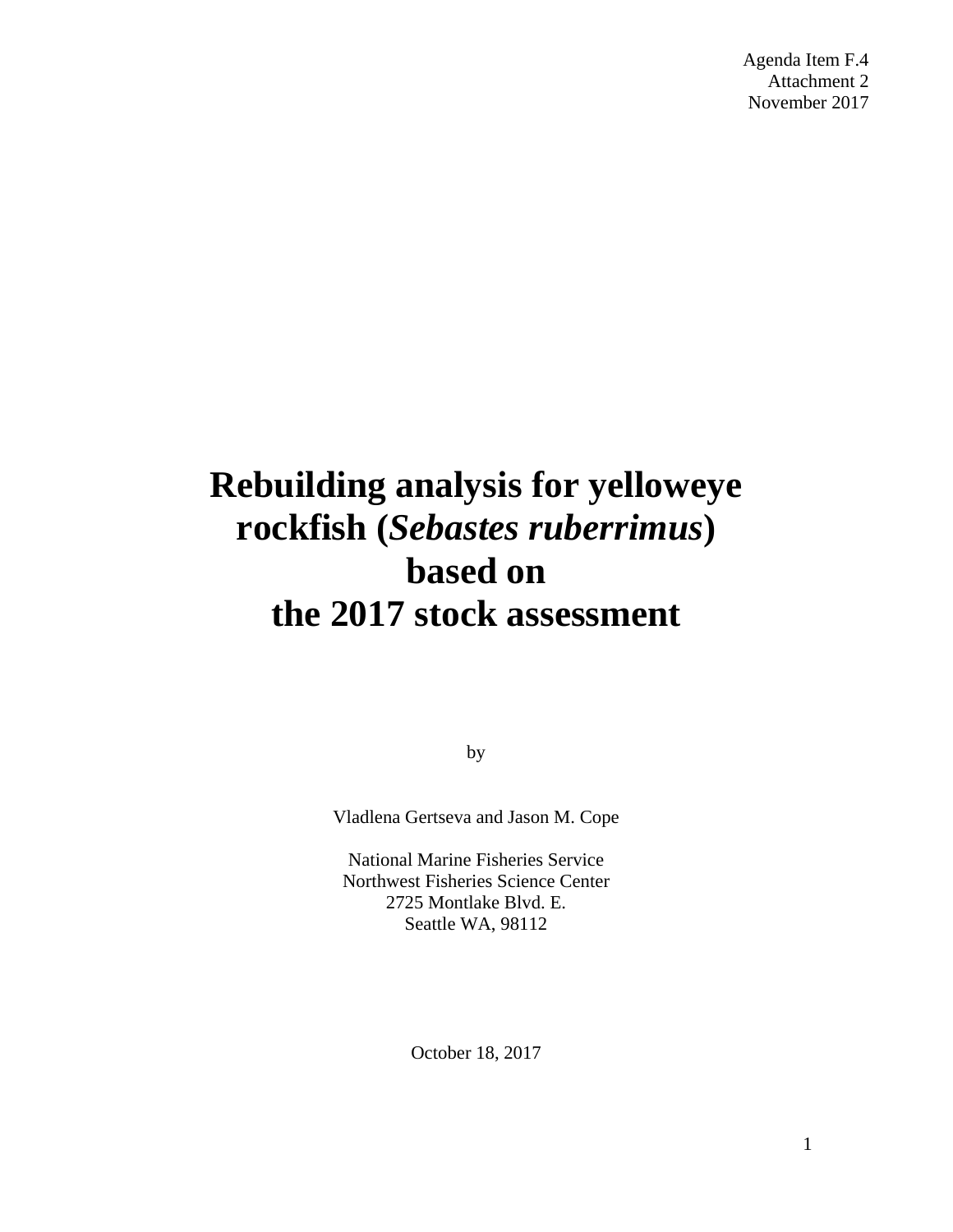This report may be cited as:

Gertseva, V., Cope, J. M. 2017. Rebuilding analysis for yelloweye rockfish (*Sebastes ruberrimus*) based on the 2017 stock assessment. Pacific Fishery Management Council, Portland, OR. Available from http://www.pcouncil.org/groundfish/stock-assessments/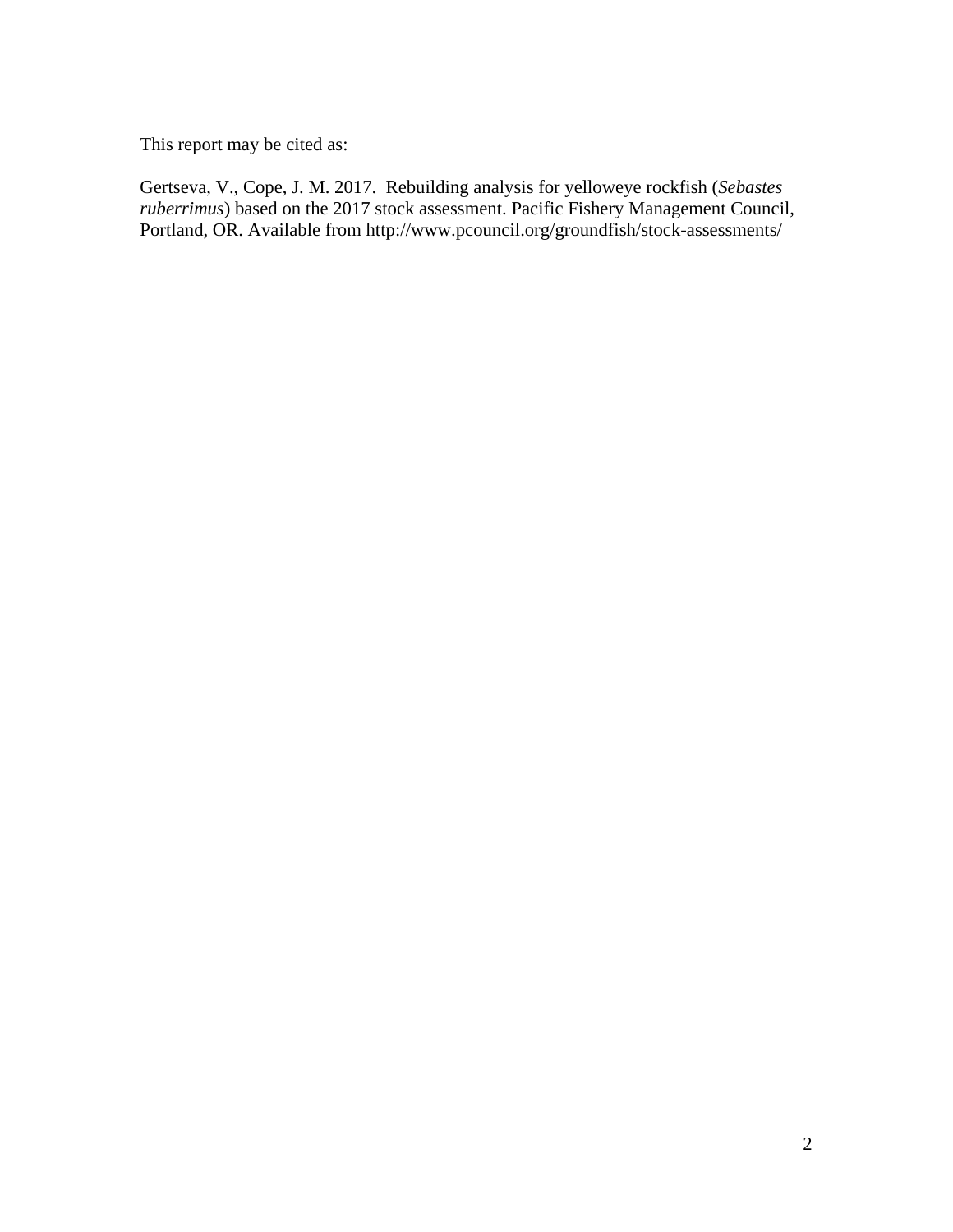# **Table of contents**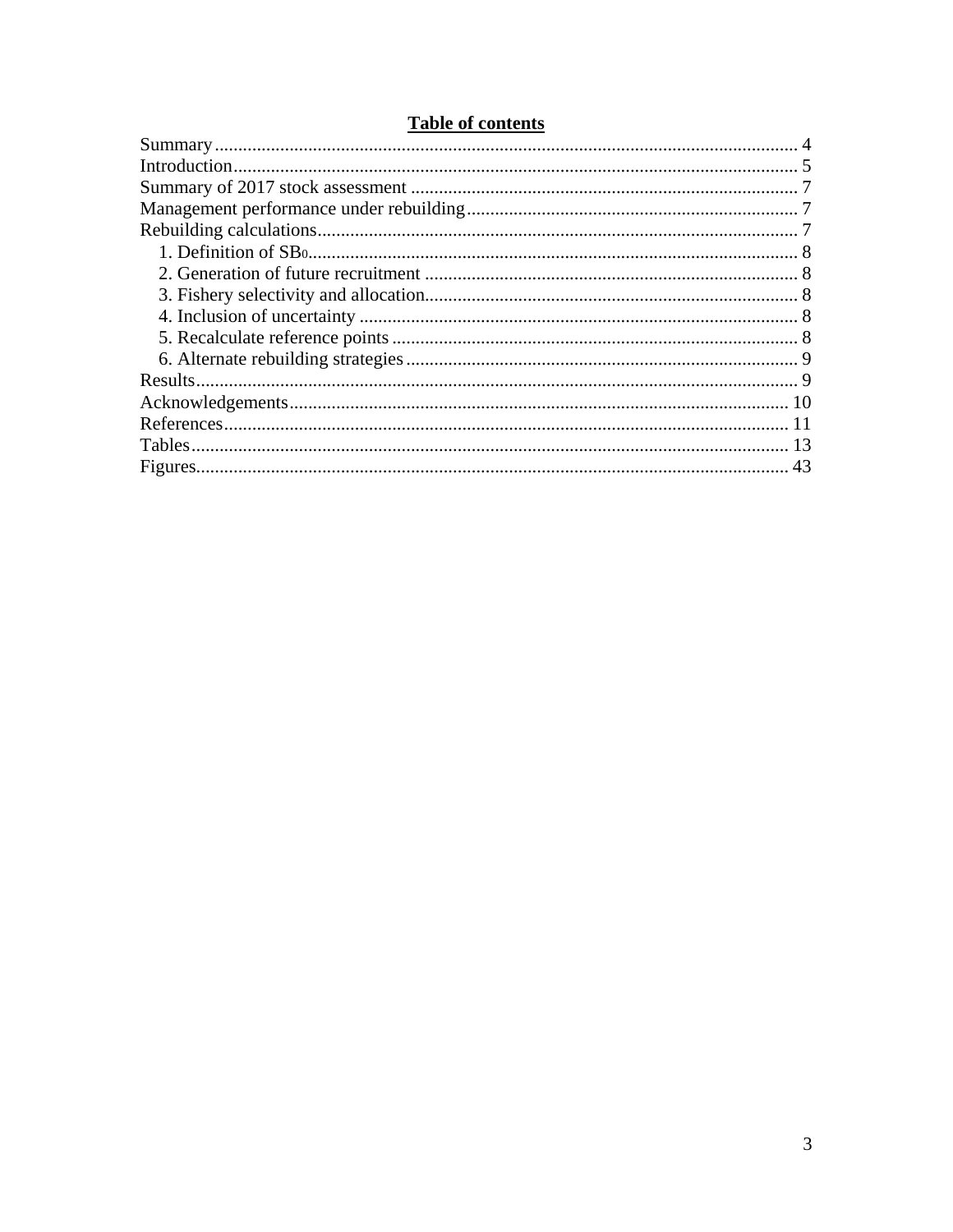#### <span id="page-3-0"></span>**Summary**

This rebuilding analysis is for the stock of yelloweye rockfish (*Sebastes ruberrimus*) in waters off California, Oregon and Washington. The analysis is based the 2017 stock assessment. The 2017 assessment model estimated the yelloweye rockfish resource to be at 28.4% of the unexploited equilibrium spawning output at the beginning of 2017. This rebuilding analysis compares the results of applying a suite of potential management actions to the stock for 2019 and beyond, assuming Annual Catch Limits (ACLs) of 20 mt (adopted by the Council) being removed in 2017 and 2018.

The results of the analysis show that the value for T<sub>MIN</sub>, the median year for rebuilding to the target level in the absence of fishing since the year of declaration (2002) is 2025 (revised downward from 2037 in the 2011 rebuilding analysis). The estimated generation time has decreased by one year to 45 years compared to the 2011 analysis. In conjunction with  $T<sub>MIN</sub>$ , the mean generation time dictates the revised estimate of  $T<sub>MAX</sub>$ , to be 2070 (decreased from 2083 in the 2011 analysis). The NMFS preferred alternative harvest rate from 2011 (SPR<sub>TARGET</sub>) is 76%, and  $T_{\text{TARGE}} = 2074$ . The SPR = 76% harvest rate generates a  $P_{MAX}$  (probability of recovery by  $T_{MAX}$ ) of 100% in the current model, (in the 2011 analysis it was 72.9%).

Fishing at the 2011 NMFS preferred alternative SPR target (SPR  $= 76\%$ ) results in an increase from the 20 mt ACL in 2018 to 29 mt in 2019. This harvest rate has a 50% probability of recovery by the year 2027, a 100% probability of recovery by  $T_{\text{TARGE}} =$ 2074 (the 2011 NMFS preferred alternative), and a 100% probability of recovery by  $T_{MAX} = 2070.$ 

In general, rebuilding times are faster associated with the higher estimates of recruitment compensation (i.e, steepness) and stock status in the 2017 assessment compared to the 2011 assessment.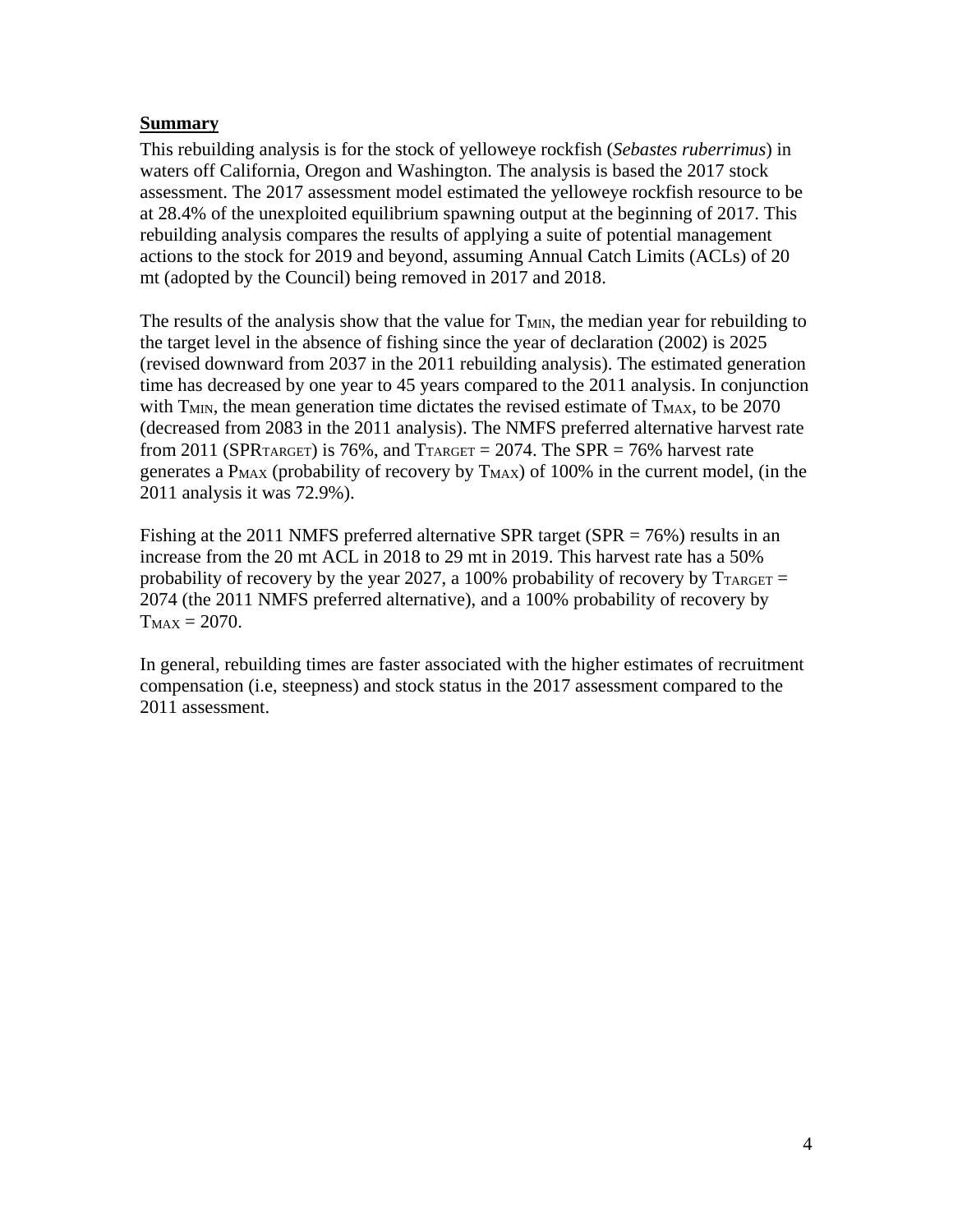#### <span id="page-4-0"></span>**Introduction**

In 1998, the PFMC adopted Amendment 11 of the Groundfish Management Plan, which established a minimum stock size threshold of 25% of unfished biomass. Based on the 2001 stock assessment (Wallace 2001), the yelloweye rockfish (*Sebastes ruberrimus*) stock was determined to be "overfished" in 2002. The 2001 assessment included only the California and Oregon portions of the stock. The next assessment included the entire U.S. coastal population (Methot et al. 2002) and estimated that the stock was at 24% of unexploited spawning biomassin 2002. An updated rebuilding analysis was conducted (Methot and Piner 2002) and the estimated rebuilding parameters were adopted by the Pacific Fishery Management Council (PFMC 2004). Subsequent rebuilding analyses were conducted on the basis of the 2005 (Wallace et al. 2005), 2006 (Wallace et al. 2006), 2007 (Wallace 2008), and 2009 (Stewart et al. 2009) stock assessments.

The 2002 rebuilding analysis estimated that the mean generation time for yelloweye rockfish was 44 years, and that if no fishing occurred beginning in 2003 there would be a 50% chance of rebuilding by 2027. The estimated value for steepness (*h*) from the 2002 assessment was 0.437, and the degree of recruitment variability  $(\sigma_r)$  was assumed to be 0.4. Management alternatives with ACLs for 2003 between 22 and 27 mt were presented.

The 2005 rebuilding analysis (Tsou and Wallace 2005) was based on the updated stock assessment and estimates of steepness, and recruitment variability that were unchanged from 2002. Mean generation time was again estimated to be 44 years, but the year in which a 50% chance of rebuilding was projected to be achieved was increased to 2036. The maximum allowable rebuilding time  $(T_{MAX})$  was estimated to be 2071, and the probability of achieving this target under the target *F* of 0.0153 was 80%.

A full stock assessment and subsequent rebuilding analysis (Tsou and Wallace 2006) was conducted in 2006. The 2006 assessment included area-specific models and revised the assumed values for natural mortality (from 0.045 to 0.036), steepness (from 0.437 to 0.45) and the degree of recruitment variability (from 0.4 to 0.5). The 2006 assessment estimated the 2006 depletion level to be 17.7%, somewhat lower than previous analyses. As a result of these changes, the rebuilding plan estimated that the mean generation time was 50 years and that in the absence of fishing beginning in 2007 the coastwide yelloweye stock would not rebuild to target levels with a 50% probability until 2046. The selected target SPR rate was 71.9%, with further reductions in the 2007 and 2008 ACL levels to 14.0 and 14.3 mt respectively if this rate were to be maintained. The results of this rebuilding analysis were included in Amendment 16-4 of the 2006 Pacific Coast Groundfish Fishery Management Plan (PFMC 2006) re-evaluating and revising the yelloweye rockfish rebuilding plan so that the rebuilding periods are as short as possible, taking into account the status and biology of the species, the socioeconomic needs of West Coast fishing communities, and the interaction of the depleted species within the marine ecosystem. The council ultimately adopted a 'ramp-down' from then *status quo* catch levels to those consistent with the SPR target of 71.9%, which led to ACLs in 2007 and 2008 of 23 and 20 mt.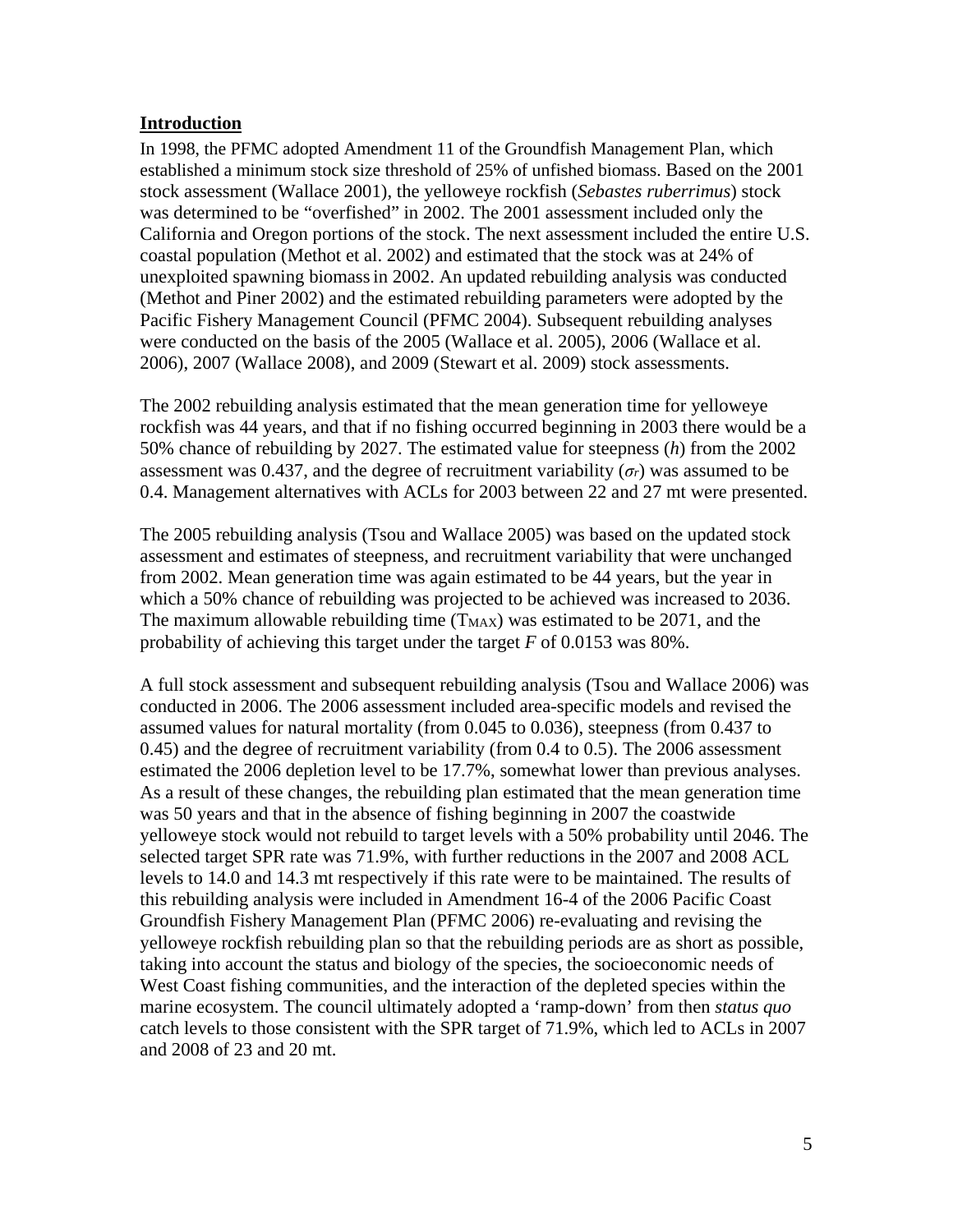The 2007 updated yelloweye assessment included several changes which led to an overall downward revision in the estimate of current spawning biomass and the level of relative depletion, compared to the 2006 assessment. The 2007 rebuilding plan was consistent with previous analyses in predicting an extremely long period need to achieve target stock levels, and did not require a revision of the target reference points or strategy from the previous analysis. The median year to rebuild with no fishing mortality beginning in 2009 was estimated to be 2049, and it was estimated that recovery would not be achieved at an SPR rate consistent with OFL harvest levels (50.0%). The median year to rebuild under the SPR target (71.9%) was estimated to be 2082. An SPR of 71.2% (slightly more fishing mortality) was estimated to be possible and still achieve a 50% probability of recovery by the target year in Amendment 16-4, 2084. Management alternatives were presented that included the 'ramp-down' from *status quo* ACL levels to those consistent with the SPR target of 71.9% by 2011, as well as immediate (2009) implementation of this level. The 'ramp-down' alternative provided in the 2007 rebuilding analysis consisted of 2009 and 2010 harvest of 17 and 14 mt respectively. Subsequent analysis indicated no change in the estimated year for rebuilding with a 50% probability for the option ultimately accepted by the council of 17 mt harvest in both years.

In the 2009 assessment (Stewart et al. 2009), all major structural and parameter assumptions from previous stock assessments were revisited. Revised inputs included the weight-length relationship, the maturity schedule, and the addition of a fecundity relationship. Instead of fixed parameter values, natural mortality and steepness were estimated, as well as all growth parameters. Structural changes included use of a two-sex model, with explicit treatment of areas (California, Oregon and Washington) linked via a common stock-recruit relationship and the removal of stochastic recruitment variability over the limited period for which it had been estimated in previous assessments (1968- 1992). Because a fecundity relationship was used for yelloweye specifying that spawning output per unit weight increases with fish weight, all reference to spawning output was in terms of eggs produced, instead of spawning biomass.

The 2009 rebuilding analysis (Stewart 2009) had relatively similar results to the 2007 rebuilding analysis in spite of being based on a substantially revised assessment model, and with the added complexity of integrating uncertainty over a matrix of 9 states of nature. The SPR $_{\text{TARGE}}$  = 71.9% was retained, and the associated values of Mean generation time,  $T_{\text{TARGE}}$ ,  $T_{\text{MIN}}$ , and  $T_{\text{MAX}}$  all remained within 3 years of the values estimated in 2007. In 2010, a new SPR $_{\text{TARGE}}$  = 76% was chosen (the "NMFS preferred alternative"). This was the SPR consistent with the status-quo catch of 17 mt and had an associated  $T_{TARGET} = 1974$ .

The 2011 stock assessment (Taylor and Wetzel 2011) was an update, and no major changes to the basic model framework, approach and major structural assumptions were made. The assessment included updated Oregon historical catches based on Karnowski et al. (2014). The update also converted the assessment to the newest version of Stock Synthesis available at the time (SS version 3.21d). The 2011 relative spawning output estimate was 21%. Basen on that update assessment, a new rebuilding analysis was conducted (Taylor 2011). The SPR $_{\text{TARGE}}$  = 76% was retained. The values of Mean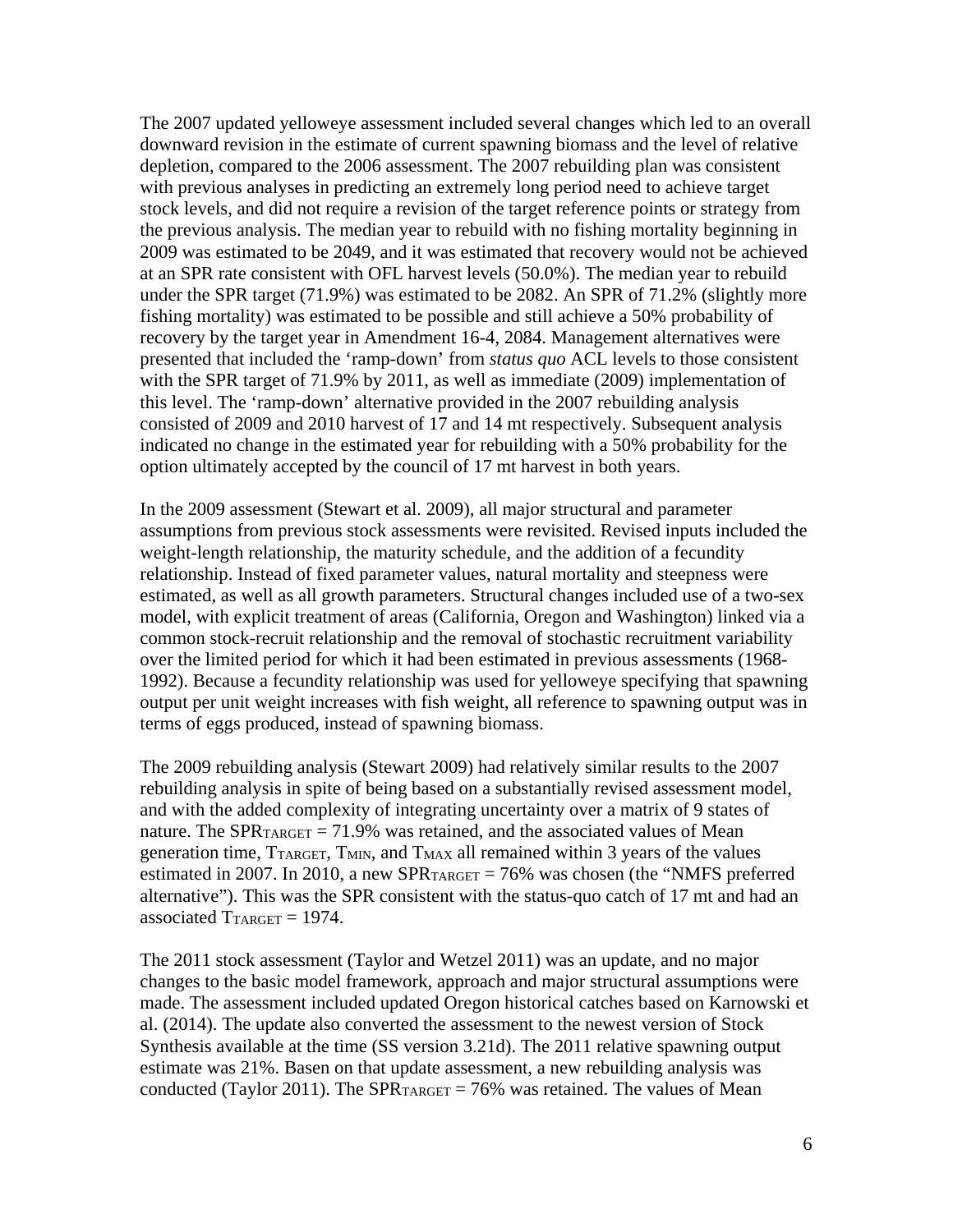generation time remained within within one year of the value estimated in 2009, while TTARGET, TMIN, and TMAX were slightly lower than estimated in 2011.

## <span id="page-6-0"></span>**Summary of 2017 stock assessment**

In the 2017 assessment (Gertseva and Cope 2017), major structural assumptions from previous stock assessments were revisited. The spatial structure of the assessment changed from a three- to a two-area model. The model changed from a two-sex to a single sex model. The 2017 assessment estimated recruitment deviations (instead of taking recruits deterministically from the stock-recruit curve as in 2011), but uses fixed values for stock-recruit steepness and natural mortalty obtained from the meta-analytic stdies (in 2011 assessment htose values were estimated. 2017 assessment also updated parameers for weight-length relationships as well as the maturity schedule and fecundity. The estimated current (2017) status from the 2017 assessment was a depletion of 28.4%. This represents a small increase from the 2011 stock assessment, which estimated depletion in 2011 to be 21.4%.

# <span id="page-6-1"></span>**Management performance under rebuilding**

Yelloweye rockfish removals since 2002 represented a 95% reduction from average catches observed in the 1980s and 1990s, and total catch of yelloweye rockfish has remained below both the annual OFLs (referred to as the ABC prior to 2011) and ACLs (referred to as the Optimum Yield (OY) prior to 2011). Recent trends in total catch and commercial landings relative to the management guidelines are shown in [Table 1.](#page-12-1)

Managers achieved this catch reduction by eliminating all retention of yelloweye rockfish in recreational fisheries, reducing commercial retention of yelloweye rockfish in the trawl fishery (to 200-300 pounds per bimonthly period), instituting broad spatial area closures, and creating new gear restrictions that have reduced trawling in rocky shelf habitats and the coincident catch of rockfish in shelf flatfish trawls.

# <span id="page-6-2"></span>**Rebuilding calculations**

This rebuilding analysis was conducted using software developed by A. Punt (version 3.12e, June 2012). Because the rebuilding software does not have the capability for modeling area-based dynamics consistent with those in Stock Synthesis, there may be some differences in the rebuilding trajectory estimated here and that from the stock assessment. The steps followed were:

- 1. Define how virgin soawning output (*SB0*) will be calculated.
- 2. Define how future recruitment will be generated.
- 3. Define the fishery selectivity and allocation to be applied during rebuilding.
- 4. Decide how to include uncertainty in input parameters from the stock assessment in the rebuilding analysis.
- 5. Recalculate rebuilding reference points from the most current assessment results
	- a) Calculate the projected year in which the stock would rebuild with a 50% probability if all future fishing mortality was eliminated  $(T_{F=0})$ .
	- b) Calculate the projected year for a 50% probability of rebuilding from the year in which the stock was first declared overfished (T<sub>MIN</sub>).
	- c) Calculate the mean generation time.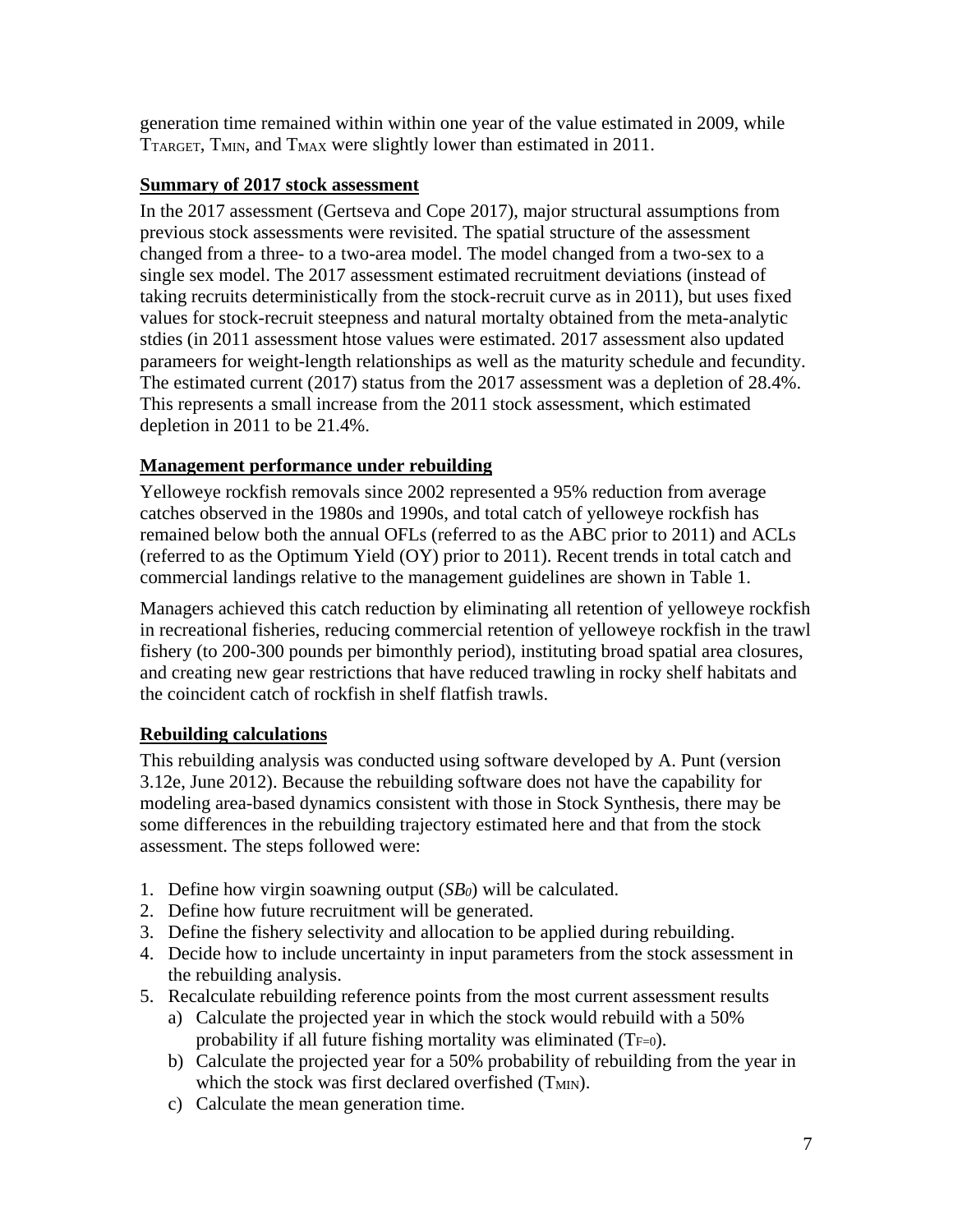- d) Calculate the maximum allowable rebuilding time  $(T_{MAX})$ .
- 6. Identification and analysis of alternative harvest strategies for rebuilding.

The method of calculation was identical to that used in the 2011 rebuilding analysis although the range of years considered was shifted to reflect the 2017 assessment.

### <span id="page-7-0"></span>*1. Definition of SB0*

The equilibrium spawning output level (*SB0*) used in this rebuilding analysis is calculated via the stock-recruitment, growth, maturity and fecundity relationships in order to be consistent with assessment model results. This level is estimated to be 1139 million eggs in the assessment model, which dictates that the rebuilding target (*SB40%*) is 456 million eggs.

#### <span id="page-7-1"></span>*2. Generation of future recruitment*

The estimated parameters of the stock recruitment relationship (unexploited equilibrium recruitment [natural log of *R0*], and steepness [*h*]) are used to generate future recruitments in the rebuilding analysis. These values in the rebuilding analysis were informed by the 2017 stock assessment. The degree of recruitment variability  $(\sigma_r)$  of 0.5 was also consistent with 2017 assessment assessment.

#### <span id="page-7-2"></span>*3. Fishery selectivity and allocation*

The selectivity and weight at age estimated used in the rebuilding analysis were obtained from the 2017 assessment. Folloiwng approach used in the previous rebuilding analsysis, the relative allocation of catch among fleets in this rebuilding analysis was informed using allocation averaged over recent years (2012-2016). This choice provides some consistency between assessment model results and short term-forecasts from the rebuilding analysis.

#### <span id="page-7-3"></span>*4. Inclusion of uncertainty*

Uncertainty is included in this rebuilding analysis via 1,000 random simulations of stochastic future recruitment strengths. The choice of 1,000 simulations was selected since it was shown that there was no appreciable change in results between 1,000 simulations and above.

#### <span id="page-7-4"></span>*5. Recalculate reference points*

The value for T<sub>MIN</sub>, the median year for rebuilding to the target level in the absence of fishing since the year of declaration (2002) is 2025 (revised downward from 2037 in the 2011 rebuilding analysis). The median year of recovery in the absence of fishing from 2019 forward ( $T_{F=0}$ ) was calculated by setting fishing mortality to zero from 2019 forward, and is equal to 2026.

The estimated generation time has decreased by one year to 45 years compared to the 2011 analysis. In conjunction with T<sub>MIN</sub>, the mean generation time dictates the revised estimate of  $T_{MAX}$ , 2070 (decreased from 2083 in the 2011 analysis). The NMFS preferred alternative harvest rate from 2011 (SPR $_{\text{TARGET}}$ ) is 76%, and  $T_{\text{TARGET}} = 2074$ . The SPR =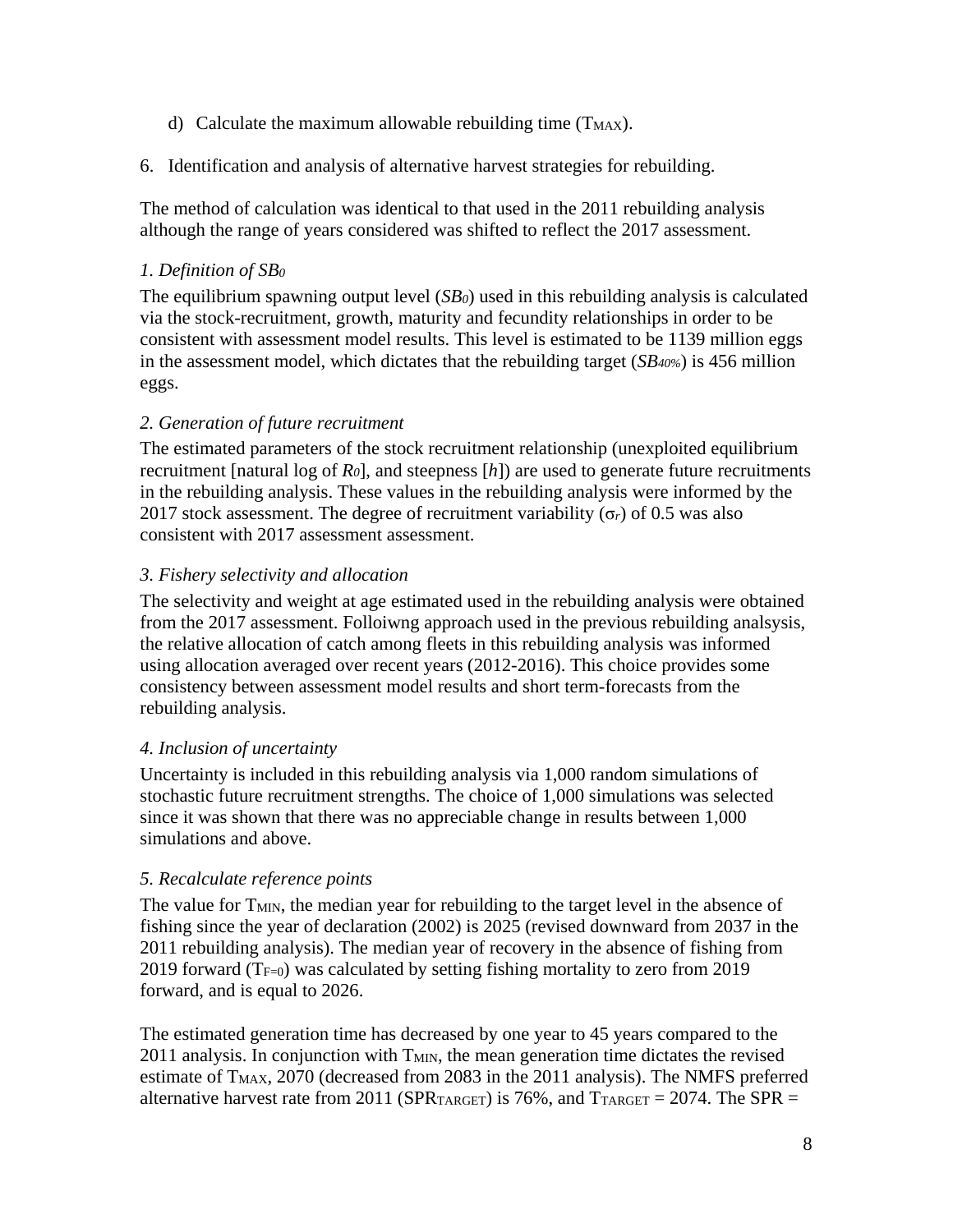76% harvest rate generates a  $P_{MAX}$  (probability of recovery by  $T_{MAX}$ ) of 100% in the current model, (in the 2011 analysis it was 72.9%).

All reference points from Amendment 16-4, the 2009 and 2011 rebuilding analyses, and those recalculated here are summarized in [Table 2.](#page-13-0)

#### <span id="page-8-0"></span>*6. Alternate rebuilding strategies*

This rebuilding analysis considered a range of policy alternatives utline in rebuilding analysis Terms of Reference. The result of each of these alternatives is contingent on the actual ACL removed in 2017 and 2018, which are assumed to be 20 mt. The alternatives anaysed included:

- 1) Eliminate all harvest beginning in the next management cycle (i.e., estimate *T*F=0),
- 2) Apply the harvest rate that would generate the ACL specified for the current year (i.e., the latest year specified in regulations),
- 3) Apply the spawning potential ratio or relevant harvest control rule in the current rebuilding plan,
- 4) Apply the harvest rate that is estimated to lead to a 50% probability of recovery by the current *T*TARGET,
- 5) Apply the harvest rate that is estimated to lead to a 50% probability of recovery by the *T*MAX from the current cycle,
- 6) Apply the harvest rate that is estimated to lead to a 50% probability of recovery by the *T*MAX from the previous cycle,
- 7) Apply the default (e.g. 40-10 or 25-5) harvest policy, and
- 8) Apply the ABC harvest rate (i.e., Fmsy less the uncertainty buffer).

We also explored a range of spawning potential ratios and ran the analysis, when we:

- 9) Apply the spawning potential ratio of 55%;
- 10) Apply the spawning potential ratio of 60%;
- 11) Apply the spawning potential ratio of 65%;
- 12) Apply the spawning potential ratio of 70%.

In addition, we explored the rebuilding projections while applying different SPR values under two catch scenarios:

- a) Assuming that fisheries remove full ACLs;
- b) Assuming that fisheries remove 65% of ACLs.

Finally, we explored an effect of lower values of stock-recruit steepness (*h*) on the yelloweye rebuilding projections, by running the rebuilding analyses using outputs of the alternative assessment models that assume steepness of 0.4 and 0.509. These analyses were also run assuming that either full ACLs are taken by the fiheries or only 65% of the ACLs are removed.

#### <span id="page-8-1"></span>**Results**

Summary results for alternatives requested by the Terms of Reference are presented in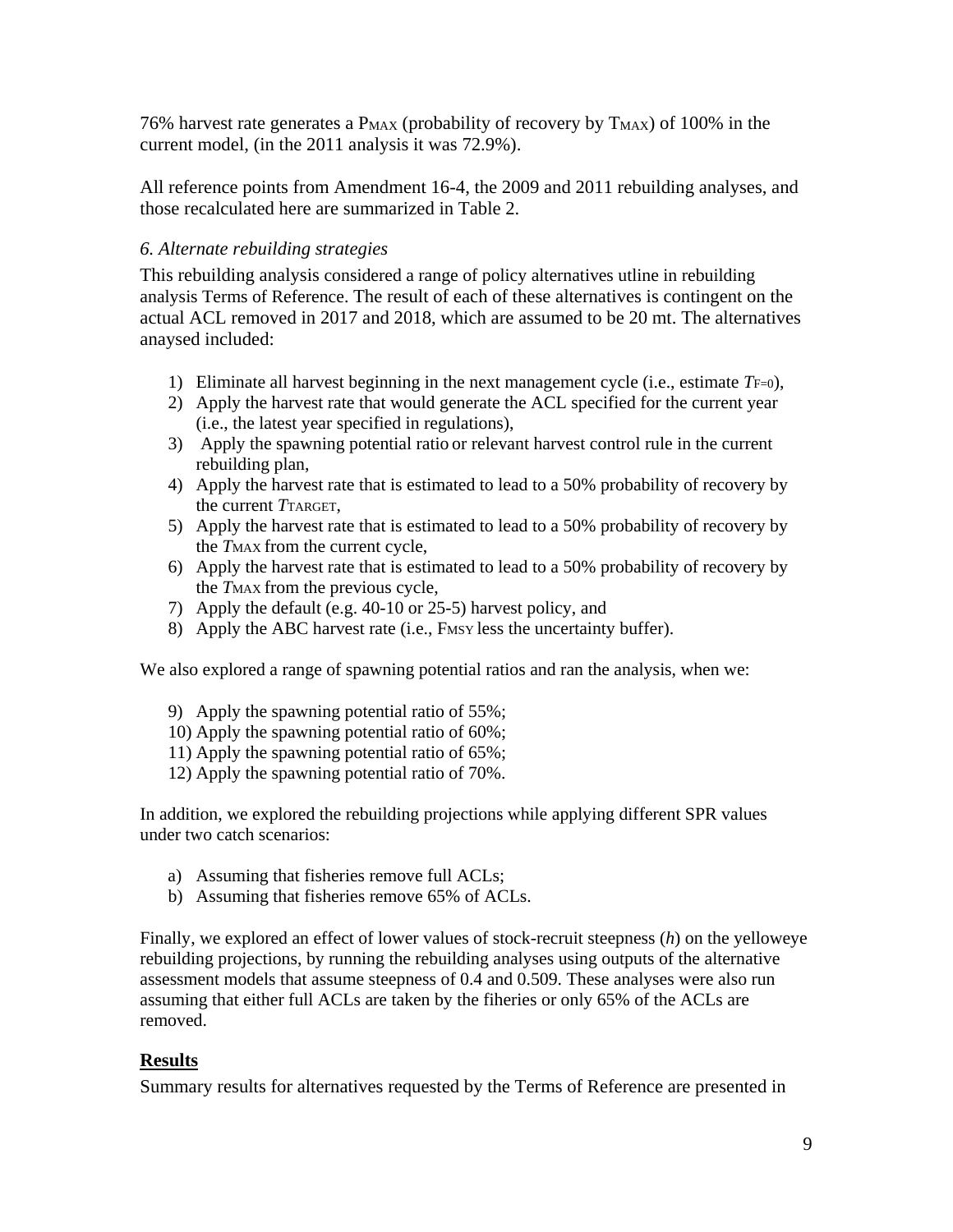[Table 3a](#page-13-1). Detailed results are presented in [Table 4](#page-16-0) to [Table 7](#page-22-0) and [Figure 1](#page-42-1) to [Figure 3.](#page-44-0) In the absence of any future fishing mortality, the yelloweye rockfish stock is projected to have a 50% probability of recovery to the rebuilding target (*SB40%*) by 2026 (alternative 1).

Fishing at the 2011 NMFS preferred alternative SPR target (alternative 3, SPR = 76%) results in an increase from the 20 mt ACL in 2018 to 29 mt in 2019. This harvest rate has a 50% probability of recovery by the year 2027, a 100% probability of recovery by  $T_{\text{TARGE}} = 2074$  (the 2011 NMFS preferred alternative), and a 100% probability of recovery by  $T_{MAX} = 2070$ . The SPR that best matches the 20 mt ACL for 2017 and 2018 is 74.8%, indicating that under the updated estimates of stock dynamics, the current harvest rates are, by definition, close to the 2011 NMFS preferred alternative SPR target.

The detailed results from additional runs, that explore rebuilding alternatives under a range of SPR avlues, assuming either full or 65% of ACLs removed, are provided in Tables 8 through 11. Probablity of recovery, depletion and OFLs for rebuilding alternatives under different values of stock-recruit steepness (h), assuming that full ACLs from the assessment model (with h=0,718) removed are gibem in Table 12. Finally, results from rebuilding alternatives under different values of stock-recruit steepness (h), assuming either full or 65% of ACLs removed are provided in Tables 13 through 16.

In general, rebuilding times are faster associated with the higher estimates of recruitment compensation (i.e, steepness) and stock status in the 2017 assessment compared to the 2011 assessment.

## <span id="page-9-0"></span>**Acknowledgements**

We would like to thank Ian Taylor, Chantel Wetzel, Rick Methot and Andre Punt who provided assistance in using the rebuilding software and helping resolve several technical difficulties that we encoutered. This document draws on the work of previous yelloweye assessment and rebuilding plan authors, especially Ian Taylor, the author of the 2011 rebuilding plan.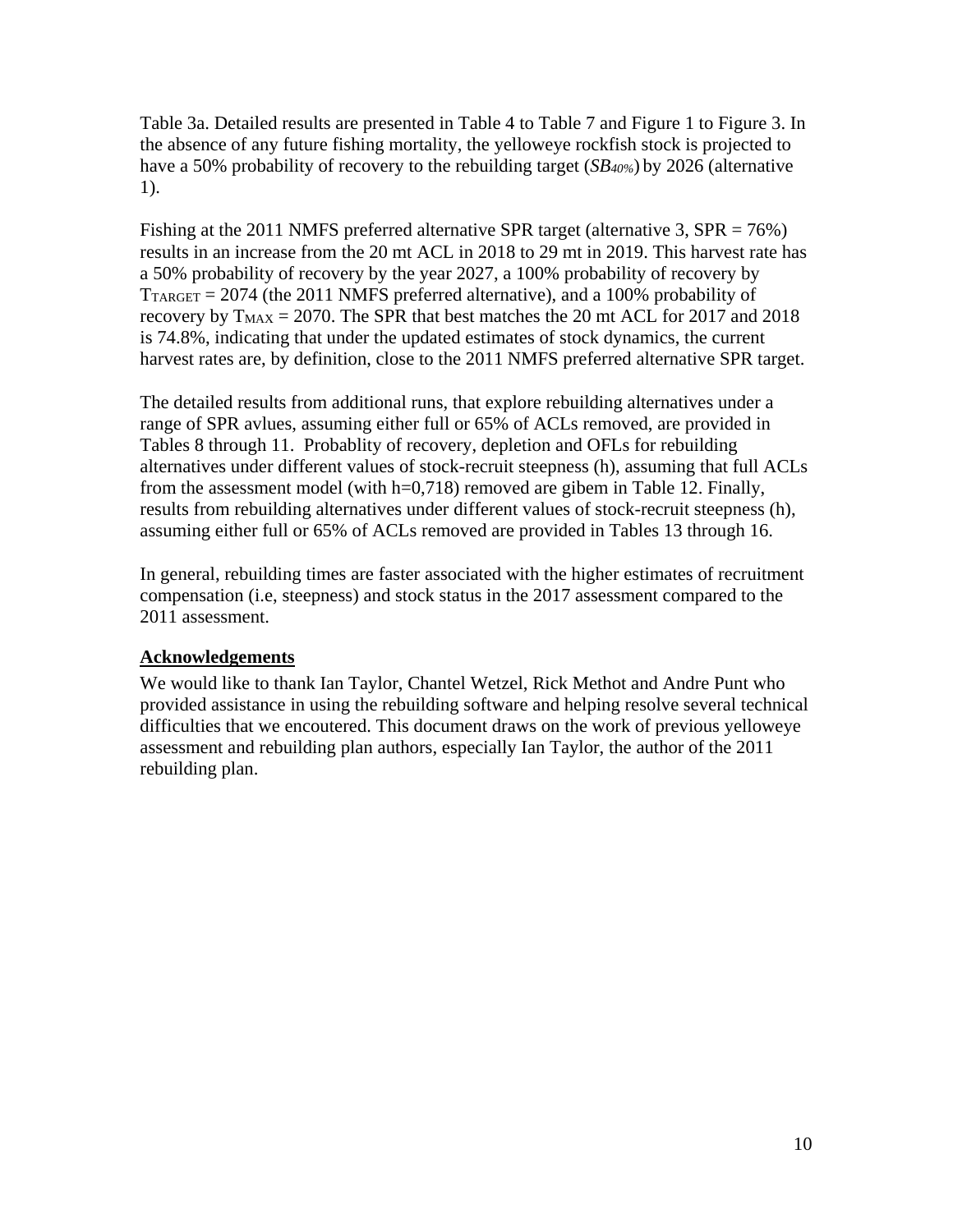#### <span id="page-10-0"></span>**References**

- Methot, R. D., and K. R. Piner. 2002. Rebuilding analysis for yelloweye rockfish: update to incorporate results of coastwide assessment in 2002. Pacific Fishery Management Council. Portland, Oregon. 11 p.
- Methot, R. D., F. Wallace, and K. Piner. 2002. Status of yelloweye rockfish off the U.S. west coast in 2002. Seattle, WA. National Marine Fisheries Service. 76 p.
- PFMC. 2004. Appendix H to amendment 16-3 to the Pacific coast groundfish fishery management plan. Yelloweye rockfish (*Sebastes ruberrimus*) draft rebuilding plan. Adopted April 2004. Pacific Fishery Management Council. Portland, Oregon. 15 p.
- PFMC. 2006. Amendment 16-4 (Overfished species reprise) to the Pacific coast groundfish fishery management plan. Pacific Fishery Management Council. Portland, Oregon. 15 p.
- Stewart, I. J. 2009. Rebuilding analysis for yelloweye rockfish based on the 2009 stock assessment. Pacific Fishery Management Council.

Portland, Oregon. 96 p.

- Stewart, I. J., J. R. Wallace, and C. R. McGilliard. 2009. Status of the U.S. yelloweye rockfish resource in 2009. Pacific Fishery Management Council, Portland, OR. 236 p.
- Taylor, I.G., Wetzel, C. 2011. Status of the U.S. yelloweye rockfish resource in 2011 (Update of 2009 assessment model). In Status of the Pacific Coast Groundfish Fishery through 2011, Stock Assessment and Fishery Evaluation: Stock Assessments, STAR Panel Reports, and Rebuilding Analyses. Pacific Fishery Management Council, Portland, Oregon.
- Taylor, I.G. 2011. Rebuilding analysis for yelloweye rockfish based on the 2011 update stock assessment. Pacific Fishery Management Council, Portland, OR. Available from http://www.pcouncil.org/groundfish/stock-assessments/
- Tsou, T.-S., and F. R. Wallace. 2005. Rebuilding analysis for yelloweye rockfish for 2005. Pacific Fishery Management Council. Portland, Oregon. 12 p.
- Tsou, T.-S., and F. R. Wallace. 2006. Updated rebuilding analysis for yelloweye rockfish based on stock assessment in 2006. Pacific Fishery Management Council. Portland, Oregon. 31 p.
- Wallace, F. R. 2001. Status of the yelloweye rockfish resource in 2001 for northern California and Oregon waters. *in* Appendix to the Status of the Pacific Coast Groundfish Fishery Through 2001 and Recommended Acceptable Biological Catches for 2002. Stock Assessment and Fishery Evaluation. Pacific Fishery Management Council. Portland, OR. 86 p.
- Wallace, F. R., T.-S. Tsou, T. Jagielo, and Y. W. Cheng. 2006. Status of yelloweye rockfish off the U.S. west coast in 2006. *In* Status of the Pacific Coast Groundfish Fishery through 2005, Stock Assessment and Fishery Evaluation: Stock Assessments and Rebuilding Analyses: Volumes I-VII. Pacific Fishery Management Council. Portland, OR. 141 p.
- Wallace, F. R., T.-S. Tsou, and T. H. Jagielo. 2005. Status of yelloweye rockfish off the U.S. west coast in 2005 (*Sebastes ruberrimus*). 2005 Stock assessment and STAR panel reports. [www.pcouncil.org.](http://www.pcouncil.org/) 91 p.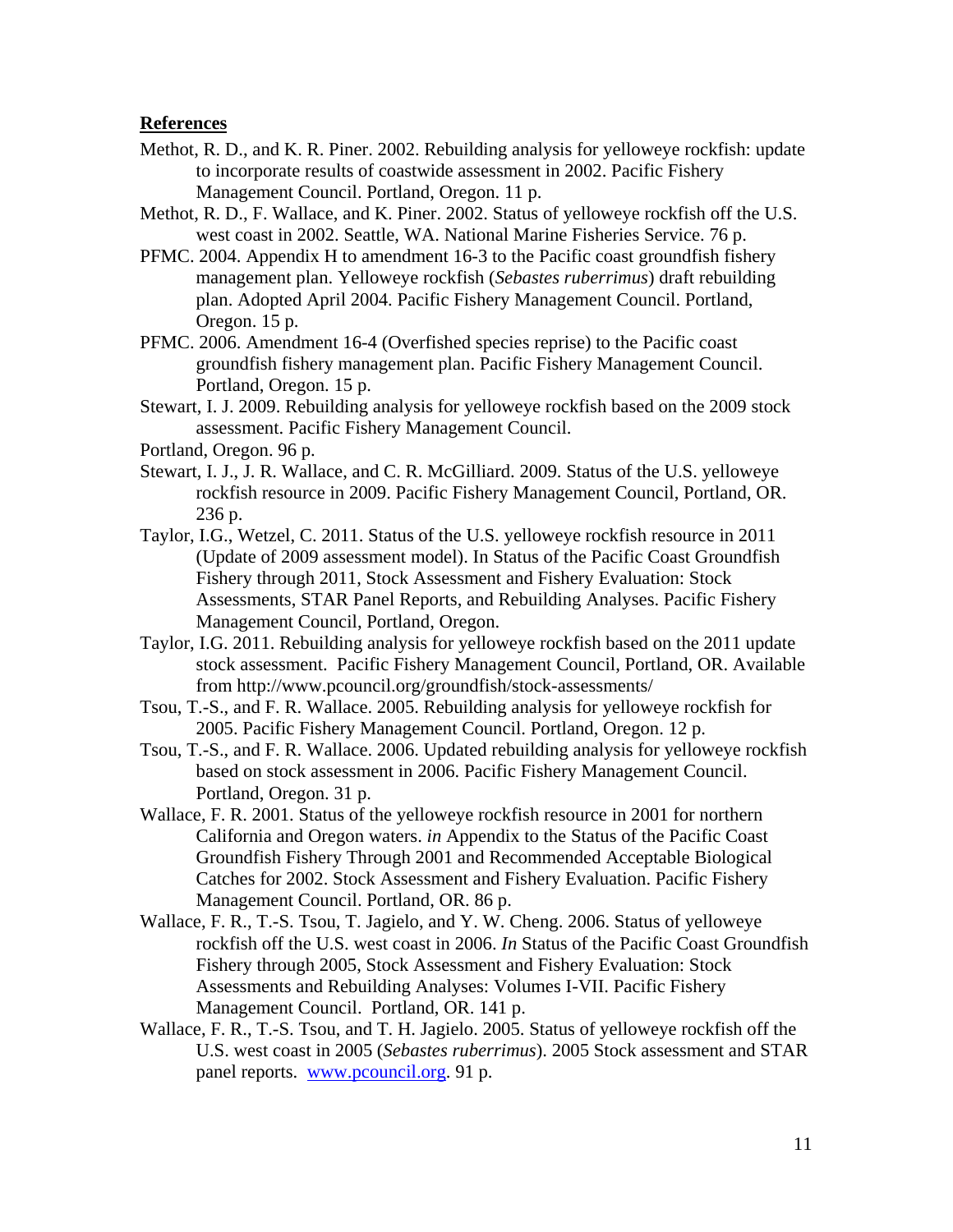Wallace, J. R. 2008. Update to the status of yelloweye rockfish (*Sebastes ruberrimus*) off the U.S. west coast in 2007. Status of the Pacific Coast groundfish fishery through 2008, stock assessment and fishery evaluation: stock assessments, STAR panel reports, and rebuilding analyses. Pacific Fishery Management Council, Portland, OR. 66 p.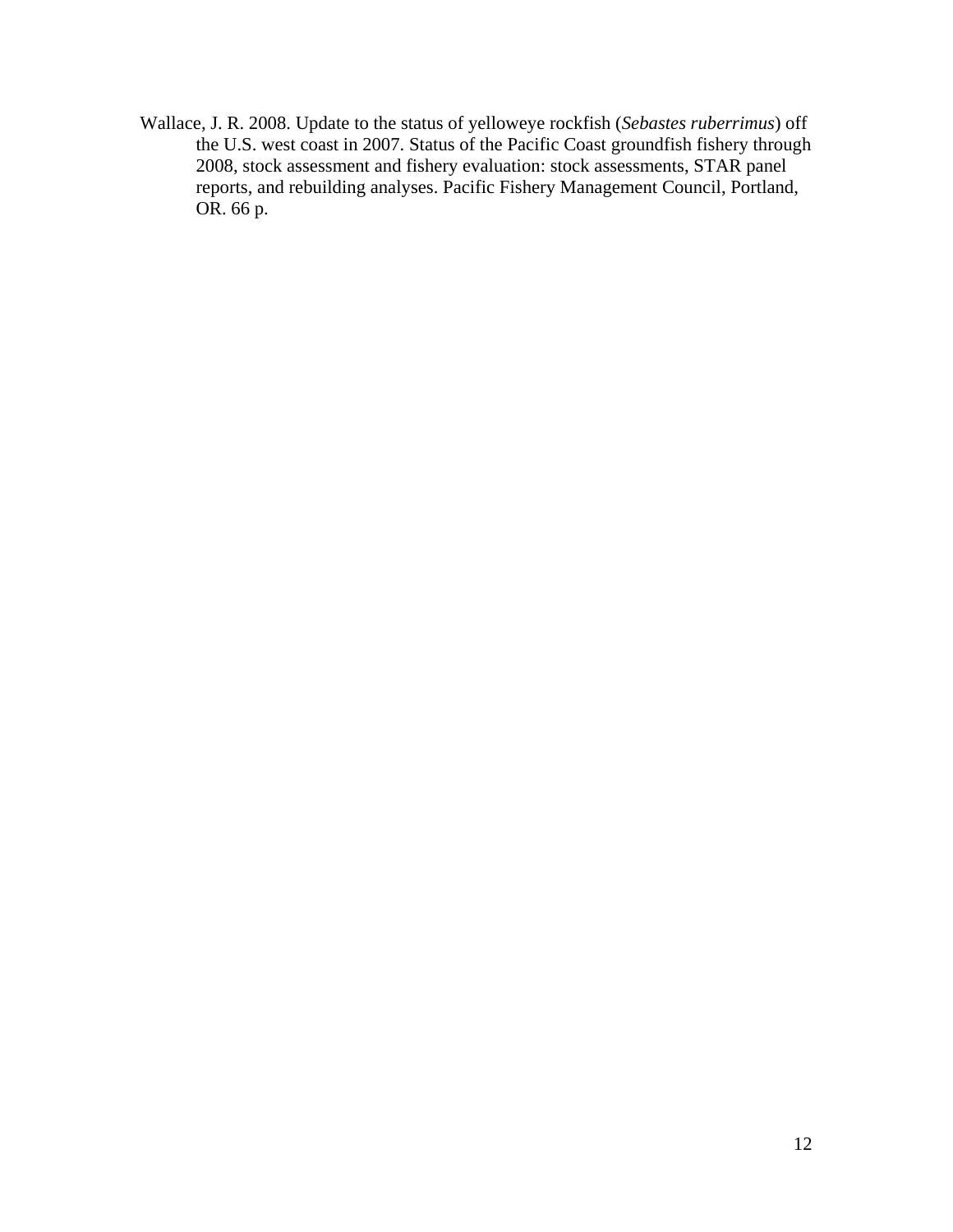## <span id="page-12-0"></span>**Tables**

| Years | OFL | <b>ABC</b> | <b>ACL</b> | Landings  | <b>Total Dead</b> |
|-------|-----|------------|------------|-----------|-------------------|
| 2007  | 47  | <b>NA</b>  | 23         | 12.84     | 12.84             |
| 2008  | 47  | NA         | 20         | 9.3       | 9.3               |
| 2009  | 31  | NA         | 17         | 11.7      | 11.7              |
| 2010  | 32  | <b>NA</b>  | 17         | 6.72      | 6.72              |
| 2011  | 48  | 46         | 17         | 8.35      | 8.35              |
| 2012  | 48  | 46         | 17         | 11.17     | 11.17             |
| 2013  | 51  | 43         | 18         | 10.4      | 10.4              |
| 2014  | 51  | 43         | 18         | 8.82      | 8.82              |
| 2015  | 52  | 43         | 18         | 12.02     | 12.02             |
| 2016  | 52  | 43         | 19         | 9.59      | 9.59              |
| 2017  | 57  | 47         | 20         | <b>NA</b> | NA                |

<span id="page-12-1"></span>**Table 1. Recent yelloweye rockfish Overfishing Limits (OFLs), Allowable Biological Catch (ABCs) and Annual Catch Limits (ACLs) relative to recent total landings and total dead catch\*.**

\*The current OFL was called the ABC prior to 2011. The ABCs provided in this table for 2011-2017 refer to the new definition of ABC implemented with FMP Amendment 23. The current ACL was called the OY prior to 2011.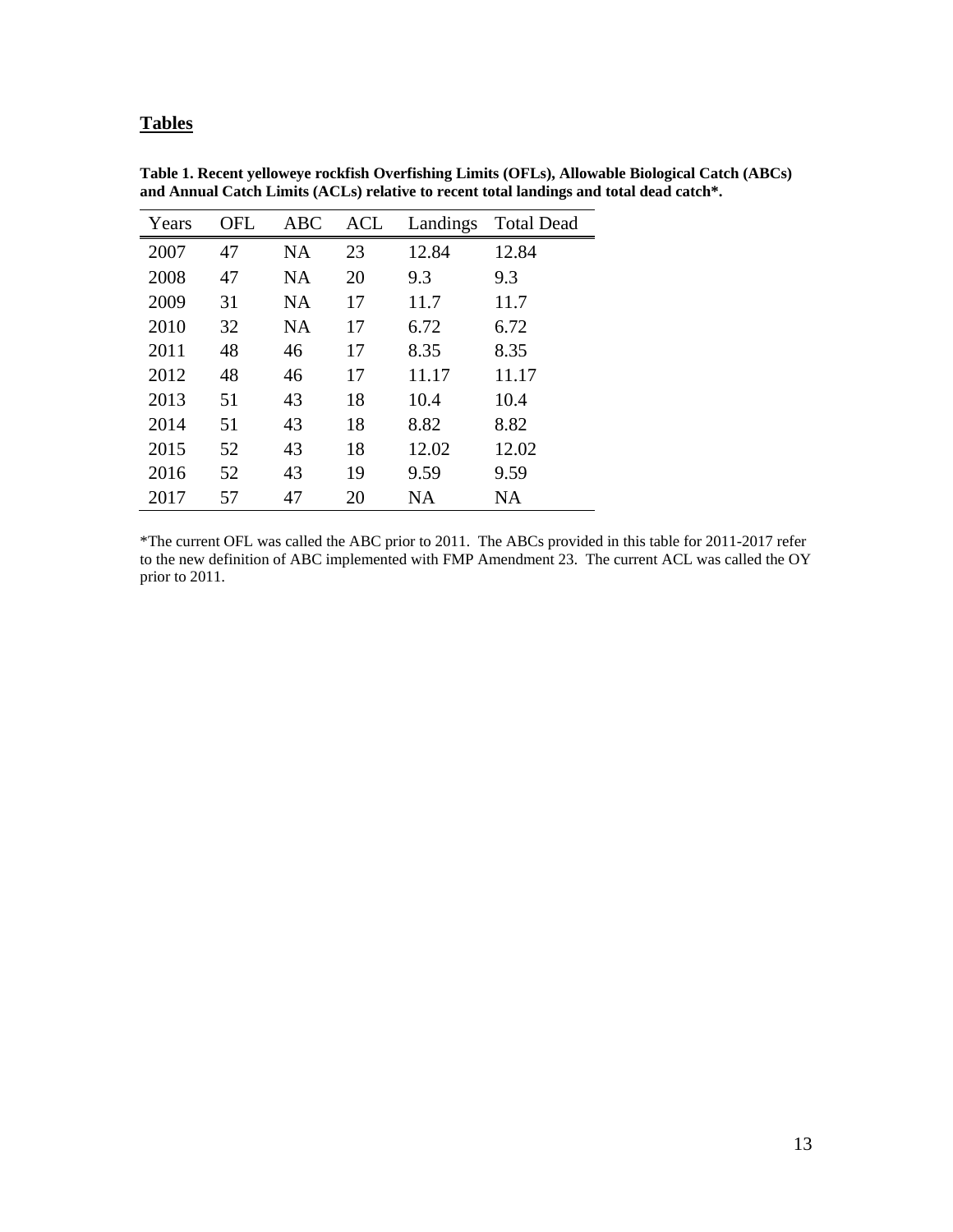|                                 |                   | Source           |                   |                   |
|---------------------------------|-------------------|------------------|-------------------|-------------------|
|                                 |                   | 2009             | 2011              | 2017              |
| Parameter                       | Amendment 16-4    | Rebuilding       | Rebuilding        | Rebuilding        |
|                                 |                   | analysis         | analysis          | analysis          |
| $SB_0$                          | $3322^1$          | $994^2$          | 1028 <sup>2</sup> | 1139 <sup>2</sup> |
| Rebuilding target $(SB_{40\%})$ | 1329 <sup>1</sup> | 398 <sup>2</sup> | $411^2$           | $456^2$           |
| $SB_{2017}$ (Millions eggs)     | NA                | <b>NA</b>        | <b>NA</b>         | 646               |
| $T_{MIN}$                       | 2046              | 2044             | 2037              | 2025              |
| Mean generation time            | 50                | 45               | 46                | 45                |
| $T_{MAX}$                       | 2096              | 2089             | 2083              | 2070              |
| $T_{F=0}$ (begin in 2007)       | 2048              |                  |                   |                   |
| $T_{F=0}$ (begin in 2011)       |                   | 2047             |                   |                   |
| $T_{F=0}$ (begin in 2013)       |                   |                  | 2045              |                   |
| $T_{F=0}$ (begin in 2017)       |                   |                  |                   | 2025              |
| $T_{F=0}$ (begin in 2019)       |                   |                  |                   | 2026              |
| $T_{TARGET}$                    | 2084              | 2087             | 2074              | 2074              |
| SPR <sub>T</sub> ARGET          | 71.90%            | 71.90%           | 76%               | 76%               |
| $P_{MAX}$ for SPR target        | 80.00%            | 52.30%           | 72.90%            | 100%              |

<span id="page-13-0"></span>**Table 2. Summary of rebuilding reference points for yelloweye rockfish from Amendment 16-4, the 2009 and 2011 rebuilding analyses, and recalculated values based on the 2017 assessment results.**

1 Spawning biomass 2 Millions of eggs

<span id="page-13-1"></span> $T_{\text{TARGE}}$  and SPR $_{\text{TARGE}}$  in 2017 are carryovers from the 2011 rebuilding analysis

TBD: To be determined at SSC meeting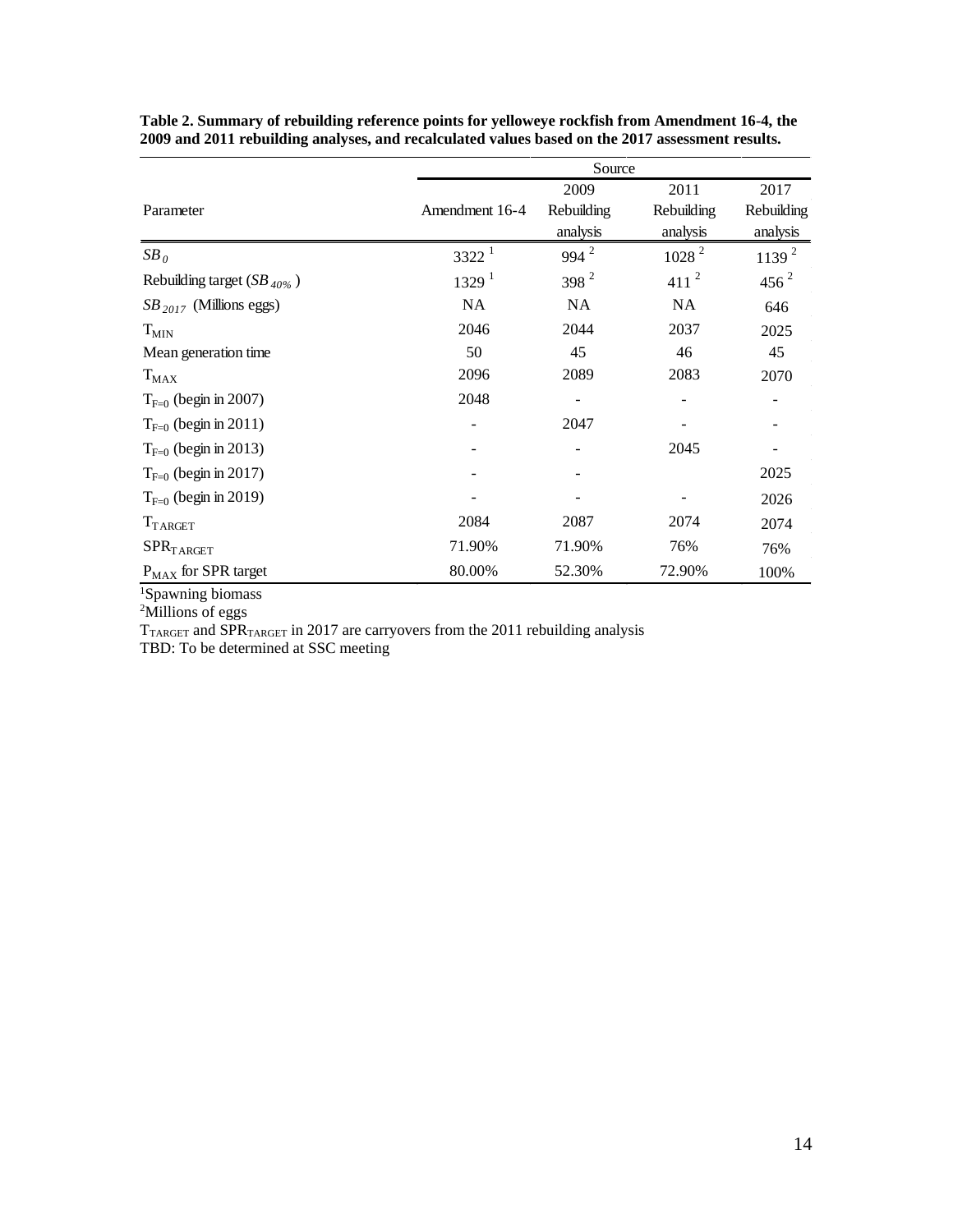| Run                                        |        | 2                                                              | 3              | 4                                                           | 5                                                                                        | 6                                                                                        | $\tau$          | 8                              | 9              | 10                          | 11             | 12             |
|--------------------------------------------|--------|----------------------------------------------------------------|----------------|-------------------------------------------------------------|------------------------------------------------------------------------------------------|------------------------------------------------------------------------------------------|-----------------|--------------------------------|----------------|-----------------------------|----------------|----------------|
| <b>Basis</b>                               | $= 0$  | F in 2019 SPR ACL<br>and after of 20 mt $=$<br>0.748           | $SPR =$<br>76% | 50%<br>prob.<br>recovery<br>by<br><b>T</b> TARGET<br>(2074) | achieves achieves achieves<br>50%<br>prob.<br>recovery<br>by 2017<br>$T_{MAX}$<br>(2071) | SPR that SPR that SPR that<br>50%<br>prob.<br>recovery<br>by 2011<br>$T_{MAX}$<br>(2083) | 40:10<br>policy | ABC<br>Harvest harvest<br>rate | $SPR =$<br>55% | $SPR =$<br>60%              | $SPR =$<br>65% | $SPR =$<br>70% |
| 2019 ACL (mt)                              | 0.0    | 30.9                                                           | 29.1           | 92.2                                                        | 91.5                                                                                     | 94.3                                                                                     | 69.9            | 77.6                           | 68.5           | 57.3                        | 47.4           | 38.6           |
| 2019 OFL (mt)                              | 81.2   | 81.2                                                           | 81.2           | 81.2                                                        | 81.2                                                                                     | 81.2                                                                                     | 81.2            | 81.2                           | 81.2           | 81.2                        | 81.2           | 81.2           |
| 2020 ACL (mt)                              | 0.0    | 31.9                                                           | 30.1           | 93.7                                                        | 93.0                                                                                     | 95.8                                                                                     | 72.4            | 79.2                           | 70.0           | 58.8                        | 48.8           | 39.7           |
| 2020 OFL (mt)                              | 84.5   | 83.9                                                           | 83.9           | 82.5                                                        | 82.6                                                                                     | 82.5                                                                                     | 83.1            | 82.8                           | 83.1           | 83.3                        | 83.5           | 83.7           |
| 50% prob. recovery by:                     | 2026   | 2027                                                           | 2027           | 2074                                                        | 2071                                                                                     | 2083                                                                                     | 2041            | 2043                           | 2035           | 2031                        | 2029           | 2028           |
| <b>SPRTARGET</b>                           | 100.0% | 74.8%                                                          | 76.0%          | 46.2%                                                       | 46.4%                                                                                    | 45.5%                                                                                    | 54.4%           | 51.3%                          | 55.0%          | 60.0%                       | 65.0%          | 70.0%          |
|                                            |        | Probability of recovery by recalculated 2011 reference points: |                |                                                             |                                                                                          |                                                                                          |                 |                                |                |                             |                |                |
| 2037 (T <sub>MIN</sub> )                   | 100.0% | 100.0%                                                         | 100.0%         | 0.6%                                                        | 0.9%                                                                                     | 0.1%                                                                                     | 26.9%           | 16.3%                          | 66.4%          | 100.0%                      |                | 100.0% 100.0%  |
| 2045 (T <sub>F=0</sub> from 2013)          | 100.0% | 100.0%                                                         | 100.0%         | 12.7%                                                       | 13.7%                                                                                    | 9.2%                                                                                     | 64.4%           | 55.5%                          | 90.3%          | 100.0%                      |                | 100.0% 100.0%  |
| $2067$ (T <sub>SPR TARGET</sub> )          | 100.0% | 100.0%                                                         | 100.0%         | 43.0%                                                       | 46.0%                                                                                    | 36.8%                                                                                    | 92.3%           | 90.0%                          | 99.2%          | 100.0%                      |                | 100.0% 100.0%  |
| $2074$ (T <sub>TARGET</sub> )              | 100.0% | 100.0%                                                         | 100.0%         | 50.0%                                                       | 52.9%                                                                                    | 42.7%                                                                                    | 95.1%           | 92.6%                          | 100.0%         | 100.0%                      | 100.0% 100.0%  |                |
| $2083$ $\rm (T_{MAX})$                     | 100.0% | 100.0%                                                         | 100.0%         | 56.8%                                                       | 59.9%                                                                                    | 50.0%                                                                                    | 97.5%           | 96.0%                          |                | 100.0% 100.0% 100.0% 100.0% |                |                |
|                                            |        | Probability of recovery by recalculated 2017 reference points: |                |                                                             |                                                                                          |                                                                                          |                 |                                |                |                             |                |                |
| 2026 (T <sub>MIN</sub> from 2019)          | 100.0% | 0.0%                                                           | 0.0%           | 0.0%                                                        | 0.0%                                                                                     | 0.0%                                                                                     | 0.0%            | 0.0%                           | 0.0%           | 0.0%                        | 0.0%           | 0.0%           |
| $2027$ (T <sub>SPR</sub> TARGET from 2011) | 100.0% | 100.0%                                                         | 100.0%         | 0.0%                                                        | 0.0%                                                                                     | 0.0%                                                                                     | 0.0%            | 0.0%                           | 0.0%           | 0.0%                        | 0.0%           | 0.0%           |
| $2074$ (T <sub>TARGET from 2011</sub> )    | 100.0% | 100.0%                                                         | 100.0%         | 50.0%                                                       | 52.9%                                                                                    | 42.7%                                                                                    | 95.1%           | 92.6%                          | 99.5%          | 100.0%                      | 100.0%         | 100.0%         |
| 2071 (T <sub>MAX</sub> )                   | 100.0% | 100.0%                                                         | 100.0%         | 46.3%                                                       | 50.0%                                                                                    | 40.3%                                                                                    | 93.9%           | 91.8%                          | 99.7%          | 100.0%                      |                | 100.0% 100.0%  |

**Table 3a. Results of rebuilding alternatives based on selection of an SPR target or year for 50% probability of recovery, assuming that in 2017-2018 full ACLs of 20 mt were removed.**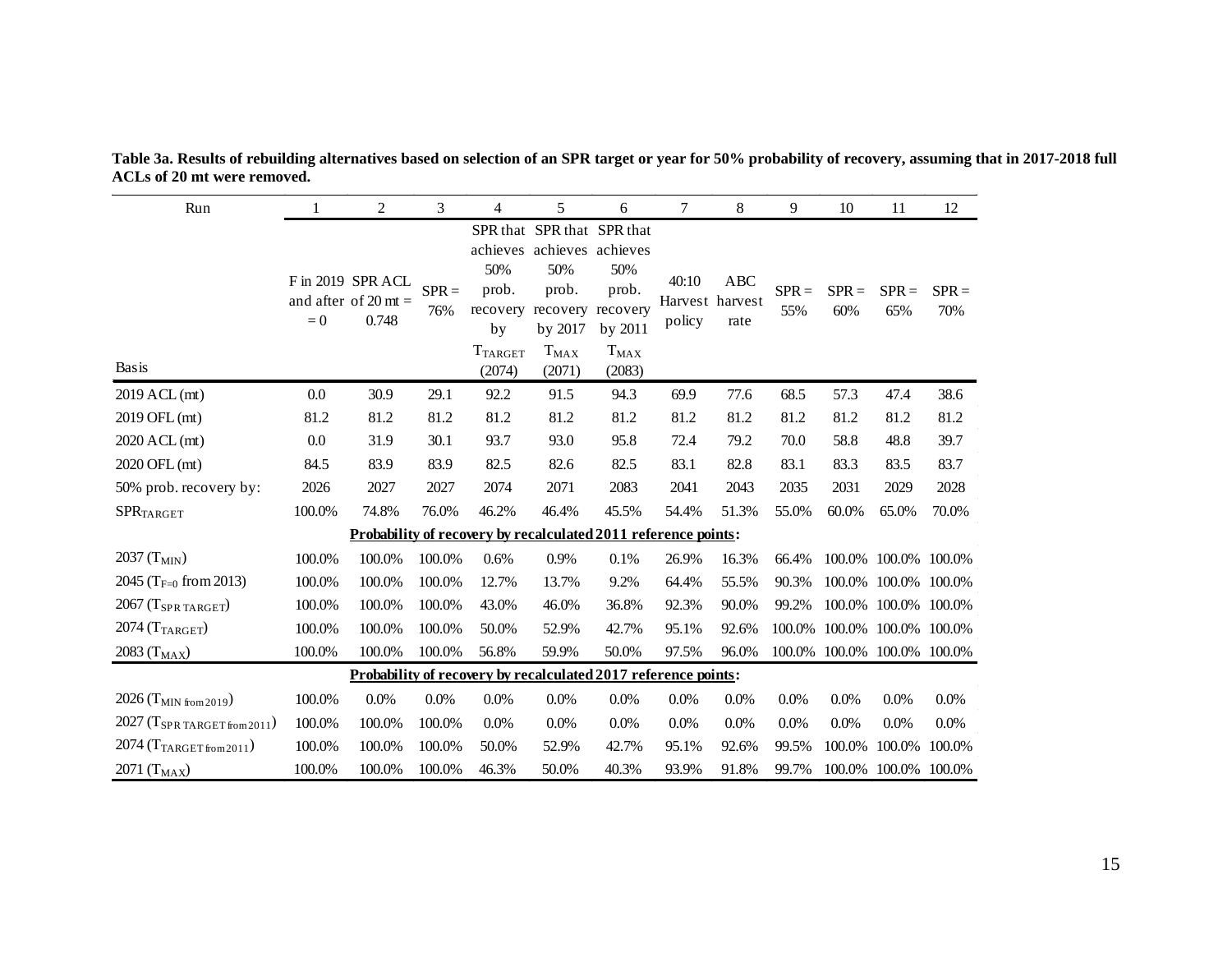| Run                                        |                               | $\overline{c}$         | 3                                  | $\overline{4}$                                                                  | 5                                                                               | 6                                                                               | 7                          | 8                             | 10     | 11     | 12                                     |
|--------------------------------------------|-------------------------------|------------------------|------------------------------------|---------------------------------------------------------------------------------|---------------------------------------------------------------------------------|---------------------------------------------------------------------------------|----------------------------|-------------------------------|--------|--------|----------------------------------------|
| <b>Basis</b>                               | F in 2019<br>$\boldsymbol{0}$ | <b>SPRACL</b><br>0.748 | and after = of 20 mt = $SPR = 76%$ | SPR that<br>achieves<br>50% prob.<br>recovery<br>by<br><b>TTARGET</b><br>(2074) | SPR that<br>achieves<br>50% prob.<br>recovery<br>by 2017<br>$T_{MAX}$<br>(2071) | SPR that<br>achieves<br>50% prob.<br>recovery<br>by 2011<br>$T_{MAX}$<br>(2083) | 40:10<br>Harvest<br>policy | <b>ABC</b><br>harvest<br>rate |        |        | $SPR = 60\%$ $SPR = 65\%$ $SPR = 70\%$ |
| 2019 ACL (mt)                              | 0.0                           | 31.0                   | 29.2                               | 92.8                                                                            | 91.9                                                                            | 94.7                                                                            | 70.3                       | 77.9                          | 57.5   | 47.6   | 38.7                                   |
| 2019 OFL (mt)                              | 81.5                          | 81.5                   | 81.5                               | 81.5                                                                            | 81.5                                                                            | 81.5                                                                            | 81.5                       | 81.5                          | 81.5   | 81.5   | 81.5                                   |
| 2020 ACL (mt)                              | 0.0                           | 32.0                   | 30.2                               | 94.3                                                                            | 93.5                                                                            | 96.2                                                                            | 72.8                       | 79.5                          | 59.0   | 48.9   | 39.9                                   |
| 2020 OFL (mt)                              | 84.8                          | 84.2                   | 84.2                               | 82.8                                                                            | 82.9                                                                            | 82.8                                                                            | 83.4                       | 83.2                          | 83.6   | 83.8   | 84.0                                   |
| 50% prob. recovery by:                     | 2025                          | 2027                   | 2027                               | 2074                                                                            | 2071                                                                            | 2083                                                                            | 2041                       | 2043                          | 2031   | 2029   | 2028                                   |
| ${\rm SPR_{TARGET}}$                       | 100.0%                        | 74.8%                  | 76.0%                              | 46.1%                                                                           | 46.4%                                                                           | 45.5%                                                                           | 54.3%                      | 51.3%                         | 60.0%  | 65.0%  | 70.0%                                  |
|                                            |                               |                        |                                    |                                                                                 |                                                                                 | Probability of recovery by recalculated 2011 reference points:                  |                            |                               |        |        |                                        |
| 2037 (T <sub>MIN</sub> )                   | 100.0%                        | 100.0%                 | 100.0%                             | 0.8%                                                                            | 0.9%                                                                            | 0.3%                                                                            | 29.5%                      | 18.2%                         | 100.0% | 100.0% | 100.0%                                 |
| 2045 ( $T_{F=0}$ from 2013)                | 100.0%                        | 100.0%                 | 100.0%                             | 12.8%                                                                           | 13.9%                                                                           | 9.5%                                                                            | 65.3%                      | 56.8%                         | 100.0% | 100.0% | 100.0%                                 |
| $2067$ (T <sub>SPR TARGET</sub> )          | 100.0%                        | 100.0%                 | 100.0%                             | 42.8%                                                                           | 46.1%                                                                           | 37.0%                                                                           | 92.5%                      | 90.4%                         | 100.0% | 100.0% | 100.0%                                 |
| $2074$ (T <sub>TARGET</sub> )              | 100.0%                        | 100.0%                 | 100.0%                             | 50.0%                                                                           | 53.0%                                                                           | 42.8%                                                                           | 95.3%                      | 92.7%                         | 100.0% | 100.0% | 100.0%                                 |
| 2083 ( $T_{MAX}$ )                         | 100.0%                        | 100.0%                 | 100.0%                             | 56.7%                                                                           | 59.7%                                                                           | 50.0%                                                                           | 97.5%                      | 96.1%                         | 100.0% | 100.0% | 100.0%                                 |
|                                            |                               |                        |                                    |                                                                                 |                                                                                 | <b>Probability of recovery by recalculated 2017 reference points:</b>           |                            |                               |        |        |                                        |
| $2026$ (T <sub>MIN</sub> from 2019)        | 100.0%                        | 0.0%                   | 0.0%                               | 0.0%                                                                            | $0.0\%$                                                                         | $0.0\%$                                                                         | 0.0%                       | 0.0%                          | 0.0%   | 0.0%   | 0.0%                                   |
| $2027$ (T <sub>SPR</sub> TARGET from 2011) | 100.0%                        | 100.0%                 | 100.0%                             | 0.0%                                                                            | 0.0%                                                                            | 0.0%                                                                            | 0.0%                       | 0.0%                          | 0.0%   | 0.0%   | 0.0%                                   |
| $2074$ (T <sub>TARGET from 2011</sub> )    | 100.0%                        | 100.0%                 | 100.0%                             | 50.0%                                                                           | 53.0%                                                                           | 42.8%                                                                           | 95.3%                      | 92.7%                         | 100.0% | 100.0% | 100.0%                                 |
| 2071 (T <sub>MAX</sub> )                   | 100.0%                        | 100.0%                 | 100.0%                             | 46.4%                                                                           | 50.0%                                                                           | 40.4%                                                                           | 94.1%                      | 91.9%                         | 100.0% | 100.0% | 100.0%                                 |

**Tabl 3b. Results of additional rebuilding alternatives requested by the GMT that assume that in 2017-2018 only 13 mt (65% of ACLs) were removed. The run numbers are the same as described in Sction 6 for Table 3a.**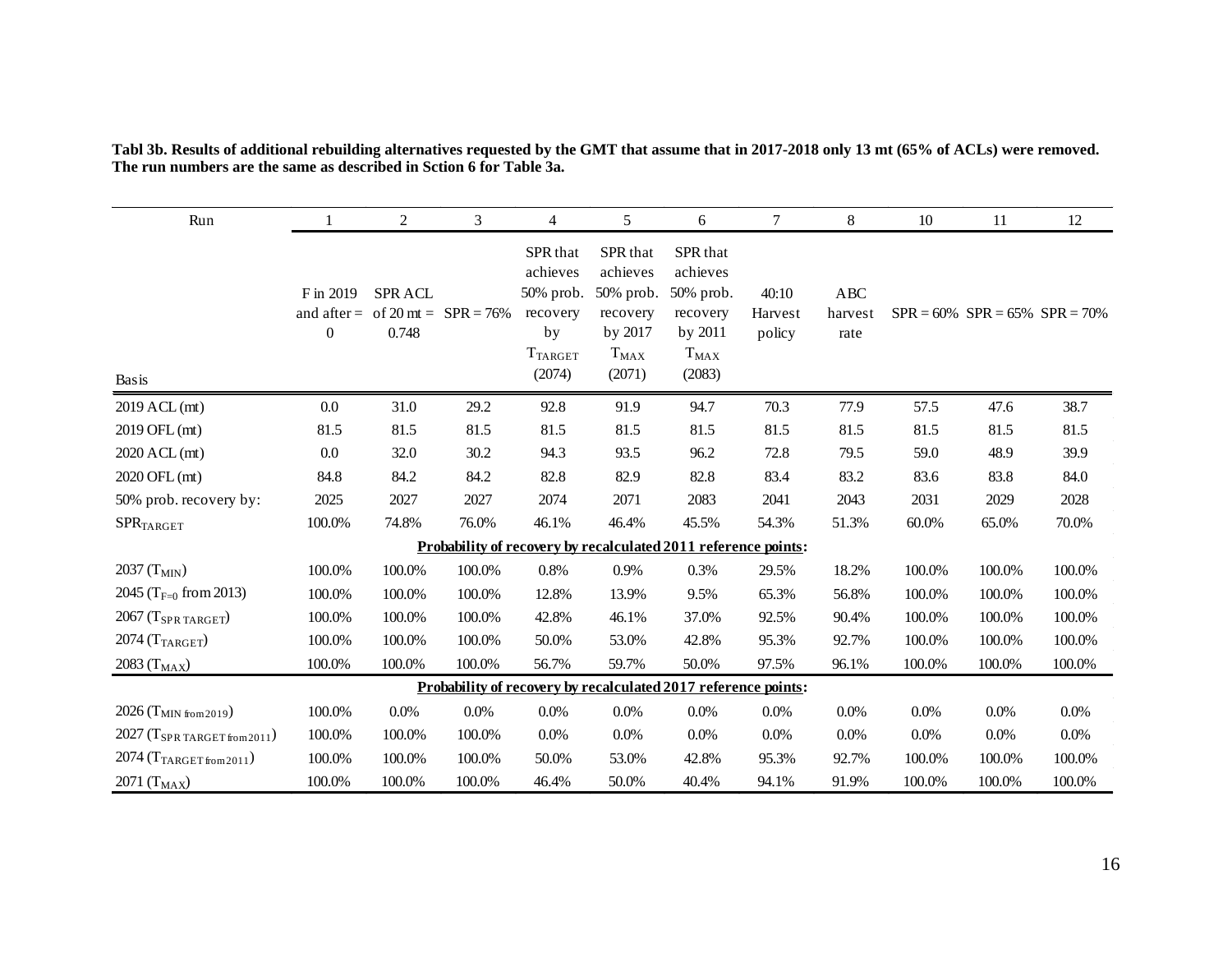| Run          |                                                       | $\overline{c}$         | 3              | 4                                                                                          | 5                                                                               | 6                                                                                                   | 7               | 8                                     | 9              | 10                         | 11   | 12   |
|--------------|-------------------------------------------------------|------------------------|----------------|--------------------------------------------------------------------------------------------|---------------------------------------------------------------------------------|-----------------------------------------------------------------------------------------------------|-----------------|---------------------------------------|----------------|----------------------------|------|------|
| <b>Basis</b> | F in 2019<br>and after = of 20 mt =<br>$\overline{0}$ | <b>SPRACL</b><br>0.748 | $SPR =$<br>76% | SPR <sub>that</sub><br>achieves<br>50% prob.<br>recovery<br>by<br><b>TTARGET</b><br>(2074) | SPR that<br>achieves<br>50% prob.<br>recovery<br>by 2017<br>$T_{MAX}$<br>(2071) | SPR <sub>that</sub><br>achieves<br>50% prob.<br>recovery<br>by 2011<br>$\mathrm{T_{MAX}}$<br>(2083) | 40:10<br>policy | <b>ABC</b><br>Harvest harvest<br>rate | $SPR =$<br>55% | $SPR = SPR = SPR =$<br>60% | 65%  | 70%  |
| 2017         | 0.0%                                                  | 0.0%                   | 0.0%           | 0.0%                                                                                       | 0.0%                                                                            | 0.0%                                                                                                | 0.0%            | 0.0%                                  | 0%             | 0%                         | 0%   | 0%   |
| 2018         | 0.0%                                                  | 0.0%                   | 0.0%           | 0.0%                                                                                       | 0.0%                                                                            | 0.0%                                                                                                | 0.0%            | 0.0%                                  | 0%             | 0%                         | 0%   | 0%   |
| 2019         | 0.0%                                                  | 0.0%                   | 0.0%           | 0.0%                                                                                       | 0.0%                                                                            | 0.0%                                                                                                | 0.0%            | 0.0%                                  | 0%             | 0%                         | 0%   | 0%   |
| 2020         | 0.0%                                                  | 0.0%                   | 0.0%           | 0.0%                                                                                       | 0.0%                                                                            | 0.0%                                                                                                | 0.0%            | 0.0%                                  | 0%             | 0%                         | 0%   | 0%   |
| 2021         | 0.0%                                                  | 0.0%                   | 0.0%           | 0.0%                                                                                       | 0.0%                                                                            | 0.0%                                                                                                | 0.0%            | 0.0%                                  | 0%             | 0%                         | 0%   | 0%   |
| 2022         | 0.0%                                                  | 0.0%                   | 0.0%           | 0.0%                                                                                       | 0.0%                                                                            | 0.0%                                                                                                | 0.0%            | 0.0%                                  | 0%             | 0%                         | 0%   | 0%   |
| 2023         | 0.0%                                                  | 0.0%                   | 0.0%           | 0.0%                                                                                       | 0.0%                                                                            | 0.0%                                                                                                | 0.0%            | 0.0%                                  | 0%             | 0%                         | 0%   | 0%   |
| 2024         | 0.0%                                                  | 0.0%                   | 0.0%           | 0.0%                                                                                       | 0.0%                                                                            | 0.0%                                                                                                | 0.0%            | 0.0%                                  | 0%             | 0%                         | 0%   | 0%   |
| 2025         | 0.0%                                                  | 0.0%                   | 0.0%           | 0.0%                                                                                       | 0.0%                                                                            | 0.0%                                                                                                | 0.0%            | 0.0%                                  | 0%             | 0%                         | 0%   | 0%   |
| 2026         | 100.0%                                                | 0.0%                   | 0.0%           | 0.0%                                                                                       | 0.0%                                                                            | 0.0%                                                                                                | 0.0%            | 0.0%                                  | 0%             | 0%                         | 0%   | 0%   |
| 2027         | 100.0%                                                | 100.0%                 | 100.0%         | 0.0%                                                                                       | 0.0%                                                                            | 0.0%                                                                                                | 0.0%            | 0.0%                                  | 0%             | 0%                         | 0%   | 0%   |
| 2028         | 100.0%                                                | 100.0%                 | 100.0%         | 0.0%                                                                                       | 0.0%                                                                            | 0.0%                                                                                                | 0.0%            | 0.0%                                  | 0%             | 0%                         | 0%   | 100% |
| 2029         | 100.0%                                                | 100.0%                 | 100.0%         | 0.0%                                                                                       | 0.0%                                                                            | 0.0%                                                                                                | 0.0%            | 0.0%                                  | 0%             | 0%                         | 87%  | 100% |
| 2030         | 100.0%                                                | 100.0%                 | 100.0%         | 0.0%                                                                                       | 0.0%                                                                            | 0.0%                                                                                                | 0.0%            | 0.0%                                  | 0%             | 1%                         | 100% | 100% |
| 2031         | 100.0%                                                | 100.0%                 | 100.0%         | 0.0%                                                                                       | 0.0%                                                                            | 0.0%                                                                                                | 0.0%            | 0.0%                                  | 0%             | 56%                        | 100% | 100% |
| 2032         | 100.0%                                                | 100.0%                 | 100.0%         | 0.0%                                                                                       | 0.0%                                                                            | 0.0%                                                                                                | 0.2%            | 0.0%                                  | 1%             | 97%                        | 100% | 100% |
| 2033         | 100.0%                                                | 100.0%                 | 100.0%         | 0.0%                                                                                       | 0.0%                                                                            | 0.0%                                                                                                | 0.8%            | 0.2%                                  | 9%             | 100%                       | 100% | 100% |
| 2034         | 100.0%                                                | 100.0%                 | 100.0%         | 0.0%                                                                                       | 0.0%                                                                            | 0.0%                                                                                                | 3.9%            | 1.2%                                  | 27%            | 100%                       | 100% | 100% |
| 2035         | 100.0%                                                | 100.0%                 | 100.0%         | 0.0%                                                                                       | 0.0%                                                                            | 0.0%                                                                                                | 9.8%            | 5.1%                                  | 45%            | 100%                       | 100% | 100% |
| 2036         | 100.0%                                                | 100.0%                 | 100.0%         | 0.1%                                                                                       | 0.1%                                                                            | 0.0%                                                                                                | 18.0%           | 9.7%                                  | 56%            | 100%                       | 100% | 100% |

<span id="page-16-0"></span>**Table 4. Probability of recovery for rebuilding alternatives for the years 2017-2036.**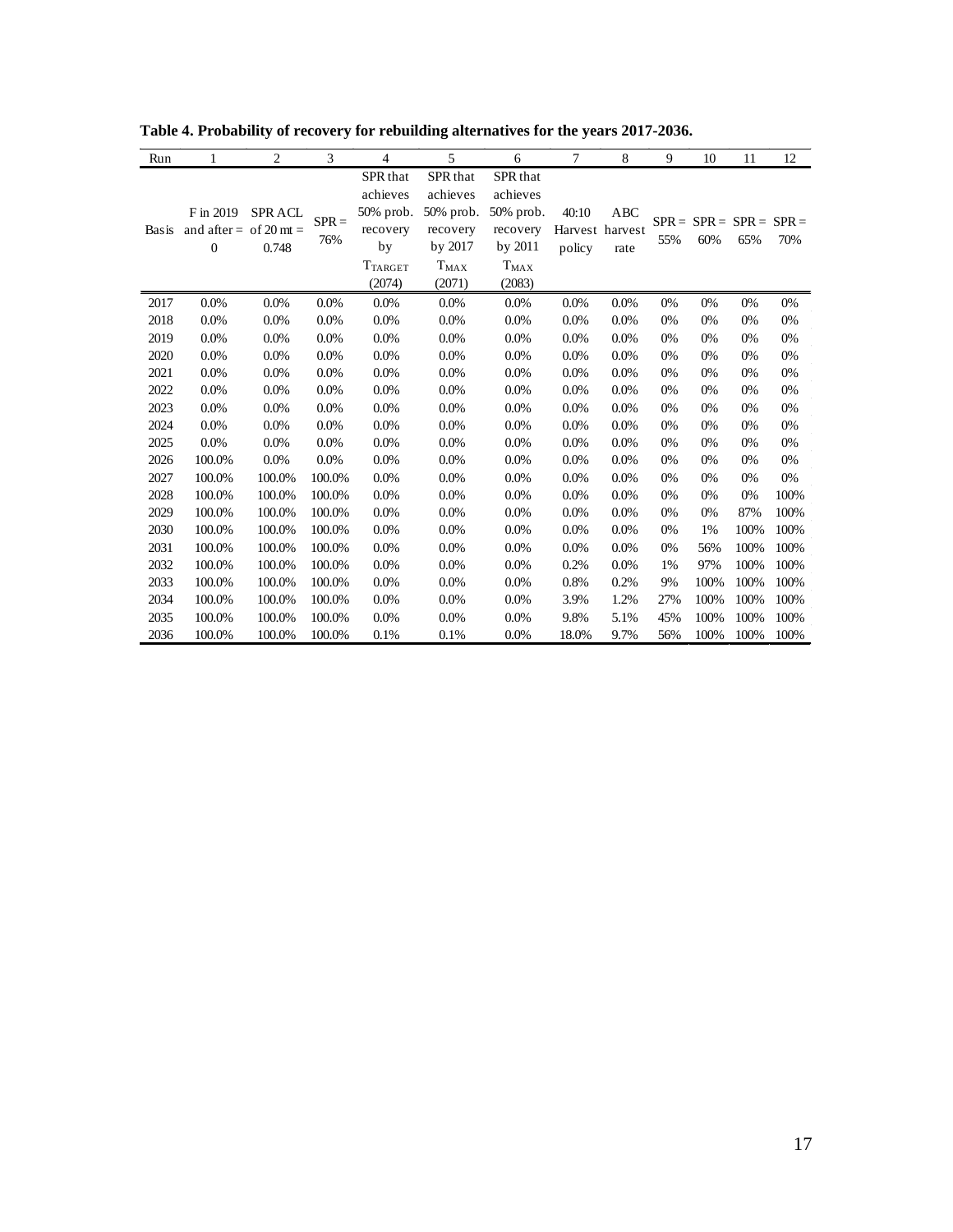| Run  | 1                                              | $\overline{c}$         | 3              | 4                                                                               | 5                                                                                          | 6                                                                               | 7               | 8                              | 9              | 10   | 11                         | 12   |
|------|------------------------------------------------|------------------------|----------------|---------------------------------------------------------------------------------|--------------------------------------------------------------------------------------------|---------------------------------------------------------------------------------|-----------------|--------------------------------|----------------|------|----------------------------|------|
|      | F in 2019<br>Basis and after = of 20 mt =<br>0 | <b>SPRACL</b><br>0.748 | $SPR =$<br>76% | SPR that<br>achieves<br>50% prob.<br>recovery<br>by<br><b>TTARGET</b><br>(2074) | SPR <sub>that</sub><br>achieves<br>50% prob.<br>recovery<br>by 2017<br>$T_{MAX}$<br>(2071) | SPR that<br>achieves<br>50% prob.<br>recovery<br>by 2011<br>$T_{MAX}$<br>(2083) | 40:10<br>policy | ABC<br>Harvest harvest<br>rate | $SPR =$<br>55% | 60%  | $SPR = SPR = SPR =$<br>65% | 70%  |
| 2037 | 100%                                           | 100%                   | 100%           | 1%                                                                              | 1%                                                                                         | 0%                                                                              | 27%             | 16%                            | 66%            | 100% | 100%                       | 100% |
| 2040 | 100%                                           | 100%                   | 100%           | 4%                                                                              | 4%                                                                                         | 2%                                                                              | 46%             | 36%                            | 81%            | 100% | 100%                       | 100% |
| 2044 | 100%                                           | 100%                   | 100%           | 11%                                                                             | 12%                                                                                        | 8%                                                                              | 61%             | 52%                            | 89%            | 100% | 100%                       | 100% |
| 2045 | 100%                                           | 100%                   | 100%           | 13%                                                                             | 14%                                                                                        | 9%                                                                              | 64%             | 56%                            | 90%            | 100% | 100%                       | 100% |
| 2046 | 100%                                           | 100%                   | 100%           | 14%                                                                             | 15%                                                                                        | 11%                                                                             | 67%             | 59%                            | 92%            | 100% | 100%                       | 100% |
| 2050 | 100%                                           | 100%                   | 100%           | 21%                                                                             | 23%                                                                                        | 16%                                                                             | 74%             | 68%                            | 95%            | 100% | 100%                       | 100% |
| 2055 | 100%                                           | 100%                   | 100%           | 28%                                                                             | 30%                                                                                        | 23%                                                                             | 82%             | 77%                            | 97%            | 100% | 100%                       | 100% |
| 2060 | 100%                                           | 100%                   | 100%           | 34%                                                                             | 37%                                                                                        | 28%                                                                             | 88%             | 84%                            | 98%            | 100% | 100%                       | 100% |
| 2067 | 100%                                           | 100%                   | 100%           | 43%                                                                             | 46%                                                                                        | 37%                                                                             | 92%             | 90%                            | 99%            | 100% | 100%                       | 100% |
| 2071 | 100%                                           | 100%                   | 100%           | 46%                                                                             | 50%                                                                                        | 40%                                                                             | 94%             | 92%                            | 100%           | 100% | 100%                       | 100% |
| 2074 | 100%                                           | 100%                   | 100%           | 50%                                                                             | 53%                                                                                        | 43%                                                                             | 95%             | 93%                            | 100%           | 100% | 100%                       | 100% |
| 2080 | 100%                                           | 100%                   | 100%           | 55%                                                                             | 57%                                                                                        | 48%                                                                             | 97%             | 95%                            | 100%           | 100% | 100%                       | 100% |
| 2083 | 100%                                           | 100%                   | 100%           | 57%                                                                             | 60%                                                                                        | 50%                                                                             | 98%             | 96%                            | 100%           | 100% | 100%                       | 100% |
| 2084 | 100%                                           | 100%                   | 100%           | 58%                                                                             | 60%                                                                                        | 51%                                                                             | 98%             | 96%                            | 100%           | 100% | 100%                       | 100% |
| 2087 | 100%                                           | 100%                   | 100%           | 60%                                                                             | 64%                                                                                        | 52%                                                                             | 98%             | 97%                            | 100%           | 100% | 100%                       | 100% |
| 2089 | 100%                                           | 100%                   | 100%           | 62%                                                                             | 65%                                                                                        | 54%                                                                             | 98%             | 98%                            | 100%           | 100% | 100%                       | 100% |
| 2096 | 100%                                           | 100%                   | 100%           | 67%                                                                             | 70%                                                                                        | 59%                                                                             | 99%             | 98%                            | 100%           | 100% | 100%                       | 100% |

**Table 4 (continued). Probability of recovery for rebuilding alternatives for the years 2037-2096.**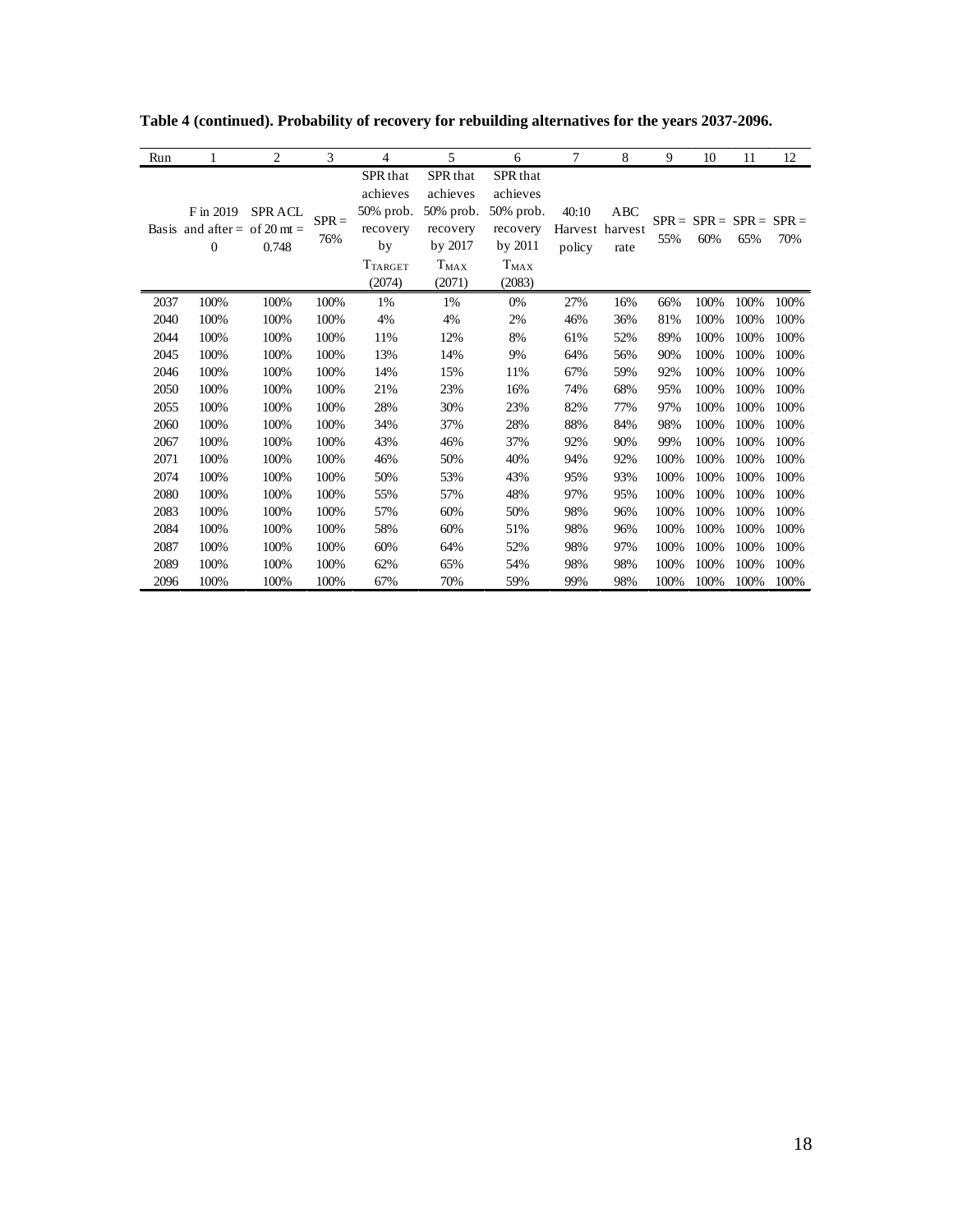| Run  | 1                                                             | 2                      | 3              | 4                                                                  | 5                                                                                                   | 6                                                                             | 7                                  | 8           | 9              | 10             | 11             | 12             |
|------|---------------------------------------------------------------|------------------------|----------------|--------------------------------------------------------------------|-----------------------------------------------------------------------------------------------------|-------------------------------------------------------------------------------|------------------------------------|-------------|----------------|----------------|----------------|----------------|
|      | F in 2019<br>Basis and after = of 20 mt =<br>$\boldsymbol{0}$ | <b>SPRACL</b><br>0.748 | $SPR =$<br>76% | SPR that<br>achieves<br>recovery<br>by<br><b>TTARGET</b><br>(2074) | SPR that<br>achieves<br>50% prob. 50% prob. 50% prob.<br>recovery<br>by 2017<br>$T_{MAX}$<br>(2071) | SPR <sub>that</sub><br>achieves<br>recovery<br>by 2011<br>$T_{MAX}$<br>(2083) | 40:10<br>Harvest harvest<br>policy | ABC<br>rate | $SPR =$<br>55% | $SPR =$<br>60% | $SPR =$<br>65% | $SPR =$<br>70% |
| 2017 | 20.0                                                          | 20.0                   | 20.0           | 20.0                                                               | 20.0                                                                                                | 20.0                                                                          | 20.0                               | 20.0        | 20.0           | 20.0           | 20.0           | 20.0           |
| 2018 | 20.0                                                          | 20.0                   | 20.0           | 20.0                                                               | 20.0                                                                                                | 20.0                                                                          | 20.0                               | 20.0        | 20.0           | 20.0           | 20.0           | 20.0           |
| 2019 | 0.0                                                           | 30.9                   | 29.1           | 92.2                                                               | 91.5                                                                                                | 94.3                                                                          | 69.9                               | 77.6        | 68.5           | 57.3           | 47.4           | 38.6           |
| 2020 | 0.0                                                           | 31.9                   | 30.1           | 93.7                                                               | 93.0                                                                                                | 95.8                                                                          | 72.4                               | 79.2        | 70.0           | 58.8           | 48.8           | 39.7           |
| 2021 | 0.0                                                           | 32.9                   | 31.0           | 95.1                                                               | 94.3                                                                                                | 97.1                                                                          | 74.8                               | 80.6        | 71.5           | 60.2           | 50.0           | 40.9           |
| 2022 | 0.0                                                           | 33.8                   | 31.9           | 96.2                                                               | 95.5                                                                                                | 98.2                                                                          | 76.9                               | 81.9        | 72.8           | 61.4           | 51.2           | 41.9           |
| 2023 | 0.0                                                           | 34.7                   | 32.7           | 97.1                                                               | 96.4                                                                                                | 99.0                                                                          | 78.8                               | 83.0        | 73.9           | 62.6           | 52.3           | 42.9           |
| 2024 | 0.0                                                           | 35.5                   | 33.5           | 97.8                                                               | 97.1                                                                                                | 99.7                                                                          | 80.4                               | 83.9        | 74.9           | 63.6           | 53.3           | 43.8           |
| 2025 | 0.0                                                           | 36.2                   | 34.2           | 98.4                                                               | 97.8                                                                                                | 100.3                                                                         | 81.9                               | 84.7        | 75.8           | 64.5           | 54.2           | 44.7           |
| 2026 | 0.0                                                           | 36.9                   | 34.9           | 98.9                                                               | 98.3                                                                                                | 100.7                                                                         | 83.1                               | 85.4        | 76.6           | 65.4           | 55.0           | 45.5           |
| 2027 | 0.0                                                           | 37.6                   | 35.5           | 99.3                                                               | 98.7                                                                                                | 101.1                                                                         | 84.2                               | 86.1        | 77.3           | 66.2           | 55.8           | 46.2           |
| 2028 | 0.0                                                           | 38.3                   | 36.2           | 99.7                                                               | 99.0                                                                                                | 101.4                                                                         | 85.2                               | 86.7        | 78.0           | 66.9           | 56.6           | 46.9           |
| 2029 | 0.0                                                           | 38.9                   | 36.8           | 99.9                                                               | 99.3                                                                                                | 101.6                                                                         | 86.1                               | 87.2        | 78.7           | 67.6           | 57.3           | 47.6           |
| 2030 | 0.0                                                           | 39.5                   | 37.4           | 100.2                                                              | 99.6                                                                                                | 101.9                                                                         | 86.9                               | 87.7        | 79.3           | 68.3           | 58.0           | 48.3           |
| 2031 | 0.0                                                           | 40.1                   | 37.9           | 100.4                                                              | 99.8                                                                                                | 102.1                                                                         | 87.6                               | 88.2        | 79.9           | 69.0           | 58.7           | 49.0           |
| 2032 | 0.0                                                           | 40.7                   | 38.5           | 100.7                                                              | 100.1                                                                                               | 102.3                                                                         | 88.3                               | 88.7        | 80.4           | 69.6           | 59.3           | 49.6           |
| 2033 | 0.0                                                           | 41.2                   | 39.0           | 100.9                                                              | 100.4                                                                                               | 102.5                                                                         | 88.9                               | 89.0        | 80.9           | 70.2           | 59.9           | 50.2           |
| 2034 | 0.0                                                           | 41.8                   | 39.6           | 101.2                                                              | 100.6                                                                                               | 102.7                                                                         | 89.5                               | 89.5        | 81.5           | 70.8           | 60.6           | 50.8           |
| 2035 | 0.0                                                           | 42.3                   | 40.1           | 101.4                                                              | 100.9                                                                                               | 102.9                                                                         | 90.0                               | 89.9        | 82.0           | 71.4           | 61.2           | 51.3           |
| 2036 | 0.0                                                           | 42.8                   | 40.6           | 101.8                                                              | 101.2                                                                                               | 103.2                                                                         | 90.6                               | 90.3        | 82.4           | 71.9           | 61.7           | 51.9           |

**Table 5. Median catches (mt) for rebuilding alternatives for the years 2017-2036.**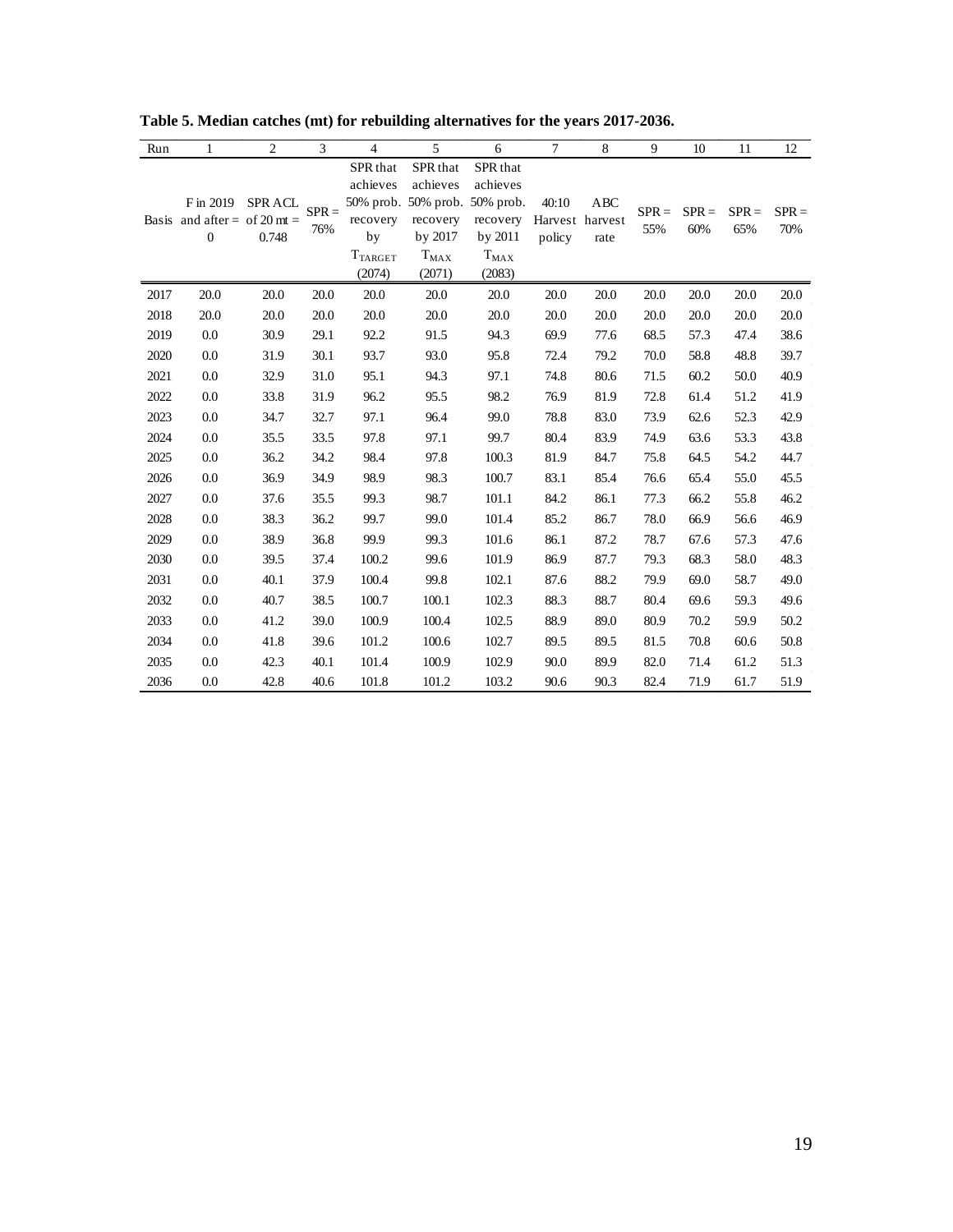| Run  | 1                                                         | $\overline{c}$         | 3              | 4                                                                             | 5                                                                                                   | 6                                                                             | 7                                  | 8           | 9              | 10             | 11             | 12             |
|------|-----------------------------------------------------------|------------------------|----------------|-------------------------------------------------------------------------------|-----------------------------------------------------------------------------------------------------|-------------------------------------------------------------------------------|------------------------------------|-------------|----------------|----------------|----------------|----------------|
|      | F in 2019<br>Basis and after = of 20 mt =<br>$\mathbf{0}$ | <b>SPRACL</b><br>0.748 | $SPR =$<br>76% | SPR <sub>that</sub><br>achieves<br>recovery<br>by<br><b>TTARGET</b><br>(2074) | SPR that<br>achieves<br>50% prob. 50% prob. 50% prob.<br>recovery<br>by 2017<br>$T_{MAX}$<br>(2071) | SPR <sub>that</sub><br>achieves<br>recovery<br>by 2011<br>$T_{MAX}$<br>(2083) | 40:10<br>Harvest harvest<br>policy | ABC<br>rate | $SPR =$<br>55% | $SPR =$<br>60% | $SPR =$<br>65% | $SPR =$<br>70% |
| 2037 | 0.0                                                       | 43.4                   | 41.1           | 102.1                                                                         | 101.6                                                                                               | 103.5                                                                         | 91.1                               | 90.8        | 83.0           | 72.5           | 62.4           | 52.5           |
| 2040 | 0.0                                                       | 44.9                   | 42.6           | 102.9                                                                         | 102.4                                                                                               | 104.3                                                                         | 92.6                               | 92.0        | 84.4           | 74.1           | 64.0           | 54.1           |
| 2044 | 0.0                                                       | 46.7                   | 44.4           | 104.1                                                                         | 103.6                                                                                               | 105.3                                                                         | 94.1                               | 93.4        | 86.1           | 76.1           | 66.0           | 56.1           |
| 2045 | 0.0                                                       | 47.1                   | 44.8           | 104.4                                                                         | 104.0                                                                                               | 105.7                                                                         | 94.4                               | 93.7        | 86.5           | 76.5           | 66.5           | 56.6           |
| 2046 | 0.0                                                       | 47.5                   | 45.2           | 104.6                                                                         | 104.1                                                                                               | 105.8                                                                         | 94.8                               | 94.1        | 86.9           | 77.0           | 67.0           | 57.0           |
| 2050 | 0.0                                                       | 49.3                   | 46.9           | 105.5                                                                         | 105.1                                                                                               | 106.7                                                                         | 96.4                               | 95.7        | 88.7           | 78.9           | 69.0           | 59.0           |
| 2055 | 0.0                                                       | 51.3                   | 48.8           | 106.3                                                                         | 105.9                                                                                               | 107.3                                                                         | 97.9                               | 97.3        | 90.5           | 81.0           | 71.1           | 61.1           |
| 2060 | 0.0                                                       | 53.0                   | 50.5           | 107.1                                                                         | 106.7                                                                                               | 108.1                                                                         | 99.2                               | 98.8        | 92.2           | 82.8           | 73.0           | 62.9           |
| 2067 | 0.0                                                       | 54.9                   | 52.4           | 107.8                                                                         | 107.5                                                                                               | 108.7                                                                         | 100.7                              | 100.2       | 94.0           | 84.8           | 75.1           | 65.0           |
| 2071 | 0.0                                                       | 55.8                   | 53.2           | 108.2                                                                         | 107.9                                                                                               | 109.1                                                                         | 101.0                              | 100.6       | 94.5           | 85.6           | 76.0           | 65.9           |
| 2074 | 0.0                                                       | 56.3                   | 53.7           | 108.5                                                                         | 108.2                                                                                               | 109.3                                                                         | 101.2                              | 100.9       | 94.9           | 86.0           | 76.5           | 66.4           |
| 2080 | 0.0                                                       | 57.4                   | 54.9           | 109.0                                                                         | 108.7                                                                                               | 109.9                                                                         | 102.0                              | 101.8       | 95.9           | 87.2           | 77.7           | 67.6           |
| 2083 | 0.0                                                       | 58.0                   | 55.4           | 109.2                                                                         | 108.9                                                                                               | 110.0                                                                         | 102.5                              | 102.2       | 96.5           | 87.7           | 78.3           | 68.2           |
| 2084 | 0.0                                                       | 58.1                   | 55.5           | 109.2                                                                         | 108.9                                                                                               | 110.0                                                                         | 102.8                              | 102.6       | 96.7           | 88.0           | 78.4           | 68.3           |
| 2087 | 0.0                                                       | 58.6                   | 56.0           | 109.6                                                                         | 109.3                                                                                               | 110.4                                                                         | 103.2                              | 103.0       | 97.2           | 88.4           | 79.0           | 68.8           |
| 2089 | 0.0                                                       | 58.9                   | 56.3           | 109.5                                                                         | 109.2                                                                                               | 110.2                                                                         | 103.3                              | 103.1       | 97.4           | 88.8           | 79.2           | 69.1           |
| 2096 | 0.0                                                       | 59.6                   | 57.0           | 110.0                                                                         | 109.7                                                                                               | 110.7                                                                         | 103.7                              | 103.5       | 97.9           | 89.4           | 80.0           | 69.9           |

**Table 5 (continues). Median catches (mt) for rebuilding alternatives for the years 2037-2096.**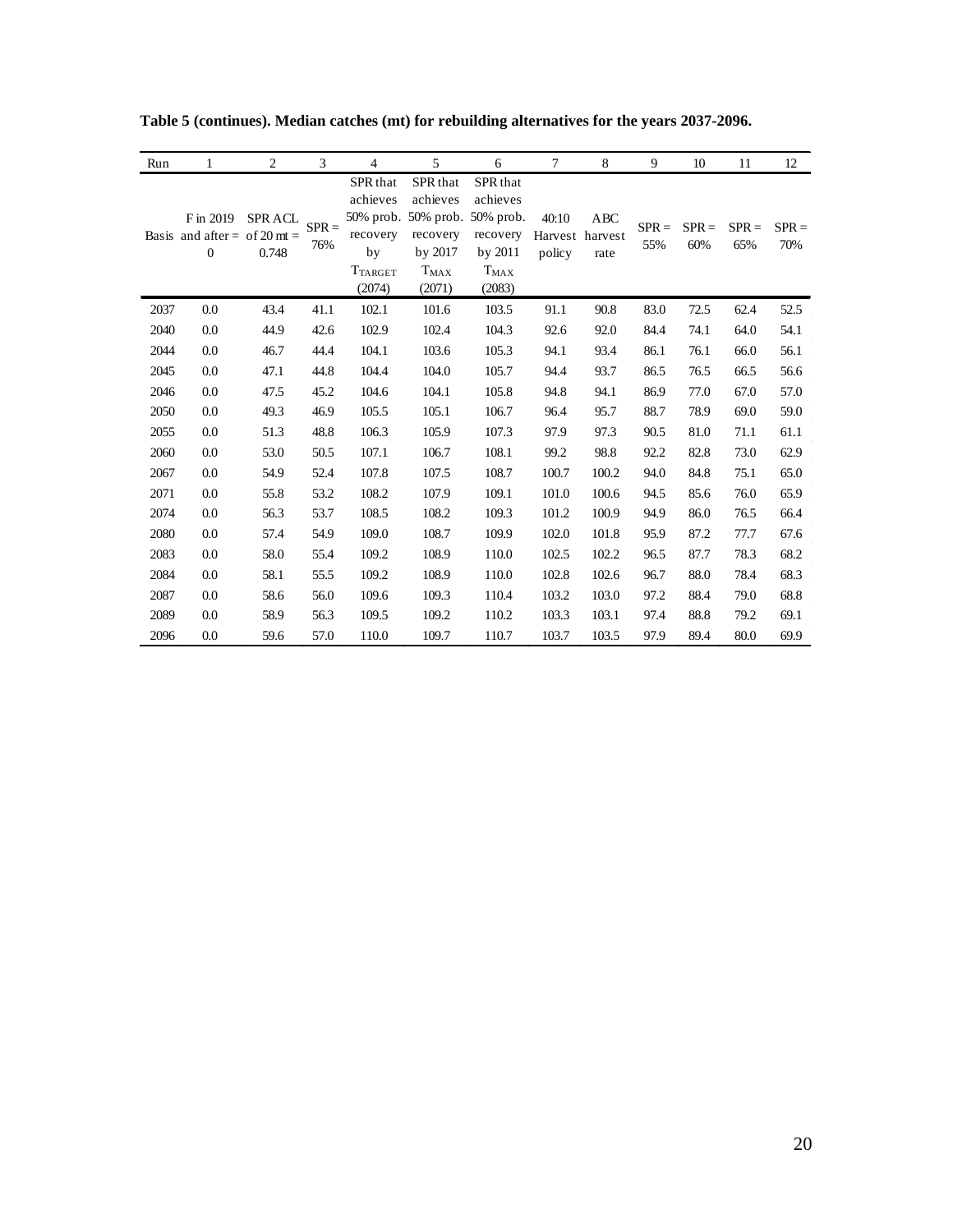| Run          | 1                                                       | 2                      | 3              | 4                                                                                   | 5                                                                                      | 6                                                                                   | 7               | 8                              | 9     | 10                               | 11    | 12    |
|--------------|---------------------------------------------------------|------------------------|----------------|-------------------------------------------------------------------------------------|----------------------------------------------------------------------------------------|-------------------------------------------------------------------------------------|-----------------|--------------------------------|-------|----------------------------------|-------|-------|
| <b>Basis</b> | F in 2019<br>and after = of 20 mt =<br>$\boldsymbol{0}$ | <b>SPRACL</b><br>0.748 | $SPR =$<br>76% | SPR that<br>achieves<br>$50\%$ prob.<br>recovery<br>by<br><b>T</b> TARGET<br>(2074) | SPR that<br>achieves<br>$50\%$ prob.<br>recovery<br>by 2017<br>$T_{\rm MAX}$<br>(2071) | SPR that<br>achieves<br>50% prob.<br>recovery<br>by 2011<br>$T_{\rm MAX}$<br>(2083) | 40:10<br>policy | ABC<br>Harvest harvest<br>rate | 55%   | $SPR = SPR = SPR = SPR =$<br>60% | 65%   | 70%   |
| 2017         | 323.1                                                   | 323.1                  | 323.1          | 323.1                                                                               | 323.1                                                                                  | 323.1                                                                               | 323.1           | 323.1                          | 323.1 | 323.1                            | 323.1 | 323.1 |
| 2018         | 337.1                                                   | 337.1                  | 337.1          | 337.1                                                                               | 337.1                                                                                  | 337.1                                                                               | 337.1           | 337.1                          | 337.1 | 337.1                            | 337.1 | 337.1 |
| 2019         | 351.5                                                   | 351.5                  | 351.5          | 351.5                                                                               | 351.5                                                                                  | 351.5                                                                               | 351.5           | 351.5                          | 351.5 | 351.5                            | 351.5 | 351.5 |
| 2020         | 365.4                                                   | 365.2                  | 365.4          | 359.0                                                                               | 359.0                                                                                  | 358.8                                                                               | 361.2           | 360.4                          | 361.4 | 362.5                            | 363.5 | 364.4 |
| 2021         | 379.5                                                   | 379.1                  | 379.5          | 366.4                                                                               | 366.5                                                                                  | 366.0                                                                               | 370.9           | 369.4                          | 371.3 | 373.6                            | 375.6 | 377.5 |
| 2022         | 393.7                                                   | 393.1                  | 393.7          | 373.6                                                                               | 373.8                                                                                  | 372.9                                                                               | 380.3           | 378.1                          | 381.0 | 384.6                            | 387.8 | 390.6 |
| 2023         | 407.7                                                   | 406.9                  | 407.7          | 380.3                                                                               | 380.6                                                                                  | 379.5                                                                               | 389.2           | 386.5                          | 390.5 | 395.3                            | 399.6 | 403.5 |
| 2024         | 421.3                                                   | 420.3                  | 421.3          | 386.5                                                                               | 386.9                                                                                  | 385.4                                                                               | 397.6           | 394.3                          | 399.3 | 405.4                            | 411.0 | 415.9 |
| 2025         | 434.3                                                   | 433.1                  | 434.3          | 391.9                                                                               | 392.3                                                                                  | 390.5                                                                               | 405.0           | 401.4                          | 407.4 | 414.9                            | 421.6 | 427.7 |
| 2026         | 446.6                                                   | 445.1                  | 446.6          | 396.4                                                                               | 397.0                                                                                  | 394.9                                                                               | 411.6           | 407.6                          | 414.7 | 423.5                            | 431.5 | 438.8 |
| 2027         | 458.1                                                   | 456.4                  | 458.1          | 400.1                                                                               | 400.8                                                                                  | 398.4                                                                               | 417.3           | 412.9                          | 421.1 | 431.3                            | 440.6 | 449.0 |
| 2028         | 468.9                                                   | 466.9                  | 468.9          | 403.1                                                                               | 403.8                                                                                  | 401.1                                                                               | 422.1           | 417.5                          | 426.8 | 438.4                            | 448.9 | 458.4 |
| 2029         | 479.0                                                   | 476.7                  | 479.0          | 405.5                                                                               | 406.3                                                                                  | 403.3                                                                               | 426.3           | 421.5                          | 431.8 | 444.7                            | 456.5 | 467.2 |
| 2030         | 488.5                                                   | 486.0                  | 488.5          | 407.4                                                                               | 408.3                                                                                  | 405.0                                                                               | 429.9           | 425.0                          | 436.3 | 450.6                            | 463.5 | 475.4 |
| 2031         | 497.6                                                   | 494.8                  | 497.6          | 408.9                                                                               | 409.9                                                                                  | 406.3                                                                               | 433.1           | 428.1                          | 440.4 | 456.0                            | 470.2 | 483.2 |
| 2032         | 506.3                                                   | 503.3                  | 506.3          | 410.2                                                                               | 411.2                                                                                  | 407.4                                                                               | 436.1           | 430.9                          | 444.2 | 461.1                            | 476.5 | 490.7 |
| 2033         | 514.7                                                   | 511.5                  | 514.7          | 411.3                                                                               | 412.4                                                                                  | 408.4                                                                               | 438.7           | 433.5                          | 447.8 | 465.9                            | 482.5 | 497.8 |
| 2034         | 522.9                                                   | 519.4                  | 522.9          | 412.3                                                                               | 413.5                                                                                  | 409.2                                                                               | 441.2           | 436.0                          | 451.2 | 470.5                            | 488.2 | 504.7 |
| 2035         | 530.9                                                   | 527.1                  | 530.9          | 413.3                                                                               | 414.5                                                                                  | 409.9                                                                               | 443.5           | 438.4                          | 454.5 | 474.9                            | 493.8 | 511.4 |
| 2036         | 538.5                                                   | 534.5                  | 538.5          | 414.3                                                                               | 415.6                                                                                  | 410.8                                                                               | 445.7           | 440.5                          | 457.5 | 479.2                            | 499.2 | 517.8 |

**Table 6. Median spawning output (millions eggs) for rebuilding alternatives for the years 2017-2036.**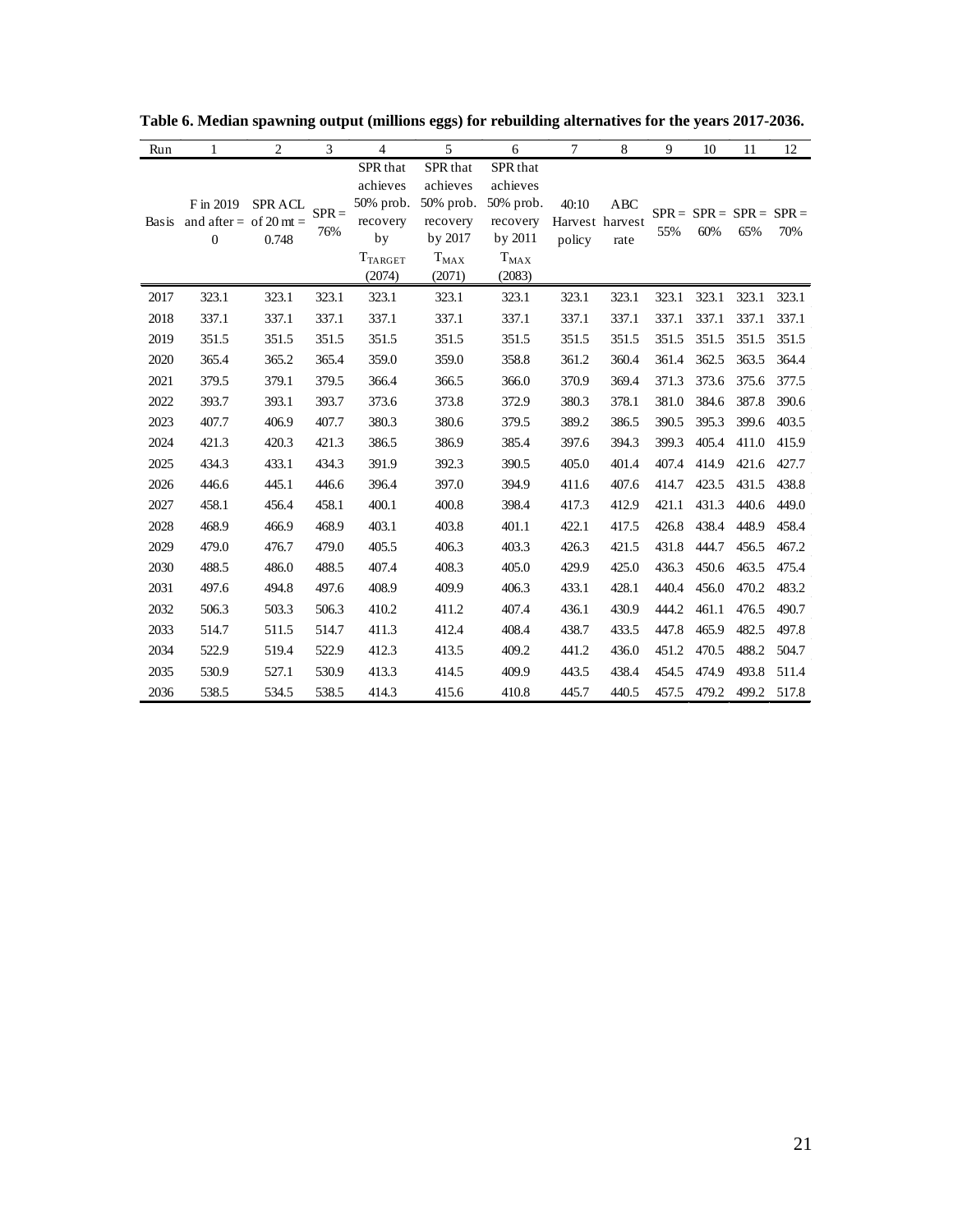| Run  | 1                                                             | $\overline{2}$         | 3              | $\overline{4}$                                                                  | 5                                                                               | 6                                                                                          | 7               | 8                              | 9     | 10                               | 11    | 12    |
|------|---------------------------------------------------------------|------------------------|----------------|---------------------------------------------------------------------------------|---------------------------------------------------------------------------------|--------------------------------------------------------------------------------------------|-----------------|--------------------------------|-------|----------------------------------|-------|-------|
|      | F in 2019<br>Basis and after = of 20 mt =<br>$\boldsymbol{0}$ | <b>SPRACL</b><br>0.748 | $SPR =$<br>76% | SPR that<br>achieves<br>50% prob.<br>recovery<br>by<br><b>TTARGET</b><br>(2074) | SPR that<br>achieves<br>50% prob.<br>recovery<br>by 2017<br>$T_{MAX}$<br>(2071) | SPR <sub>that</sub><br>achieves<br>50% prob.<br>recovery<br>by 2011<br>$T_{MAX}$<br>(2083) | 40:10<br>policy | ABC<br>Harvest harvest<br>rate | 55%   | $SPR = SPR = SPR = SPR =$<br>60% | 65%   | 70%   |
| 2037 | 545.8                                                         | 541.6                  | 545.8          | 415.2                                                                           | 416.5                                                                           | 411.5                                                                                      | 447.5           | 442.4                          | 460.2 | 483.0                            | 504.2 | 523.9 |
| 2040 | 567.4                                                         | 562.5                  | 567.4          | 418.8                                                                           | 420.3                                                                           | 414.7                                                                                      | 453.6           | 448.8                          | 469.0 | 494.9                            | 519.2 | 541.9 |
| 2044 | 595.1                                                         | 589.2                  | 595.1          | 423.4                                                                           | 425.1                                                                           | 418.8                                                                                      | 461.0           | 456.7                          | 480.0 | 510.0                            | 538.3 | 565.0 |
| 2045 | 601.2                                                         | 595.0                  | 601.2          | 425.0                                                                           | 426.8                                                                           | 420.3                                                                                      | 462.8           | 458.5                          | 482.2 | 513.1                            | 542.4 | 569.9 |
| 2046 | 607.7                                                         | 601.4                  | 607.7          | 426.5                                                                           | 428.3                                                                           | 421.7                                                                                      | 464.2           | 460.0                          | 484.8 | 516.5                            | 546.7 | 575.3 |
| 2050 | 631.1                                                         | 624.0                  | 631.1          | 430.2                                                                           | 432.2                                                                           | 425.0                                                                                      | 471.3           | 467.3                          | 494.4 | 529.6                            | 563.0 | 594.7 |
| 2055 | 661.6                                                         | 653.6                  | 661.6          | 434.7                                                                           | 436.9                                                                           | 429.1                                                                                      | 480.0           | 477.0                          | 507.0 | 546.4                            | 584.3 | 620.6 |
| 2060 | 686.5                                                         | 677.6                  | 686.5          | 437.6                                                                           | 439.9                                                                           | 431.4                                                                                      | 487.4           | 484.6                          | 517.4 | 560.0                            | 601.3 | 640.8 |
| 2067 | 716.1                                                         | 706.0                  | 716.1          | 442.5                                                                           | 444.9                                                                           | 435.9                                                                                      | 495.8           | 493.5                          | 528.6 | 575.2                            | 620.8 | 664.8 |
| 2071 | 731.6                                                         | 720.9                  | 731.6          | 443.5                                                                           | 446.1                                                                           | 436.7                                                                                      | 499.9           | 498.1                          | 534.3 | 583.2                            | 630.8 | 677.4 |
| 2074 | 741.6                                                         | 730.6                  | 741.6          | 444.8                                                                           | 447.4                                                                           | 437.7                                                                                      | 501.0           | 499.3                          | 536.9 | 587.7                            | 636.8 | 685.2 |
| 2080 | 755.6                                                         | 743.8                  | 755.6          | 446.7                                                                           | 449.4                                                                           | 439.4                                                                                      | 503.7           | 502.3                          | 541.9 | 594.4                            | 645.6 | 696.2 |
| 2083 | 763.7                                                         | 751.6                  | 763.7          | 447.6                                                                           | 450.4                                                                           | 440.2                                                                                      | 506.1           | 504.5                          | 544.1 | 598.0                            | 650.9 | 702.7 |
| 2084 | 765.8                                                         | 753.6                  | 765.8          | 448.5                                                                           | 451.2                                                                           | 441.1                                                                                      | 506.5           | 505.4                          | 545.3 | 599.3                            | 652.4 | 704.5 |
| 2087 | 773.2                                                         | 760.7                  | 773.2          | 449.1                                                                           | 451.9                                                                           | 441.6                                                                                      | 508.9           | 507.6                          | 548.5 | 602.8                            | 657.1 | 710.7 |
| 2089 | 777.5                                                         | 765.0                  | 777.5          | 449.7                                                                           | 452.4                                                                           | 442.1                                                                                      | 510.9           | 510.0                          | 551.0 | 606.2                            | 660.9 | 714.2 |
| 2096 | 790.8                                                         | 777.6                  | 790.8          | 450.8                                                                           | 453.6                                                                           | 442.9                                                                                      | 513.2           | 512.5                          | 555.0 | 612.4                            | 668.4 | 724.0 |

**Table 6 (continues). Median spawning output (millions eggs) for rebuilding alternatives for the years 2037-2096.**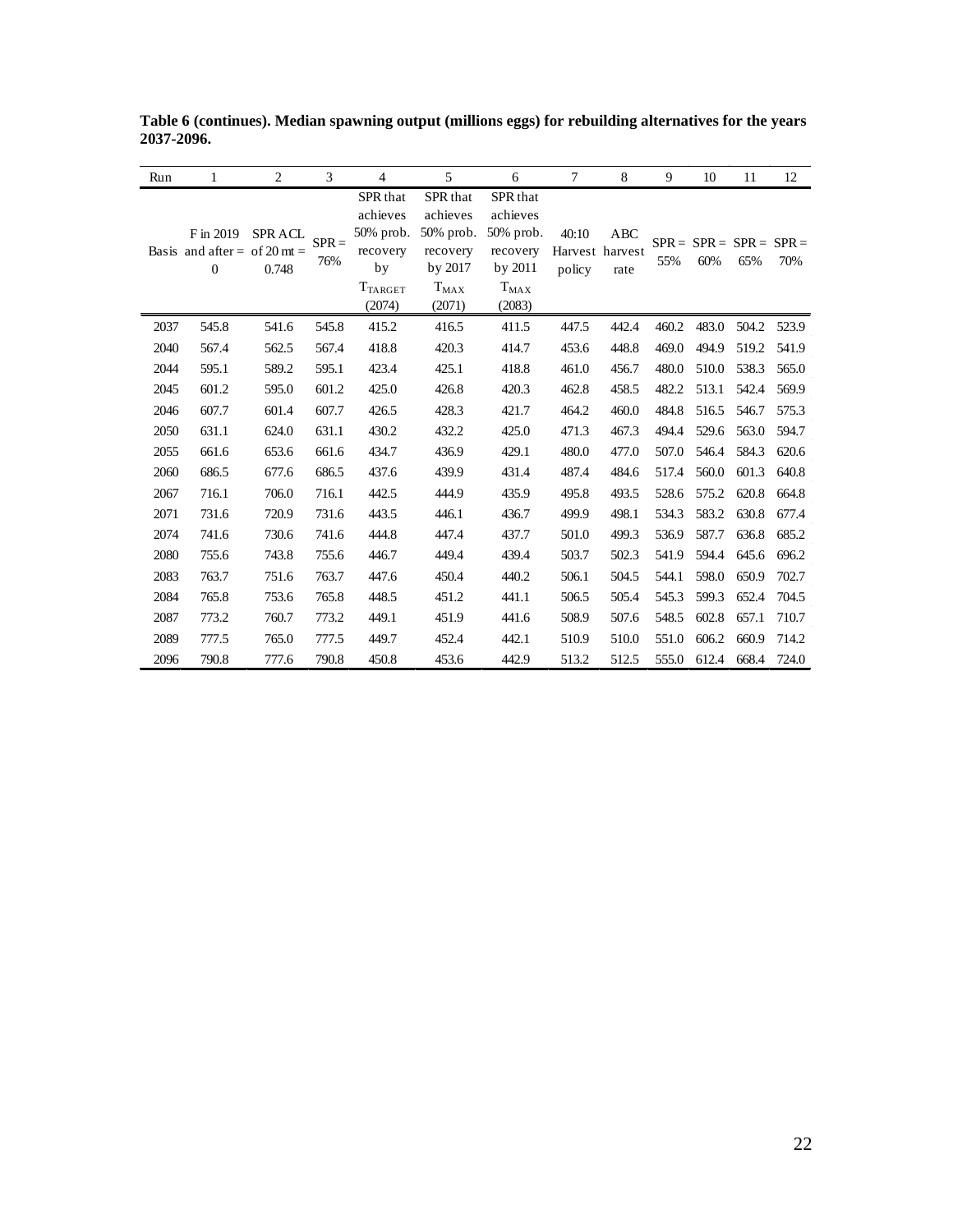| Run          | 1                                                       | $\mathfrak{2}$          | 3              | 4                                                                                 | 5                                                                                         | 6                                                                  | $\tau$                             | 8           | 9    | 10                               | 11    | 12    |
|--------------|---------------------------------------------------------|-------------------------|----------------|-----------------------------------------------------------------------------------|-------------------------------------------------------------------------------------------|--------------------------------------------------------------------|------------------------------------|-------------|------|----------------------------------|-------|-------|
| <b>Basis</b> | F in 2019<br>and after = of 20 mt =<br>$\boldsymbol{0}$ | <b>SPR ACL</b><br>0.748 | $SPR =$<br>76% | SPR that<br>achieves<br>50% prob.<br>recovery<br>by<br>$T_{\rm TARGET}$<br>(2074) | SPR that<br>achieves<br>50% prob. 50% prob.<br>recovery<br>by 2017<br>$T_{MAX}$<br>(2071) | SPR that<br>achieves<br>recovery<br>by 2011<br>$T_{MAX}$<br>(2083) | 40:10<br>Harvest harvest<br>policy | ABC<br>rate | 55%  | $SPR = SPR = SPR = SPR =$<br>60% | 65%   | 70%   |
| 2017         | 75.2                                                    | 75.2                    | 75.2           | 78.7                                                                              | 78.7                                                                                      | 78.7                                                               | 75.2                               | 75.2        | 75.2 | 75.2                             | 75.2  | 75.2  |
| 2018         | 78.2                                                    | 78.2                    | 78.2           | 81.8                                                                              | 81.8                                                                                      | 81.8                                                               | 78.2                               | 78.2        | 78.2 | 78.2                             | 78.2  | 78.2  |
| 2019         | 81.2                                                    | 81.2                    | 81.2           | 84.9                                                                              | 84.9                                                                                      | 84.9                                                               | 81.2                               | 81.2        | 81.2 | 81.2                             | 81.2  | 81.2  |
| 2020         | 83.9                                                    | 83.9                    | 83.9           | 86.3                                                                              | 86.4                                                                                      | 86.3                                                               | 83.0                               | 82.8        | 83.0 | 83.3                             | 83.5  | 83.7  |
| 2021         | 86.5                                                    | 86.4                    | 86.5           | 87.6                                                                              | 87.6                                                                                      | 87.5                                                               | 84.7                               | 84.3        | 84.7 | 85.2                             | 85.7  | 86.1  |
| 2022         | 89.0                                                    | 88.8                    | 89.0           | 88.6                                                                              | 88.6                                                                                      | 88.5                                                               | 86.1                               | 85.7        | 86.3 | 87.0                             | 87.7  | 88.3  |
| 2023         | 91.3                                                    | 91.1                    | 91.3           | 89.4                                                                              | 89.5                                                                                      | 89.2                                                               | 87.4                               | 86.8        | 87.6 | 88.6                             | 89.6  | 90.4  |
| 2024         | 93.4                                                    | 93.2                    | 93.4           | 90.1                                                                              | 90.2                                                                                      | 89.9                                                               | 88.4                               | 87.8        | 88.8 | 90.1                             | 91.2  | 92.3  |
| 2025         | 95.4                                                    | 95.2                    | 95.4           | 90.7                                                                              | 90.8                                                                                      | 90.4                                                               | 89.4                               | 88.6        | 89.9 | 91.4                             | 92.8  | 94.1  |
| 2026         | 97.3                                                    | 97.0                    | 97.3           | 91.1                                                                              | 91.2                                                                                      | 90.8                                                               | 90.2                               | 89.4        | 90.8 | 92.6                             | 94.3  | 95.7  |
| 2027         | 99.2                                                    | 98.8                    | 99.2           | 91.5                                                                              | 91.6                                                                                      | 91.1                                                               | 90.9                               | 90.0        | 91.7 | 93.8                             | 95.6  | 97.3  |
| 2028         | 100.9                                                   | 100.5                   | 100.9          | 91.8                                                                              | 91.9                                                                                      | 91.4                                                               | 91.6                               | 90.7        | 92.5 | 94.8                             | 96.9  | 98.8  |
| 2029         | 102.6                                                   | 102.2                   | 102.6          | 92.0                                                                              | 92.2                                                                                      | 91.6                                                               | 92.2                               | 91.2        | 93.3 | 95.8                             | 98.2  | 100.3 |
| 2030         | 104.3                                                   | 103.8                   | 104.3          | 92.3                                                                              | 92.5                                                                                      | 91.8                                                               | 92.7                               | 91.8        | 94.0 | 96.8                             | 99.4  | 101.7 |
| 2031         | 105.9                                                   | 105.3                   | 105.9          | 92.5                                                                              | 92.7                                                                                      | 92.0                                                               | 93.2                               | 92.3        | 94.7 | 97.7                             | 100.5 | 103.1 |
| 2032         | 107.4                                                   | 106.8                   | 107.4          | 92.7                                                                              | 92.9                                                                                      | 92.2                                                               | 93.7                               | 92.7        | 95.3 | 98.6                             | 101.6 | 104.4 |
| 2033         | 108.9                                                   | 108.3                   | 108.9          | 93.0                                                                              | 93.2                                                                                      | 92.4                                                               | 94.2                               | 93.1        | 95.9 | 99.4                             | 102.6 | 105.6 |
| 2034         | 110.4                                                   | 109.7                   | 110.4          | 93.2                                                                              | 93.4                                                                                      | 92.5                                                               | 94.6                               | 93.6        | 96.6 | 100.3                            | 103.7 | 106.9 |
| 2035         | 111.8                                                   | 111.1                   | 111.8          | 93.4                                                                              | 93.7                                                                                      | 92.8                                                               | 95.1                               | 94.1        | 97.2 | 101.1                            | 104.7 | 108.1 |
| 2036         | 113.2                                                   | 112.5                   | 113.2          | 93.7                                                                              | 94.0                                                                                      | 93.0                                                               | 95.5                               | 94.5        | 97.7 | 101.9                            | 105.7 | 109.3 |

<span id="page-22-0"></span>**Table 7. OFLs for rebuilding alternatives for the years 2017-2036.**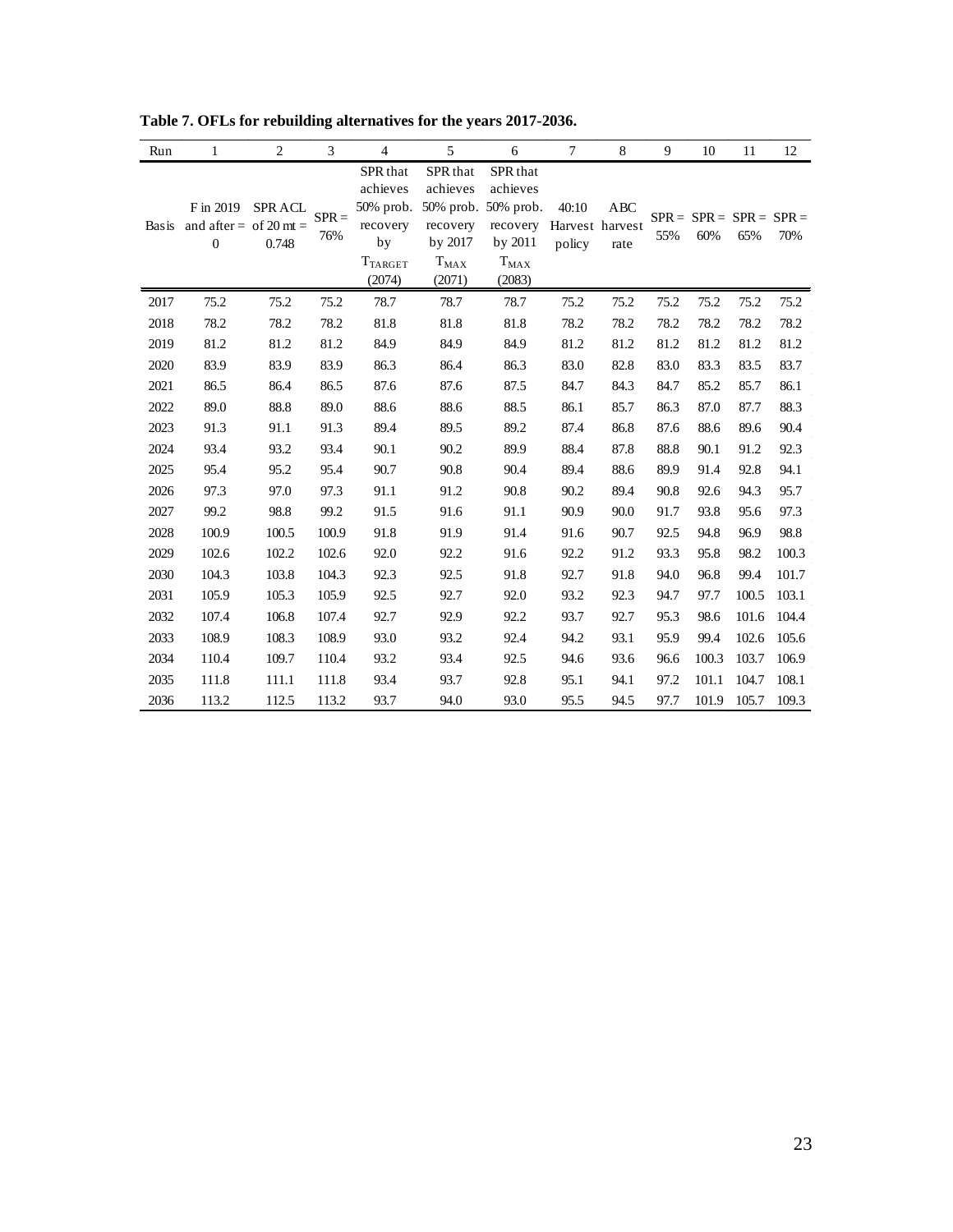| Run  | 1                                              | $\overline{2}$          | 3              | $\overline{4}$                                                                     | 5                                                                  | 6                                                                                           | $\tau$          | 8                              | 9     | 10                               | 11    | 12    |
|------|------------------------------------------------|-------------------------|----------------|------------------------------------------------------------------------------------|--------------------------------------------------------------------|---------------------------------------------------------------------------------------------|-----------------|--------------------------------|-------|----------------------------------|-------|-------|
|      | F in 2019<br>Basis and after = of 20 mt =<br>0 | <b>SPR ACL</b><br>0.748 | $SPR =$<br>76% | SPR that<br>achieves<br>$50\%$ prob.<br>recovery<br>by<br><b>TTARGET</b><br>(2074) | SPR that<br>achieves<br>recovery<br>by 2017<br>$T_{MAX}$<br>(2071) | SPR that<br>achieves<br>50% prob. 50% prob.<br>recovery<br>by $2011$<br>$T_{MAX}$<br>(2083) | 40:10<br>policy | ABC<br>Harvest harvest<br>rate | 55%   | $SPR = SPR = SPR = SPR =$<br>60% | 65%   | 70%   |
| 2037 | 114.7                                          | 113.9                   | 114.7          | 94.0                                                                               | 94.3                                                               | 93.3                                                                                        | 95.9            | 95.0                           | 98.4  | 102.7                            | 106.8 | 110.6 |
| 2040 | 118.8                                          | 117.9                   | 118.8          | 94.8                                                                               | 95.1                                                               | 94.0                                                                                        | 97.1            | 96.2                           | 100.1 | 105.0                            | 109.7 | 114.0 |
| 2044 | 123.8                                          | 122.7                   | 123.8          | 95.9                                                                               | 96.2                                                               | 94.9                                                                                        | 98.5            | 97.7                           | 102.1 | 107.8                            | 113.1 | 118.2 |
| 2045 | 125.0                                          | 123.8                   | 125.0          | 96.2                                                                               | 96.5                                                               | 95.3                                                                                        | 98.8            | 98.0                           | 102.5 | 108.4                            | 113.9 | 119.1 |
| 2046 | 126.0                                          | 124.9                   | 126.0          | 96.3                                                                               | 96.7                                                               | 95.3                                                                                        | 99.2            | 98.4                           | 103.1 | 109.1                            | 114.7 | 120.0 |
| 2050 | 130.9                                          | 129.6                   | 130.9          | 97.2                                                                               | 97.6                                                               | 96.2                                                                                        | 100.8           | 100.1                          | 105.2 | 111.8                            | 118.1 | 124.2 |
| 2055 | 136.2                                          | 134.7                   | 136.2          | 97.9                                                                               | 98.3                                                               | 96.7                                                                                        | 102.4           | 101.8                          | 107.4 | 114.7                            | 121.8 | 128.5 |
| 2060 | 140.8                                          | 139.2                   | 140.8          | 98.7                                                                               | 99.1                                                               | 97.4                                                                                        | 103.8           | 103.4                          | 109.4 | 117.3                            | 125.0 | 132.4 |
| 2067 | 146.2                                          | 144.3                   | 146.2          | 99.3                                                                               | 99.8                                                               | 98.0                                                                                        | 105.3           | 104.8                          | 111.4 | 120.2                            | 128.6 | 136.8 |
| 2071 | 148.6                                          | 146.6                   | 148.6          | 99.7                                                                               | 100.2                                                              | 98.3                                                                                        | 105.6           | 105.2                          | 112.1 | 121.3                            | 130.1 | 138.7 |
| 2074 | 149.9                                          | 147.9                   | 149.9          | 100.0                                                                              | 100.5                                                              | 98.5                                                                                        | 105.9           | 105.5                          | 112.5 | 121.9                            | 131.0 | 139.7 |
| 2080 | 153.1                                          | 151.0                   | 153.1          | 100.4                                                                              | 100.9                                                              | 99.0                                                                                        | 106.7           | 106.5                          | 113.8 | 123.5                            | 133.0 | 142.3 |
| 2083 | 154.5                                          | 152.4                   | 154.5          | 100.5                                                                              | 101.1                                                              | 99.1                                                                                        | 107.2           | 107.0                          | 114.4 | 124.2                            | 134.1 | 143.5 |
| 2084 | 155.0                                          | 152.8                   | 155.0          | 100.6                                                                              | 101.1                                                              | 99.1                                                                                        | 107.5           | 107.3                          | 114.7 | 124.6                            | 134.3 | 143.9 |
| 2087 | 156.2                                          | 154.0                   | 156.2          | 100.9                                                                              | 101.5                                                              | 99.5                                                                                        | 107.9           | 107.7                          | 115.2 | 125.3                            | 135.2 | 144.9 |
| 2089 | 157.1                                          | 154.8                   | 157.1          | 100.8                                                                              | 101.4                                                              | 99.3                                                                                        | 108.1           | 107.8                          | 115.5 | 125.8                            | 135.6 | 145.5 |
| 2096 | 159.0                                          | 156.7                   | 159.0          | 101.3                                                                              | 101.9                                                              | 99.8                                                                                        | 108.5           | 108.3                          | 116.0 | 126.6                            | 137.0 | 147.1 |

**Table 7 (continues). OFLs for rebuilding alternatives for the years 2037-2096.**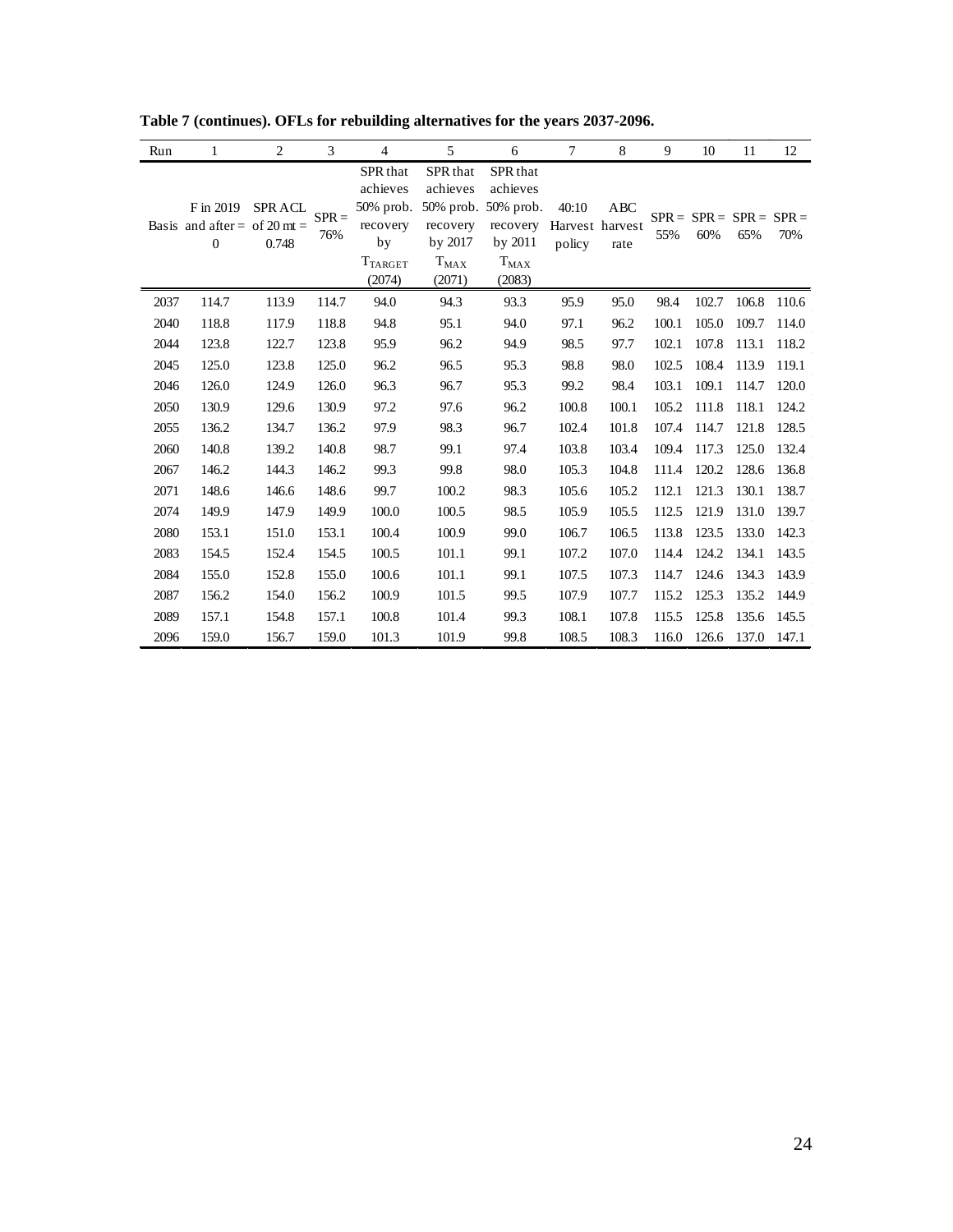**Table 8. Probability of recovery for rebuilding alternatives under different SPR avlues for the years 2017-2047, assuming either full or 65% of ACLs removed.** For 65% ACL removal scenario, we selected SPR rates (listed on the top right panel) that produce approximately 65% of the full ACLs under different SPRs listed on the top left panel.

| Rebuilding cases under full ACL removals<br>ACL<br>$SPR =$<br>$SPR =$<br>$SPR =$<br>$SPR =$<br>$SPR =$<br>$SPR =$<br>$SPR =$<br>$SPR =$<br>Year<br>70%<br>72%<br>795%<br>84%<br>60%<br>65%<br>76%<br>76%<br>2017<br>0.0%<br>0.0%<br>0.0%<br>0.0%<br>0.0%<br>0.0%<br>0.0%<br>0.0%<br>2018<br>$0.0\%$<br>0.0%<br>$0.0\%$<br>$0.0\%$<br>$0.0\%$<br>0.0%<br>$0.0\%$<br>0.0%<br>2019<br>0.0%<br>0.0%<br>$0.0\%$<br>0.0%<br>0.0%<br>0.0%<br>0.0%<br>$0.0\%$<br>2020<br>$0.0\%$<br>0.0%<br>$0.0\%$<br>$0.0\%$<br>$0.0\%$<br>0.0%<br>0.0%<br>0.0%<br>2021<br>0.0%<br>0.0%<br>$0.0\%$<br>0.0%<br>$0.0\%$<br>$0.0\%$<br>$0.0\%$<br>$0.0\%$<br>2022<br>0.0%<br>0.0%<br>$0.0\%$<br>$0.0\%$<br>0.0%<br>0.0%<br>$0.0\%$<br>0.0%<br>2023<br>$0.0\%$<br>0.0%<br>0.0%<br>$0.0\%$<br>$0.0\%$<br>0.0%<br>0.0%<br>$0.0\%$<br>2024<br>$0.0\%$<br>$0.0\%$<br>$0.0\%$<br>$0.0\%$<br>0.0%<br>0.0%<br>$0.0\%$<br>$0.0\%$<br>2025<br>$0.0\%$<br>0.0%<br>0.0%<br>$0.0\%$<br>0.0%<br>0.0%<br>$0.0\%$<br>$0.0\%$<br>2026<br>$0.0\%$<br>0.0%<br>$0.0\%$<br>$0.0\%$<br>$0.0\%$<br>0.0%<br>0.0%<br>100.0%<br>2027<br>0.0%<br>0.0%<br>0.0%<br>100.0%<br>0.0%<br>100.0%<br>100.0%<br>100.0%<br>2028<br>$0.0\%$<br>0.0%<br>100.0%<br>100.0%<br>100.0%<br>100.0%<br>100.0%<br>100.0%<br>2029<br>$0.0\%$<br>87.4%<br>100.0%<br>100.0%<br>100.0%<br>100.0%<br>100.0%<br>100.0%<br>2030<br>1.4%<br>100.0%<br>100.0%<br>100.0%<br>100.0%<br>100.0%<br>100.0%<br>100.0%<br>2031<br>100.0%<br>100.0%<br>100.0%<br>55.5%<br>100.0%<br>100.0%<br>100.0%<br>100.0%<br>2032<br>96.7%<br>100.0%<br>100.0%<br>100.0%<br>100.0%<br>100.0%<br>100.0%<br>100.0%<br>2033<br>99.5%<br>100.0%<br>100.0%<br>100.0%<br>100.0%<br>100.0%<br>100.0%<br>100.0%<br>2034<br>100.0%<br>100.0%<br>100.0%<br>100.0%<br>100.0%<br>100.0%<br>100.0%<br>100.0%<br>2035<br>100.0%<br>100.0%<br>100.0%<br>100.0%<br>100.0%<br>100.0%<br>100.0%<br>100.0%<br>2036<br>100.0%<br>100.0%<br>100.0%<br>100.0%<br>100.0%<br>100.0%<br>100.0%<br>100.0%<br>2037<br>100.0%<br>100.0%<br>100.0%<br>100.0%<br>100.0%<br>100.0%<br>100.0%<br>$100.0\%$<br>2038<br>100.0%<br>100.0%<br>100.0%<br>100.0%<br>100.0%<br>100.0%<br>100.0%<br>100.0%<br>2039<br>100.0%<br>100.0%<br>100.0%<br>$100.0\%$<br>100.0%<br>100.0%<br>100.0%<br>100.0%<br>2040<br>100.0%<br>100.0%<br>100.0%<br>100.0%<br>100.0%<br>100.0%<br>100.0%<br>100.0%<br>2041<br>100.0%<br>100.0%<br>100.0%<br>100.0%<br>100.0%<br>100.0%<br>100.0%<br>100.0%<br>2042<br>$100.0\%$<br>100.0%<br>100.0%<br>100.0%<br>100.0%<br>100.0%<br>100.0%<br>100.0%<br>2043<br>100.0%<br>100.0%<br>100.0%<br>100.0%<br>100.0%<br>100.0%<br>100.0%<br>100.0%<br>2044<br>100.0%<br>100.0%<br>100.0%<br>100.0%<br>100.0%<br>100.0%<br>100.0%<br>100.0%<br>2045<br>100.0%<br>100.0%<br>100.0%<br>100.0%<br>100.0%<br>100.0%<br>100.0%<br>100.0%<br>2046<br>100.0%<br>100.0%<br>100.0%<br>100.0%<br>100.0%<br>100.0%<br>100.0%<br>100.0% | Run |  |  | Rebuilding cases under removals of 65% of |  |  |  |  |  |
|------------------------------------------------------------------------------------------------------------------------------------------------------------------------------------------------------------------------------------------------------------------------------------------------------------------------------------------------------------------------------------------------------------------------------------------------------------------------------------------------------------------------------------------------------------------------------------------------------------------------------------------------------------------------------------------------------------------------------------------------------------------------------------------------------------------------------------------------------------------------------------------------------------------------------------------------------------------------------------------------------------------------------------------------------------------------------------------------------------------------------------------------------------------------------------------------------------------------------------------------------------------------------------------------------------------------------------------------------------------------------------------------------------------------------------------------------------------------------------------------------------------------------------------------------------------------------------------------------------------------------------------------------------------------------------------------------------------------------------------------------------------------------------------------------------------------------------------------------------------------------------------------------------------------------------------------------------------------------------------------------------------------------------------------------------------------------------------------------------------------------------------------------------------------------------------------------------------------------------------------------------------------------------------------------------------------------------------------------------------------------------------------------------------------------------------------------------------------------------------------------------------------------------------------------------------------------------------------------------------------------------------------------------------------------------------------------------------------------------------------------------------------------------------------------------------------------------------------------------------------------------------------------|-----|--|--|-------------------------------------------|--|--|--|--|--|
|                                                                                                                                                                                                                                                                                                                                                                                                                                                                                                                                                                                                                                                                                                                                                                                                                                                                                                                                                                                                                                                                                                                                                                                                                                                                                                                                                                                                                                                                                                                                                                                                                                                                                                                                                                                                                                                                                                                                                                                                                                                                                                                                                                                                                                                                                                                                                                                                                                                                                                                                                                                                                                                                                                                                                                                                                                                                                                      |     |  |  |                                           |  |  |  |  |  |
|                                                                                                                                                                                                                                                                                                                                                                                                                                                                                                                                                                                                                                                                                                                                                                                                                                                                                                                                                                                                                                                                                                                                                                                                                                                                                                                                                                                                                                                                                                                                                                                                                                                                                                                                                                                                                                                                                                                                                                                                                                                                                                                                                                                                                                                                                                                                                                                                                                                                                                                                                                                                                                                                                                                                                                                                                                                                                                      |     |  |  |                                           |  |  |  |  |  |
|                                                                                                                                                                                                                                                                                                                                                                                                                                                                                                                                                                                                                                                                                                                                                                                                                                                                                                                                                                                                                                                                                                                                                                                                                                                                                                                                                                                                                                                                                                                                                                                                                                                                                                                                                                                                                                                                                                                                                                                                                                                                                                                                                                                                                                                                                                                                                                                                                                                                                                                                                                                                                                                                                                                                                                                                                                                                                                      |     |  |  |                                           |  |  |  |  |  |
|                                                                                                                                                                                                                                                                                                                                                                                                                                                                                                                                                                                                                                                                                                                                                                                                                                                                                                                                                                                                                                                                                                                                                                                                                                                                                                                                                                                                                                                                                                                                                                                                                                                                                                                                                                                                                                                                                                                                                                                                                                                                                                                                                                                                                                                                                                                                                                                                                                                                                                                                                                                                                                                                                                                                                                                                                                                                                                      |     |  |  |                                           |  |  |  |  |  |
|                                                                                                                                                                                                                                                                                                                                                                                                                                                                                                                                                                                                                                                                                                                                                                                                                                                                                                                                                                                                                                                                                                                                                                                                                                                                                                                                                                                                                                                                                                                                                                                                                                                                                                                                                                                                                                                                                                                                                                                                                                                                                                                                                                                                                                                                                                                                                                                                                                                                                                                                                                                                                                                                                                                                                                                                                                                                                                      |     |  |  |                                           |  |  |  |  |  |
|                                                                                                                                                                                                                                                                                                                                                                                                                                                                                                                                                                                                                                                                                                                                                                                                                                                                                                                                                                                                                                                                                                                                                                                                                                                                                                                                                                                                                                                                                                                                                                                                                                                                                                                                                                                                                                                                                                                                                                                                                                                                                                                                                                                                                                                                                                                                                                                                                                                                                                                                                                                                                                                                                                                                                                                                                                                                                                      |     |  |  |                                           |  |  |  |  |  |
|                                                                                                                                                                                                                                                                                                                                                                                                                                                                                                                                                                                                                                                                                                                                                                                                                                                                                                                                                                                                                                                                                                                                                                                                                                                                                                                                                                                                                                                                                                                                                                                                                                                                                                                                                                                                                                                                                                                                                                                                                                                                                                                                                                                                                                                                                                                                                                                                                                                                                                                                                                                                                                                                                                                                                                                                                                                                                                      |     |  |  |                                           |  |  |  |  |  |
|                                                                                                                                                                                                                                                                                                                                                                                                                                                                                                                                                                                                                                                                                                                                                                                                                                                                                                                                                                                                                                                                                                                                                                                                                                                                                                                                                                                                                                                                                                                                                                                                                                                                                                                                                                                                                                                                                                                                                                                                                                                                                                                                                                                                                                                                                                                                                                                                                                                                                                                                                                                                                                                                                                                                                                                                                                                                                                      |     |  |  |                                           |  |  |  |  |  |
|                                                                                                                                                                                                                                                                                                                                                                                                                                                                                                                                                                                                                                                                                                                                                                                                                                                                                                                                                                                                                                                                                                                                                                                                                                                                                                                                                                                                                                                                                                                                                                                                                                                                                                                                                                                                                                                                                                                                                                                                                                                                                                                                                                                                                                                                                                                                                                                                                                                                                                                                                                                                                                                                                                                                                                                                                                                                                                      |     |  |  |                                           |  |  |  |  |  |
|                                                                                                                                                                                                                                                                                                                                                                                                                                                                                                                                                                                                                                                                                                                                                                                                                                                                                                                                                                                                                                                                                                                                                                                                                                                                                                                                                                                                                                                                                                                                                                                                                                                                                                                                                                                                                                                                                                                                                                                                                                                                                                                                                                                                                                                                                                                                                                                                                                                                                                                                                                                                                                                                                                                                                                                                                                                                                                      |     |  |  |                                           |  |  |  |  |  |
|                                                                                                                                                                                                                                                                                                                                                                                                                                                                                                                                                                                                                                                                                                                                                                                                                                                                                                                                                                                                                                                                                                                                                                                                                                                                                                                                                                                                                                                                                                                                                                                                                                                                                                                                                                                                                                                                                                                                                                                                                                                                                                                                                                                                                                                                                                                                                                                                                                                                                                                                                                                                                                                                                                                                                                                                                                                                                                      |     |  |  |                                           |  |  |  |  |  |
|                                                                                                                                                                                                                                                                                                                                                                                                                                                                                                                                                                                                                                                                                                                                                                                                                                                                                                                                                                                                                                                                                                                                                                                                                                                                                                                                                                                                                                                                                                                                                                                                                                                                                                                                                                                                                                                                                                                                                                                                                                                                                                                                                                                                                                                                                                                                                                                                                                                                                                                                                                                                                                                                                                                                                                                                                                                                                                      |     |  |  |                                           |  |  |  |  |  |
|                                                                                                                                                                                                                                                                                                                                                                                                                                                                                                                                                                                                                                                                                                                                                                                                                                                                                                                                                                                                                                                                                                                                                                                                                                                                                                                                                                                                                                                                                                                                                                                                                                                                                                                                                                                                                                                                                                                                                                                                                                                                                                                                                                                                                                                                                                                                                                                                                                                                                                                                                                                                                                                                                                                                                                                                                                                                                                      |     |  |  |                                           |  |  |  |  |  |
|                                                                                                                                                                                                                                                                                                                                                                                                                                                                                                                                                                                                                                                                                                                                                                                                                                                                                                                                                                                                                                                                                                                                                                                                                                                                                                                                                                                                                                                                                                                                                                                                                                                                                                                                                                                                                                                                                                                                                                                                                                                                                                                                                                                                                                                                                                                                                                                                                                                                                                                                                                                                                                                                                                                                                                                                                                                                                                      |     |  |  |                                           |  |  |  |  |  |
|                                                                                                                                                                                                                                                                                                                                                                                                                                                                                                                                                                                                                                                                                                                                                                                                                                                                                                                                                                                                                                                                                                                                                                                                                                                                                                                                                                                                                                                                                                                                                                                                                                                                                                                                                                                                                                                                                                                                                                                                                                                                                                                                                                                                                                                                                                                                                                                                                                                                                                                                                                                                                                                                                                                                                                                                                                                                                                      |     |  |  |                                           |  |  |  |  |  |
|                                                                                                                                                                                                                                                                                                                                                                                                                                                                                                                                                                                                                                                                                                                                                                                                                                                                                                                                                                                                                                                                                                                                                                                                                                                                                                                                                                                                                                                                                                                                                                                                                                                                                                                                                                                                                                                                                                                                                                                                                                                                                                                                                                                                                                                                                                                                                                                                                                                                                                                                                                                                                                                                                                                                                                                                                                                                                                      |     |  |  |                                           |  |  |  |  |  |
|                                                                                                                                                                                                                                                                                                                                                                                                                                                                                                                                                                                                                                                                                                                                                                                                                                                                                                                                                                                                                                                                                                                                                                                                                                                                                                                                                                                                                                                                                                                                                                                                                                                                                                                                                                                                                                                                                                                                                                                                                                                                                                                                                                                                                                                                                                                                                                                                                                                                                                                                                                                                                                                                                                                                                                                                                                                                                                      |     |  |  |                                           |  |  |  |  |  |
|                                                                                                                                                                                                                                                                                                                                                                                                                                                                                                                                                                                                                                                                                                                                                                                                                                                                                                                                                                                                                                                                                                                                                                                                                                                                                                                                                                                                                                                                                                                                                                                                                                                                                                                                                                                                                                                                                                                                                                                                                                                                                                                                                                                                                                                                                                                                                                                                                                                                                                                                                                                                                                                                                                                                                                                                                                                                                                      |     |  |  |                                           |  |  |  |  |  |
|                                                                                                                                                                                                                                                                                                                                                                                                                                                                                                                                                                                                                                                                                                                                                                                                                                                                                                                                                                                                                                                                                                                                                                                                                                                                                                                                                                                                                                                                                                                                                                                                                                                                                                                                                                                                                                                                                                                                                                                                                                                                                                                                                                                                                                                                                                                                                                                                                                                                                                                                                                                                                                                                                                                                                                                                                                                                                                      |     |  |  |                                           |  |  |  |  |  |
|                                                                                                                                                                                                                                                                                                                                                                                                                                                                                                                                                                                                                                                                                                                                                                                                                                                                                                                                                                                                                                                                                                                                                                                                                                                                                                                                                                                                                                                                                                                                                                                                                                                                                                                                                                                                                                                                                                                                                                                                                                                                                                                                                                                                                                                                                                                                                                                                                                                                                                                                                                                                                                                                                                                                                                                                                                                                                                      |     |  |  |                                           |  |  |  |  |  |
|                                                                                                                                                                                                                                                                                                                                                                                                                                                                                                                                                                                                                                                                                                                                                                                                                                                                                                                                                                                                                                                                                                                                                                                                                                                                                                                                                                                                                                                                                                                                                                                                                                                                                                                                                                                                                                                                                                                                                                                                                                                                                                                                                                                                                                                                                                                                                                                                                                                                                                                                                                                                                                                                                                                                                                                                                                                                                                      |     |  |  |                                           |  |  |  |  |  |
|                                                                                                                                                                                                                                                                                                                                                                                                                                                                                                                                                                                                                                                                                                                                                                                                                                                                                                                                                                                                                                                                                                                                                                                                                                                                                                                                                                                                                                                                                                                                                                                                                                                                                                                                                                                                                                                                                                                                                                                                                                                                                                                                                                                                                                                                                                                                                                                                                                                                                                                                                                                                                                                                                                                                                                                                                                                                                                      |     |  |  |                                           |  |  |  |  |  |
|                                                                                                                                                                                                                                                                                                                                                                                                                                                                                                                                                                                                                                                                                                                                                                                                                                                                                                                                                                                                                                                                                                                                                                                                                                                                                                                                                                                                                                                                                                                                                                                                                                                                                                                                                                                                                                                                                                                                                                                                                                                                                                                                                                                                                                                                                                                                                                                                                                                                                                                                                                                                                                                                                                                                                                                                                                                                                                      |     |  |  |                                           |  |  |  |  |  |
|                                                                                                                                                                                                                                                                                                                                                                                                                                                                                                                                                                                                                                                                                                                                                                                                                                                                                                                                                                                                                                                                                                                                                                                                                                                                                                                                                                                                                                                                                                                                                                                                                                                                                                                                                                                                                                                                                                                                                                                                                                                                                                                                                                                                                                                                                                                                                                                                                                                                                                                                                                                                                                                                                                                                                                                                                                                                                                      |     |  |  |                                           |  |  |  |  |  |
|                                                                                                                                                                                                                                                                                                                                                                                                                                                                                                                                                                                                                                                                                                                                                                                                                                                                                                                                                                                                                                                                                                                                                                                                                                                                                                                                                                                                                                                                                                                                                                                                                                                                                                                                                                                                                                                                                                                                                                                                                                                                                                                                                                                                                                                                                                                                                                                                                                                                                                                                                                                                                                                                                                                                                                                                                                                                                                      |     |  |  |                                           |  |  |  |  |  |
|                                                                                                                                                                                                                                                                                                                                                                                                                                                                                                                                                                                                                                                                                                                                                                                                                                                                                                                                                                                                                                                                                                                                                                                                                                                                                                                                                                                                                                                                                                                                                                                                                                                                                                                                                                                                                                                                                                                                                                                                                                                                                                                                                                                                                                                                                                                                                                                                                                                                                                                                                                                                                                                                                                                                                                                                                                                                                                      |     |  |  |                                           |  |  |  |  |  |
|                                                                                                                                                                                                                                                                                                                                                                                                                                                                                                                                                                                                                                                                                                                                                                                                                                                                                                                                                                                                                                                                                                                                                                                                                                                                                                                                                                                                                                                                                                                                                                                                                                                                                                                                                                                                                                                                                                                                                                                                                                                                                                                                                                                                                                                                                                                                                                                                                                                                                                                                                                                                                                                                                                                                                                                                                                                                                                      |     |  |  |                                           |  |  |  |  |  |
|                                                                                                                                                                                                                                                                                                                                                                                                                                                                                                                                                                                                                                                                                                                                                                                                                                                                                                                                                                                                                                                                                                                                                                                                                                                                                                                                                                                                                                                                                                                                                                                                                                                                                                                                                                                                                                                                                                                                                                                                                                                                                                                                                                                                                                                                                                                                                                                                                                                                                                                                                                                                                                                                                                                                                                                                                                                                                                      |     |  |  |                                           |  |  |  |  |  |
|                                                                                                                                                                                                                                                                                                                                                                                                                                                                                                                                                                                                                                                                                                                                                                                                                                                                                                                                                                                                                                                                                                                                                                                                                                                                                                                                                                                                                                                                                                                                                                                                                                                                                                                                                                                                                                                                                                                                                                                                                                                                                                                                                                                                                                                                                                                                                                                                                                                                                                                                                                                                                                                                                                                                                                                                                                                                                                      |     |  |  |                                           |  |  |  |  |  |
|                                                                                                                                                                                                                                                                                                                                                                                                                                                                                                                                                                                                                                                                                                                                                                                                                                                                                                                                                                                                                                                                                                                                                                                                                                                                                                                                                                                                                                                                                                                                                                                                                                                                                                                                                                                                                                                                                                                                                                                                                                                                                                                                                                                                                                                                                                                                                                                                                                                                                                                                                                                                                                                                                                                                                                                                                                                                                                      |     |  |  |                                           |  |  |  |  |  |
|                                                                                                                                                                                                                                                                                                                                                                                                                                                                                                                                                                                                                                                                                                                                                                                                                                                                                                                                                                                                                                                                                                                                                                                                                                                                                                                                                                                                                                                                                                                                                                                                                                                                                                                                                                                                                                                                                                                                                                                                                                                                                                                                                                                                                                                                                                                                                                                                                                                                                                                                                                                                                                                                                                                                                                                                                                                                                                      |     |  |  |                                           |  |  |  |  |  |
|                                                                                                                                                                                                                                                                                                                                                                                                                                                                                                                                                                                                                                                                                                                                                                                                                                                                                                                                                                                                                                                                                                                                                                                                                                                                                                                                                                                                                                                                                                                                                                                                                                                                                                                                                                                                                                                                                                                                                                                                                                                                                                                                                                                                                                                                                                                                                                                                                                                                                                                                                                                                                                                                                                                                                                                                                                                                                                      |     |  |  |                                           |  |  |  |  |  |
|                                                                                                                                                                                                                                                                                                                                                                                                                                                                                                                                                                                                                                                                                                                                                                                                                                                                                                                                                                                                                                                                                                                                                                                                                                                                                                                                                                                                                                                                                                                                                                                                                                                                                                                                                                                                                                                                                                                                                                                                                                                                                                                                                                                                                                                                                                                                                                                                                                                                                                                                                                                                                                                                                                                                                                                                                                                                                                      |     |  |  |                                           |  |  |  |  |  |
| 2047<br>100.0%<br>100.0%<br>100.0%<br>100.0%<br>100.0%<br>100.0%<br>100.0%<br>100.0%                                                                                                                                                                                                                                                                                                                                                                                                                                                                                                                                                                                                                                                                                                                                                                                                                                                                                                                                                                                                                                                                                                                                                                                                                                                                                                                                                                                                                                                                                                                                                                                                                                                                                                                                                                                                                                                                                                                                                                                                                                                                                                                                                                                                                                                                                                                                                                                                                                                                                                                                                                                                                                                                                                                                                                                                                 |     |  |  |                                           |  |  |  |  |  |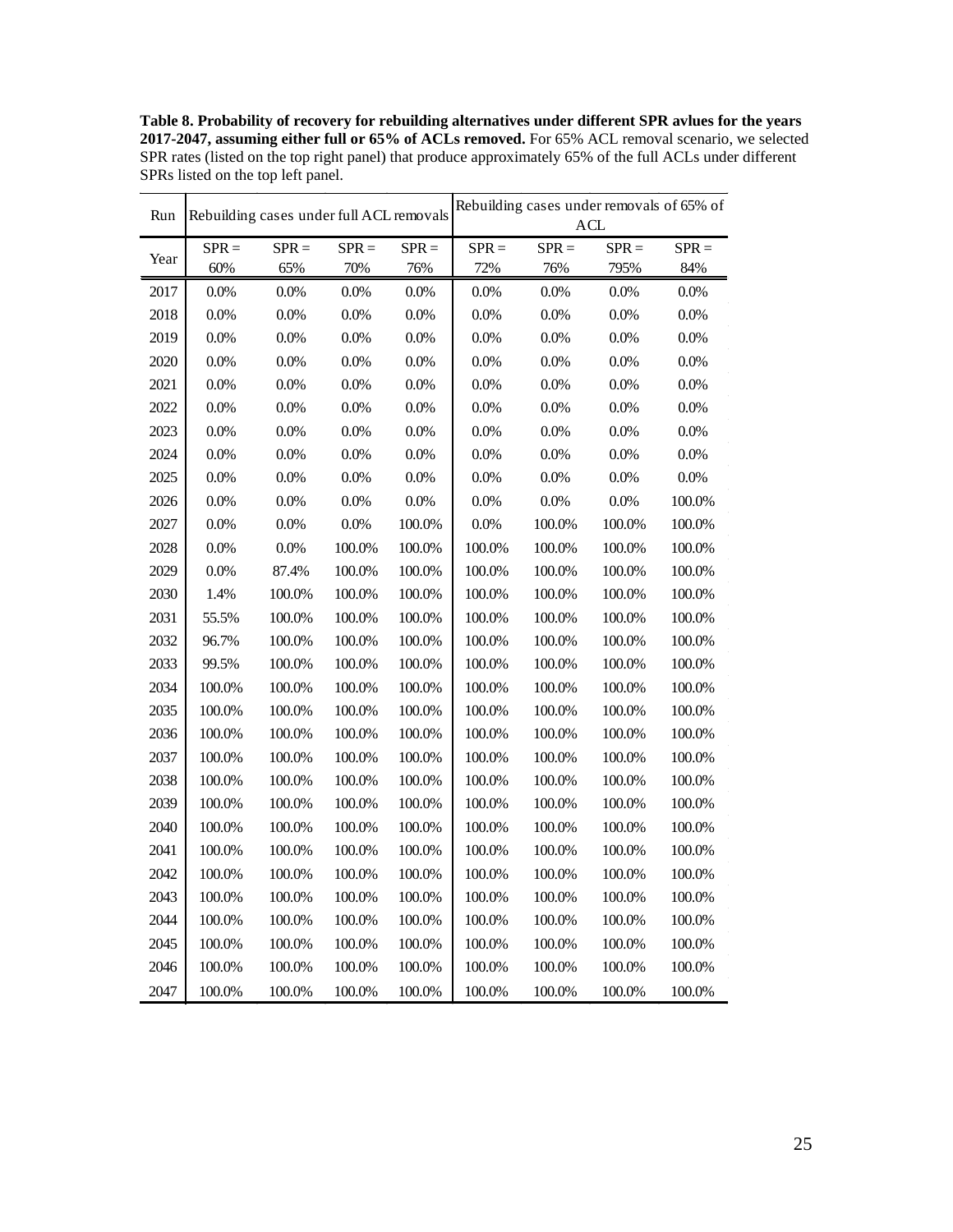**Table 8 (continues). Probability of recovery for rebuilding alternatives under different SPR avlues for the years 2048-2074, assuming either full or 65% of ACLs removed.** For 65% ACL removal scenario, we selected SPR rates (listed on the top right panel) that produce approximately 65% of the full ACLs under different SPRs listed on the top left panel.

| Run  |         | Rebuilding cases under full ACL removals |         |         | Rebuilding cases under removals of 65% of<br><b>ACL</b> |         |         |         |  |
|------|---------|------------------------------------------|---------|---------|---------------------------------------------------------|---------|---------|---------|--|
|      |         |                                          |         |         |                                                         |         |         |         |  |
| Year | $SPR =$ | $SPR =$                                  | $SPR =$ | $SPR =$ | $SPR =$                                                 | $SPR =$ | $SPR =$ | $SPR =$ |  |
|      | 60%     | 65%                                      | 70%     | 76%     | 72%                                                     | 76%     | 795%    | 84%     |  |
| 2048 | 100.0%  | 100.0%                                   | 100.0%  | 100.0%  | 100.0%                                                  | 100.0%  | 100.0%  | 100.0%  |  |
| 2049 | 100.0%  | 100.0%                                   | 100.0%  | 100.0%  | 100.0%                                                  | 100.0%  | 100.0%  | 100.0%  |  |
| 2050 | 100.0%  | 100.0%                                   | 100.0%  | 100.0%  | 100.0%                                                  | 100.0%  | 100.0%  | 100.0%  |  |
| 2051 | 100.0%  | 100.0%                                   | 100.0%  | 100.0%  | 100.0%                                                  | 100.0%  | 100.0%  | 100.0%  |  |
| 2052 | 100.0%  | 100.0%                                   | 100.0%  | 100.0%  | 100.0%                                                  | 100.0%  | 100.0%  | 100.0%  |  |
| 2053 | 100.0%  | 100.0%                                   | 100.0%  | 100.0%  | 100.0%                                                  | 100.0%  | 100.0%  | 100.0%  |  |
| 2054 | 100.0%  | 100.0%                                   | 100.0%  | 100.0%  | 100.0%                                                  | 100.0%  | 100.0%  | 100.0%  |  |
| 2055 | 100.0%  | 100.0%                                   | 100.0%  | 100.0%  | 100.0%                                                  | 100.0%  | 100.0%  | 100.0%  |  |
| 2056 | 100.0%  | 100.0%                                   | 100.0%  | 100.0%  | 100.0%                                                  | 100.0%  | 100.0%  | 100.0%  |  |
| 2057 | 100.0%  | 100.0%                                   | 100.0%  | 100.0%  | 100.0%                                                  | 100.0%  | 100.0%  | 100.0%  |  |
| 2058 | 100.0%  | 100.0%                                   | 100.0%  | 100.0%  | 100.0%                                                  | 100.0%  | 100.0%  | 100.0%  |  |
| 2059 | 100.0%  | 100.0%                                   | 100.0%  | 100.0%  | 100.0%                                                  | 100.0%  | 100.0%  | 100.0%  |  |
| 2060 | 100.0%  | 100.0%                                   | 100.0%  | 100.0%  | 100.0%                                                  | 100.0%  | 100.0%  | 100.0%  |  |
| 2061 | 100.0%  | 100.0%                                   | 100.0%  | 100.0%  | 100.0%                                                  | 100.0%  | 100.0%  | 100.0%  |  |
| 2062 | 100.0%  | 100.0%                                   | 100.0%  | 100.0%  | 100.0%                                                  | 100.0%  | 100.0%  | 100.0%  |  |
| 2063 | 100.0%  | 100.0%                                   | 100.0%  | 100.0%  | 100.0%                                                  | 100.0%  | 100.0%  | 100.0%  |  |
| 2064 | 100.0%  | 100.0%                                   | 100.0%  | 100.0%  | 100.0%                                                  | 100.0%  | 100.0%  | 100.0%  |  |
| 2065 | 100.0%  | 100.0%                                   | 100.0%  | 100.0%  | 100.0%                                                  | 100.0%  | 100.0%  | 100.0%  |  |
| 2066 | 100.0%  | 100.0%                                   | 100.0%  | 100.0%  | 100.0%                                                  | 100.0%  | 100.0%  | 100.0%  |  |
| 2067 | 100.0%  | 100.0%                                   | 100.0%  | 100.0%  | 100.0%                                                  | 100.0%  | 100.0%  | 100.0%  |  |
| 2068 | 100.0%  | 100.0%                                   | 100.0%  | 100.0%  | 100.0%                                                  | 100.0%  | 100.0%  | 100.0%  |  |
| 2069 | 100.0%  | 100.0%                                   | 100.0%  | 100.0%  | 100.0%                                                  | 100.0%  | 100.0%  | 100.0%  |  |
| 2070 | 100.0%  | 100.0%                                   | 100.0%  | 100.0%  | 100.0%                                                  | 100.0%  | 100.0%  | 100.0%  |  |
| 2071 | 100.0%  | 100.0%                                   | 100.0%  | 100.0%  | 100.0%                                                  | 100.0%  | 100.0%  | 100.0%  |  |
| 2072 | 100.0%  | 100.0%                                   | 100.0%  | 100.0%  | 100.0%                                                  | 100.0%  | 100.0%  | 100.0%  |  |
| 2073 | 100.0%  | 100.0%                                   | 100.0%  | 100.0%  | 100.0%                                                  | 100.0%  | 100.0%  | 100.0%  |  |
| 2074 | 100.0%  | 100.0%                                   | 100.0%  | 100.0%  | 100.0%                                                  | 100.0%  | 100.0%  | 100.0%  |  |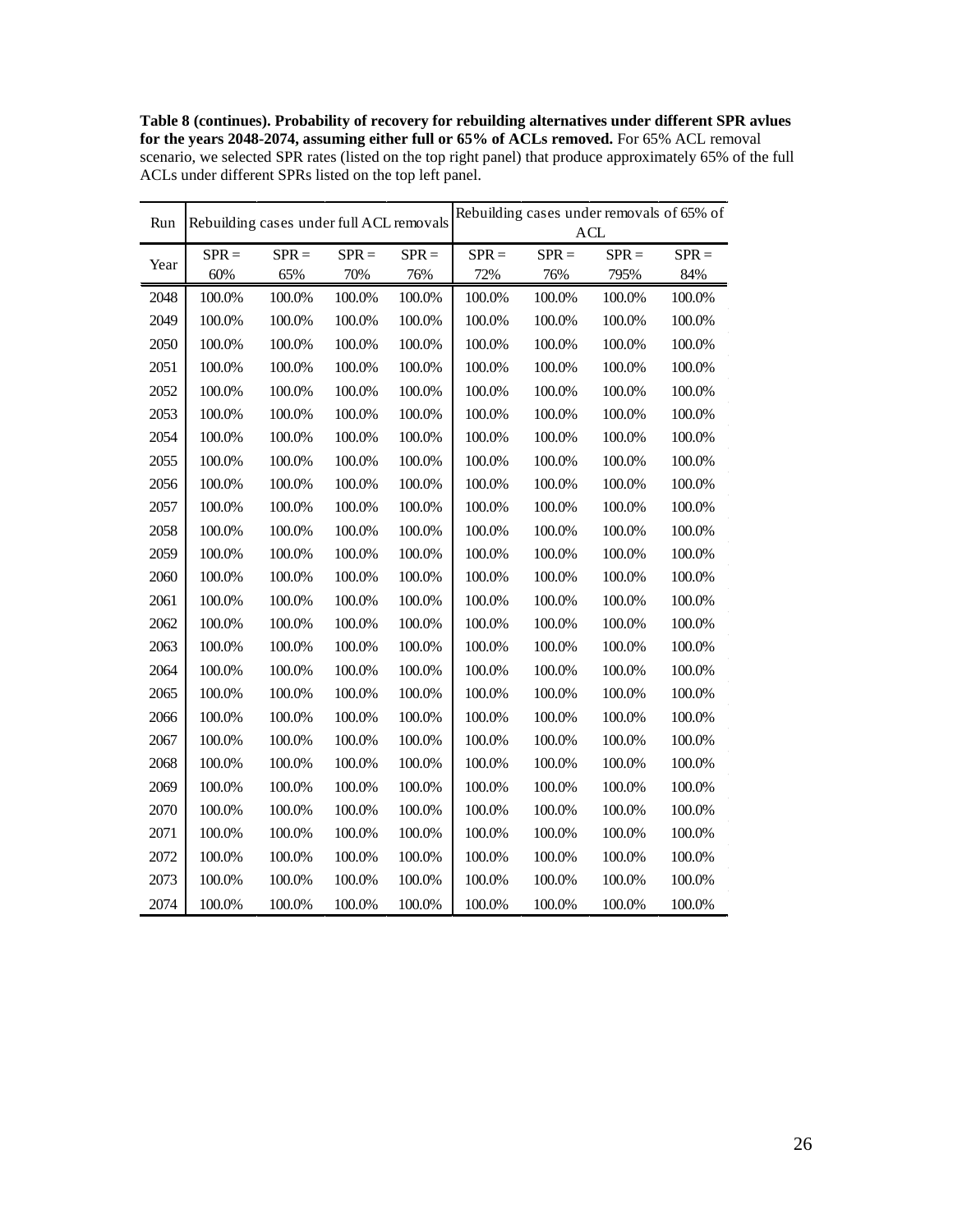**Table 9. Median catches (mt) for rebuilding alternatives under different SPR avlues for the years 2017-2047, assuming either full or 65% of ACLs removed.** For 65% ACL removal scenario, we selected SPR rates (listed on the top right panel) that produce approximately 65% of the full ACLs under different SPRs listed on the top left panel.

| Run  | Rebuilding cases under full ACL removals |                |                |                | Rebuilding cases under removals of 65% of<br><b>ACL</b> |                |                  |                |  |
|------|------------------------------------------|----------------|----------------|----------------|---------------------------------------------------------|----------------|------------------|----------------|--|
|      |                                          |                |                |                |                                                         |                |                  |                |  |
| Year | $SPR =$<br>60%                           | $SPR =$<br>65% | $SPR =$<br>70% | $SPR =$<br>76% | $SPR =$<br>72%                                          | $SPR =$<br>76% | $SPR =$<br>79.5% | $SPR =$<br>84% |  |
| 2017 | 20.0                                     | 20.0           | 20.0           | 20.0           | 13.0                                                    | 13.0           | 13.0             | 13.0           |  |
| 2018 | 20.0                                     | 20.0           | 20.0           | 20.0           | 13.0                                                    | 13.0           | 13.0             | 13.0           |  |
| 2019 | 57.3                                     | 47.4           | 38.6           | 29.1           | 35.4                                                    | 29.2           | 24.1             | 18.1           |  |
| 2020 | 58.8                                     | 48.8           | 39.7           | 30.1           | 36.5                                                    | 30.2           | 25.0             | 18.8           |  |
| 2021 | 60.2                                     | 50.0           | 40.9           | 31.0           | 37.6                                                    | 31.1           | 25.8             | 19.4           |  |
| 2022 | 61.4                                     | 51.2           | 41.9           | 31.9           | 38.6                                                    | 32.0           | 26.5             | 20.0           |  |
| 2023 | 62.6                                     | 52.3           | 42.9           | 32.7           | 39.5                                                    | 32.8           | 27.3             | 20.6           |  |
| 2024 | 63.6                                     | 53.3           | 43.8           | 33.5           | 40.4                                                    | 33.6           | 27.9             | 21.1           |  |
| 2025 | 64.5                                     | 54.2           | 44.7           | 34.2           | 41.2                                                    | 34.3           | 28.6             | 21.6           |  |
| 2026 | 65.4                                     | 55.0           | 45.5           | 34.9           | 42.0                                                    | 35.0           | 29.2             | 22.1           |  |
| 2027 | 66.2                                     | 55.8           | 46.2           | 35.5           | 42.7                                                    | 35.6           | 29.8             | 22.6           |  |
| 2028 | 66.9                                     | 56.6           | 46.9           | 36.2           | 43.4                                                    | 36.3           | 30.3             | 23.0           |  |
| 2029 | 67.6                                     | 57.3           | 47.6           | 36.8           | 44.1                                                    | 36.9           | 30.9             | 23.5           |  |
| 2030 | 68.3                                     | 58.0           | 48.3           | 37.4           | 44.7                                                    | 37.5           | 31.4             | 23.9           |  |
| 2031 | 69.0                                     | 58.7           | 49.0           | 37.9           | 45.3                                                    | 38.0           | 31.9             | 24.3           |  |
| 2032 | 69.6                                     | 59.3           | 49.6           | 38.5           | 45.9                                                    | 38.6           | 32.4             | 24.7           |  |
| 2033 | 70.2                                     | 59.9           | 50.2           | 39.0           | 46.5                                                    | 39.1           | 32.9             | 25.1           |  |
| 2034 | 70.8                                     | 60.6           | 50.8           | 39.6           | 47.1                                                    | 39.7           | 33.4             | 25.5           |  |
| 2035 | 71.4                                     | 61.2           | 51.3           | 40.1           | 47.6                                                    | 40.2           | 33.8             | 25.9           |  |
| 2036 | 71.9                                     | 61.7           | 51.9           | 40.6           | 48.2                                                    | 40.7           | 34.3             | 26.3           |  |
| 2037 | 72.5                                     | 62.4           | 52.5           | 41.1           | 48.8                                                    | 41.2           | 34.7             | 26.7           |  |
| 2038 | 73.1                                     | 62.9           | 53.1           | 41.6           | 49.3                                                    | 41.7           | 35.2             | 27.1           |  |
| 2039 | 73.6                                     | 63.5           | 53.6           | 42.1           | 49.8                                                    | 42.2           | 35.6             | 27.4           |  |
| 2040 | 74.1                                     | 64.0           | 54.1           | 42.6           | 50.3                                                    | 42.7           | 36.1             | 27.8           |  |
| 2041 | 74.6                                     | 64.5           | 54.6           | 43.0           | 50.8                                                    | 43.1           | 36.5             | 28.1           |  |
| 2042 | 75.1                                     | 65.0           | 55.1           | 43.5           | 51.3                                                    | 43.6           | 36.9             | 28.4           |  |
| 2043 | 75.6                                     | 65.5           | 55.6           | 43.9           | 51.8                                                    | 44.0           | 37.3             | 28.8           |  |
| 2044 | 76.1                                     | 66.0           | 56.1           | 44.4           | 52.3                                                    | 44.4           | 37.7             | 29.1           |  |
| 2045 | 76.5                                     | 66.5           | 56.6           | 44.8           | 52.7                                                    | 44.9           | 38.1             | 29.4           |  |
| 2046 | 77.0                                     | 67.0           | 57.0           | 45.2           | 53.1                                                    | 45.2           | 38.4             | 29.7           |  |
| 2047 | 77.5                                     | 67.5           | 57.5           | 45.6           | 53.6                                                    | 45.7           | 38.8             | 30.0           |  |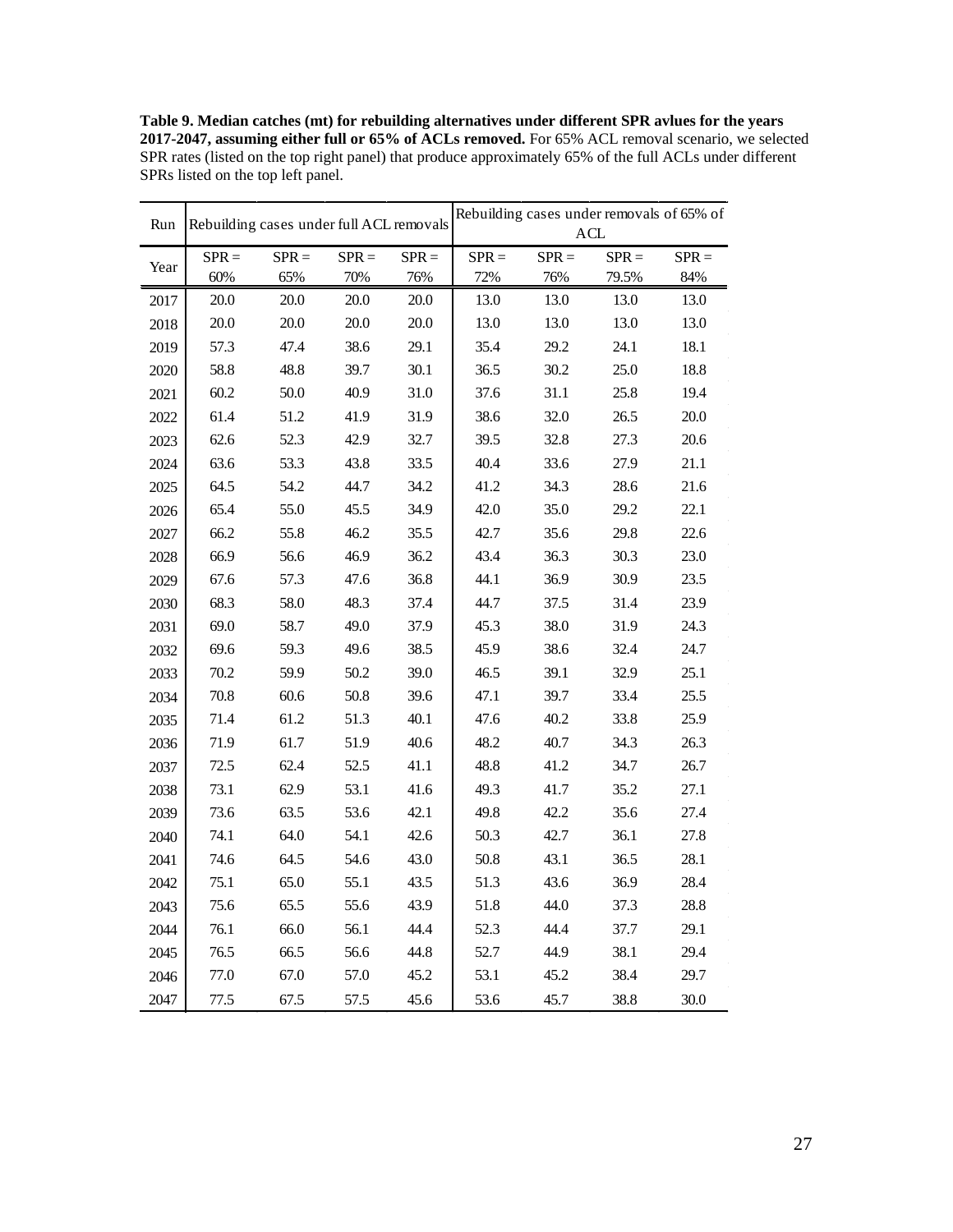**Table 9 (continues). Median catches (mt) for rebuilding alternatives under different SPR avlues for the years 2048-2074, assuming either full or 65% of ACLs removed.** For 65% ACL removal scenario, we selected SPR rates (listed on the top right panel) that produce approximately 65% of the full ACLs under different SPRs listed on the top left panel.

| Run  |         | Rebuilding cases under full ACL removals |         |          | Rebuilding cases under removals of 65% of<br><b>ACL</b> |         |         |         |  |
|------|---------|------------------------------------------|---------|----------|---------------------------------------------------------|---------|---------|---------|--|
|      | $SPR =$ | $SPR =$                                  | $SPR =$ | $SPR =$  | $SPR =$                                                 | $SPR =$ | $SPR =$ | $SPR =$ |  |
| Year | 60%     | 65%                                      | 70%     | 76%      | 72%                                                     | 76%     | 795%    | 84%     |  |
| 2048 | 78.0    | 68.0                                     | 58.0    | 46.0     | 54.1                                                    | 46.1    | 39.2    | 30.4    |  |
| 2049 | 78.5    | 68.5                                     | 58.5    | 46.5     | 54.6                                                    | 46.6    | 39.6    | 30.7    |  |
| 2050 | 78.9    | 69.0                                     | 59.0    | 46.9     | 55.0                                                    | 47.0    | 40.0    | 31.0    |  |
| 2051 | 79.5    | 69.5                                     | 59.5    | 47.3     | 55.5                                                    | 47.4    | 40.3    | 31.3    |  |
| 2052 | 79.9    | 69.9                                     | 59.9    | 47.7     | 55.9                                                    | 47.8    | 40.7    | 31.6    |  |
| 2053 | 80.4    | 70.4                                     | 60.3    | 48.1     | 56.3                                                    | 48.2    | 41.1    | 31.9    |  |
| 2054 | 80.7    | 70.9                                     | 60.8    | 48.5     | 56.8                                                    | 48.6    | 41.4    | 32.2    |  |
| 2055 | 81.0    | 71.1                                     | 61.1    | 48.8     | 57.0                                                    | 48.9    | 41.7    | 32.5    |  |
| 2056 | 81.4    | 71.5                                     | 61.4    | 49.1     | 57.4                                                    | 49.2    | 42.0    | 32.7    |  |
| 2057 | 81.7    | 71.8                                     | 61.8    | 49.5     | 57.8                                                    | 49.5    | 42.3    | 33.0    |  |
| 2058 | 82.1    | 72.2                                     | 62.1    | 49.8     | 58.1                                                    | 49.8    | 42.5    | 33.2    |  |
| 2059 | 82.5    | 72.6                                     | 62.5    | $50.1\,$ | 58.4                                                    | 50.2    | 42.9    | 33.4    |  |
| 2060 | 82.8    | 73.0                                     | 62.9    | 50.5     | 58.8                                                    | 50.5    | 43.1    | 33.7    |  |
| 2061 | 83.2    | 73.3                                     | 63.2    | 50.8     | 59.1                                                    | 50.8    | 43.5    | 33.9    |  |
| 2062 | 83.4    | 73.7                                     | 63.5    | 51.0     | 59.4                                                    | 51.1    | 43.7    | 34.1    |  |
| 2063 | 83.6    | 73.9                                     | 63.7    | 51.3     | 59.7                                                    | 51.3    | 43.9    | 34.3    |  |
| 2064 | 84.0    | 74.2                                     | 64.0    | 51.5     | 59.9                                                    | 51.6    | 44.2    | 34.5    |  |
| 2065 | 84.3    | 74.6                                     | 64.4    | 51.9     | 60.3                                                    | 51.9    | 44.4    | 34.8    |  |
| 2066 | 84.6    | 74.9                                     | 64.7    | 52.2     | 60.6                                                    | 52.2    | 44.7    | 35.0    |  |
| 2067 | 84.8    | 75.1                                     | 65.0    | 52.4     | 60.9                                                    | 52.4    | 44.9    | 35.2    |  |
| 2068 | 85.2    | 75.5                                     | 65.3    | 52.6     | 61.2                                                    | 52.7    | 45.2    | 35.4    |  |
| 2069 | 85.3    | 75.6                                     | 65.6    | 52.9     | 61.5                                                    | 53.0    | 45.5    | 35.6    |  |
| 2070 | 85.5    | 75.8                                     | 65.7    | 53.1     | 61.6                                                    | 53.1    | 45.6    | 35.7    |  |
| 2071 | 85.6    | 76.0                                     | 65.9    | 53.2     | 61.8                                                    | 53.3    | 45.7    | 35.9    |  |
| 2072 | 85.7    | 76.1                                     | 66.0    | 53.4     | 61.9                                                    | 53.4    | 45.9    | 36.0    |  |
| 2073 | 85.8    | 76.3                                     | 66.2    | 53.6     | 62.1                                                    | 53.6    | 46.0    | 36.1    |  |
| 2074 | 86.0    | 76.5                                     | 66.4    | 53.7     | 62.2                                                    | 53.7    | 46.2    | 36.3    |  |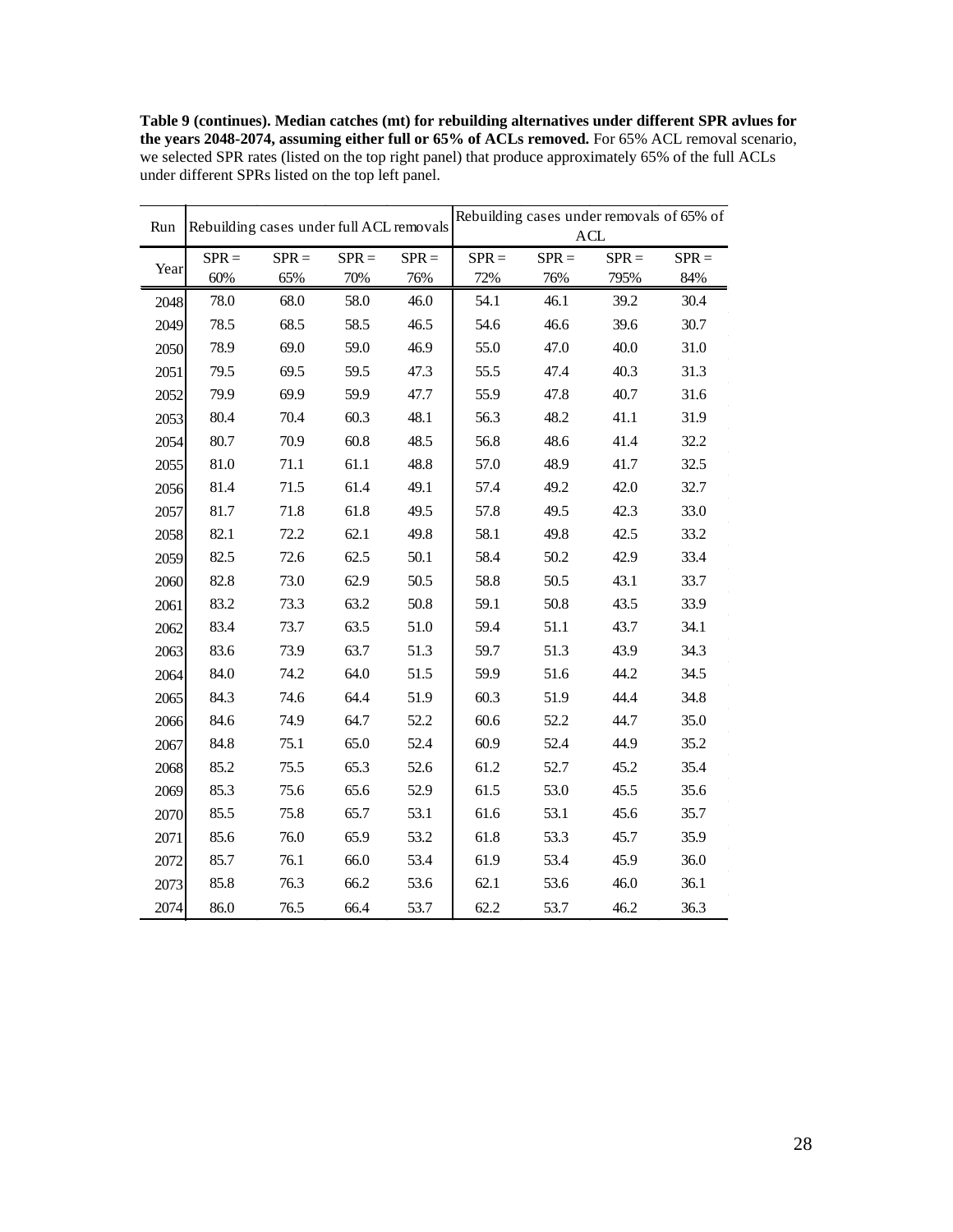**Table 10. Median spawning output (millions eggs) for rebuilding alternatives under different SPR avlues for the years 2017-2047, assuming either full or 65% of ACLs removed.** For 65% ACL removal scenario, we selected SPR rates (listed on the top right panel) that produce approximately 65% of the full ACLs under different SPRs listed on the top left panel.

| Run  |         | Rebuilding cases under full ACL removals |         |         | Rebuilding cases under removals of 65% of<br><b>ACL</b> |         |         |         |  |
|------|---------|------------------------------------------|---------|---------|---------------------------------------------------------|---------|---------|---------|--|
| Year | $SPR =$ | $SPR =$                                  | $SPR =$ | $SPR =$ | $SPR =$                                                 | $SPR =$ | $SPR =$ | $SPR =$ |  |
|      | 60%     | 65%                                      | 70%     | 76%     | 72%                                                     | 76%     | 79.5%   | 84%     |  |
| 2017 | 323.1   | 323.1                                    | 323.1   | 323.1   | 323.1                                                   | 323.1   | 323.1   | 323.1   |  |
| 2018 | 337.1   | 337.1                                    | 337.1   | 337.1   | 337.8                                                   | 337.8   | 337.8   | 337.8   |  |
| 2019 | 351.5   | 351.5                                    | 351.5   | 351.5   | 352.9                                                   | 352.9   | 352.9   | 352.9   |  |
| 2020 | 362.5   | 363.5                                    | 364.4   | 365.4   | 366.2                                                   | 366.8   | 367.3   | 368.0   |  |
| 2021 | 373.6   | 375.6                                    | 377.5   | 379.5   | 379.7                                                   | 381.0   | 382.0   | 383.3   |  |
| 2022 | 384.6   | 387.8                                    | 390.6   | 393.7   | 393.2                                                   | 395.2   | 396.8   | 398.8   |  |
| 2023 | 395.3   | 399.6                                    | 403.5   | 407.7   | 406.5                                                   | 409.2   | 411.5   | 414.2   |  |
| 2024 | 405.4   | 411.0                                    | 415.9   | 421.3   | 419.4                                                   | 422.9   | 425.8   | 429.3   |  |
| 2025 | 414.9   | 421.6                                    | 427.7   | 434.3   | 431.6                                                   | 435.9   | 439.5   | 443.8   |  |
| 2026 | 423.5   | 431.5                                    | 438.8   | 446.6   | 443.0                                                   | 448.2   | 452.5   | 457.6   |  |
| 2027 | 431.3   | 440.6                                    | 449.0   | 458.1   | 453.7                                                   | 459.7   | 464.7   | 470.7   |  |
| 2028 | 438.4   | 448.9                                    | 458.4   | 468.9   | 463.6                                                   | 470.5   | 476.1   | 483.0   |  |
| 2029 | 444.7   | 456.5                                    | 467.2   | 479.0   | 472.8                                                   | 480.5   | 486.9   | 494.7   |  |
| 2030 | 450.6   | 463.5                                    | 475.4   | 488.5   | 481.5                                                   | 490.1   | 497.2   | 505.8   |  |
| 2031 | 456.0   | 470.2                                    | 483.2   | 497.6   | 489.7                                                   | 499.1   | 506.9   | 516.4   |  |
| 2032 | 461.1   | 476.5                                    | 490.7   | 506.3   | 497.5                                                   | 507.8   | 516.4   | 526.8   |  |
| 2033 | 465.9   | 482.5                                    | 497.8   | 514.7   | 505.0                                                   | 516.2   | 525.5   | 536.7   |  |
| 2034 | 470.5   | 488.2                                    | 504.7   | 522.9   | 512.4                                                   | 524.4   | 534.3   | 546.5   |  |
| 2035 | 474.9   | 493.8                                    | 511.4   | 530.9   | 519.4                                                   | 532.3   | 543.0   | 556.0   |  |
| 2036 | 479.2   | 499.2                                    | 517.8   | 538.5   | 526.3                                                   | 539.9   | 551.3   | 565.1   |  |
| 2037 | 483.0   | 504.2                                    | 523.9   | 545.8   | 532.7                                                   | 547.2   | 559.3   | 574.0   |  |
| 2038 | 487.2   | 509.4                                    | 530.1   | 553.2   | 539.3                                                   | 554.5   | 567.3   | 582.9   |  |
| 2039 | 491.0   | 514.2                                    | 536.0   | 560.3   | 545.6                                                   | 561.6   | 575.0   | 591.5   |  |
| 2040 | 494.9   | 519.2                                    | 541.9   | 567.4   | 551.8                                                   | 568.7   | 582.8   | 600.1   |  |
| 2041 | 499.1   | 524.3                                    | 548.1   | 574.7   | 558.4                                                   | 576.0   | 590.7   | 608.9   |  |
| 2042 | 502.9   | 529.2                                    | 553.9   | 581.8   | 564.6                                                   | 583.0   | 598.4   | 617.4   |  |
| 2043 | 506.4   | 533.6                                    | 559.3   | 588.4   | 570.3                                                   | 589.6   | 605.7   | 625.5   |  |
| 2044 | 510.0   | 538.3                                    | 565.0   | 595.1   | 576.4                                                   | 596.3   | 612.9   | 633.5   |  |
| 2045 | 513.1   | 542.4                                    | 569.9   | 601.2   | 581.7                                                   | 602.3   | 619.7   | 641.3   |  |
| 2046 | 516.5   | 546.7                                    | 575.3   | 607.7   | 587.5                                                   | 608.9   | 626.7   | 648.9   |  |
| 2047 | 520.1   | 550.8                                    | 580.2   | 613.7   | 592.7                                                   | 614.8   | 633.3   | 656.4   |  |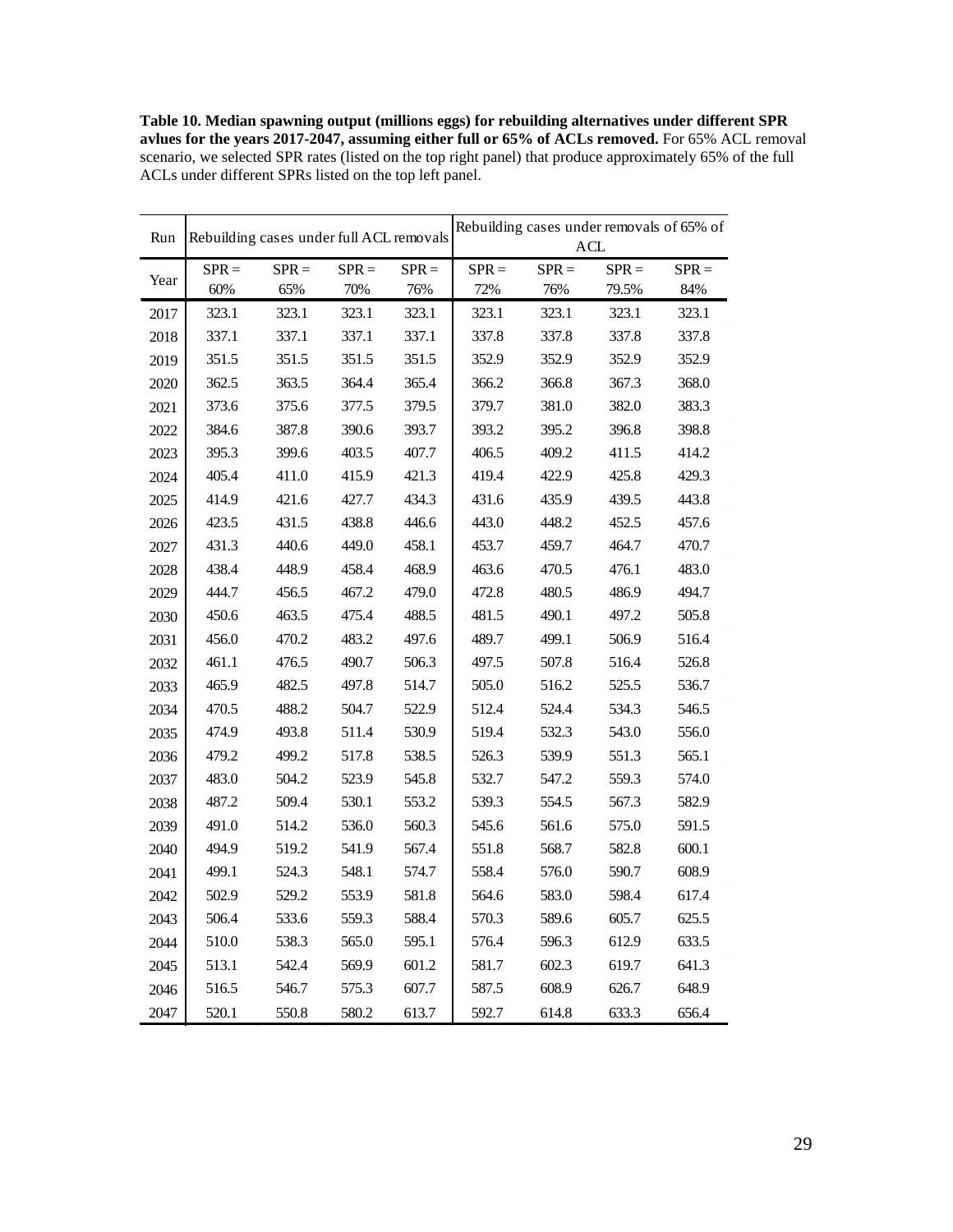**Table 10 (continues). Median spawning output (millions eggs) for rebuilding alternatives under different SPR avlues for the years 2048-2074, assuming either full or 65% of ACLs removed.** For 65% ACL removal scenario, we selected SPR rates (listed on the top right panel) that produce approximately 65% of the full ACLs under different SPRs listed on the top left panel.

| Run  |         | Rebuilding cases under full ACL removals |         |         | Rebuilding cases under removals of 65% of |         |            |         |  |  |
|------|---------|------------------------------------------|---------|---------|-------------------------------------------|---------|------------|---------|--|--|
|      |         |                                          |         |         |                                           |         | <b>ACL</b> |         |  |  |
| Year | $SPR =$ | $SPR =$                                  | $SPR =$ | $SPR =$ | $SPR =$                                   | $SPR =$ | $SPR =$    | $SPR =$ |  |  |
|      | 60%     | 65%                                      | 70%     | 76%     | 72%                                       | 76%     | 79.5%      | 84%     |  |  |
| 2048 | 523.5   | 555.3                                    | 585.6   | 620.0   | 598.4                                     | 621.1   | 640.2      | 664.1   |  |  |
| 2049 | 526.2   | 559.1                                    | 590.3   | 625.8   | 603.3                                     | 626.8   | 646.7      | 671.2   |  |  |
| 2050 | 529.6   | 563.0                                    | 594.7   | 631.1   | 608.1                                     | 632.1   | 652.4      | 677.9   |  |  |
| 2051 | 532.9   | 567.3                                    | 600.0   | 637.4   | 613.7                                     | 638.4   | 659.2      | 685.0   |  |  |
| 2052 | 536.6   | 571.7                                    | 605.3   | 643.5   | 619.2                                     | 644.5   | 666.1      | 692.9   |  |  |
| 2053 | 539.6   | 575.4                                    | 610.0   | 649.7   | 624.2                                     | 650.6   | 672.9      | 700.3   |  |  |
| 2054 | 543.0   | 579.7                                    | 615.2   | 655.5   | 629.8                                     | 656.5   | 679.0      | 707.3   |  |  |
| 2055 | 546.4   | 584.3                                    | 620.6   | 661.6   | 635.4                                     | 662.5   | 685.7      | 714.3   |  |  |
| 2056 | 549.5   | 588.0                                    | 624.8   | 666.9   | 639.9                                     | 667.7   | 691.6      | 721.5   |  |  |
| 2057 | 552.8   | 591.8                                    | 629.1   | 672.4   | 644.7                                     | 673.3   | 697.8      | 728.5   |  |  |
| 2058 | 555.4   | 595.1                                    | 634.1   | 678.2   | 649.8                                     | 679.0   | 703.9      | 734.8   |  |  |
| 2059 | 556.8   | 597.5                                    | 636.8   | 681.6   | 652.9                                     | 682.5   | 708.3      | 740.5   |  |  |
| 2060 | 560.0   | 601.3                                    | 640.8   | 686.5   | 657.2                                     | 687.3   | 713.5      | 745.4   |  |  |
| 2061 | 561.9   | 603.8                                    | 644.2   | 691.3   | 660.7                                     | 692.1   | 718.7      | 751.4   |  |  |
| 2062 | 564.5   | 606.9                                    | 647.7   | 695.3   | 664.5                                     | 696.0   | 722.8      | 756.3   |  |  |
| 2063 | 567.0   | 610.1                                    | 651.6   | 700.0   | 668.6                                     | 700.7   | 728.1      | 762.0   |  |  |
| 2064 | 569.4   | 613.0                                    | 655.6   | 705.0   | 673.0                                     | 705.7   | 733.2      | 767.5   |  |  |
| 2065 | 571.9   | 616.1                                    | 658.8   | 708.9   | 676.4                                     | 709.6   | 738.1      | 773.5   |  |  |
| 2066 | 573.8   | 619.1                                    | 662.6   | 713.0   | 680.2                                     | 713.7   | 742.1      | 777.6   |  |  |
| 2067 | 575.2   | 620.8                                    | 664.8   | 716.1   | 682.9                                     | 716.8   | 746.1      | 782.8   |  |  |
| 2068 | 578.0   | 623.8                                    | 668.0   | 719.8   | 685.9                                     | 720.4   | 750.0      | 787.3   |  |  |
| 2069 | 579.9   | 626.5                                    | 671.7   | 724.6   | 690.1                                     | 725.2   | 755.0      | 792.6   |  |  |
| 2070 | 581.4   | 628.8                                    | 674.9   | 728.5   | 693.4                                     | 729.1   | 759.4      | 797.7   |  |  |
| 2071 | 583.2   | 630.8                                    | 677.4   | 731.6   | 696.3                                     | 732.2   | 762.9      | 801.8   |  |  |
| 2072 | 585.3   | 633.8                                    | 681.1   | 735.3   | 700.1                                     | 735.8   | 767.1      | 806.1   |  |  |
| 2073 | 586.6   | 635.5                                    | 683.4   | 739.2   | 702.7                                     | 739.7   | 771.5      | 811.8   |  |  |
| 2074 | 587.7   | 636.8                                    | 685.2   | 741.6   | 704.8                                     | 742.2   | 774.2      | 814.7   |  |  |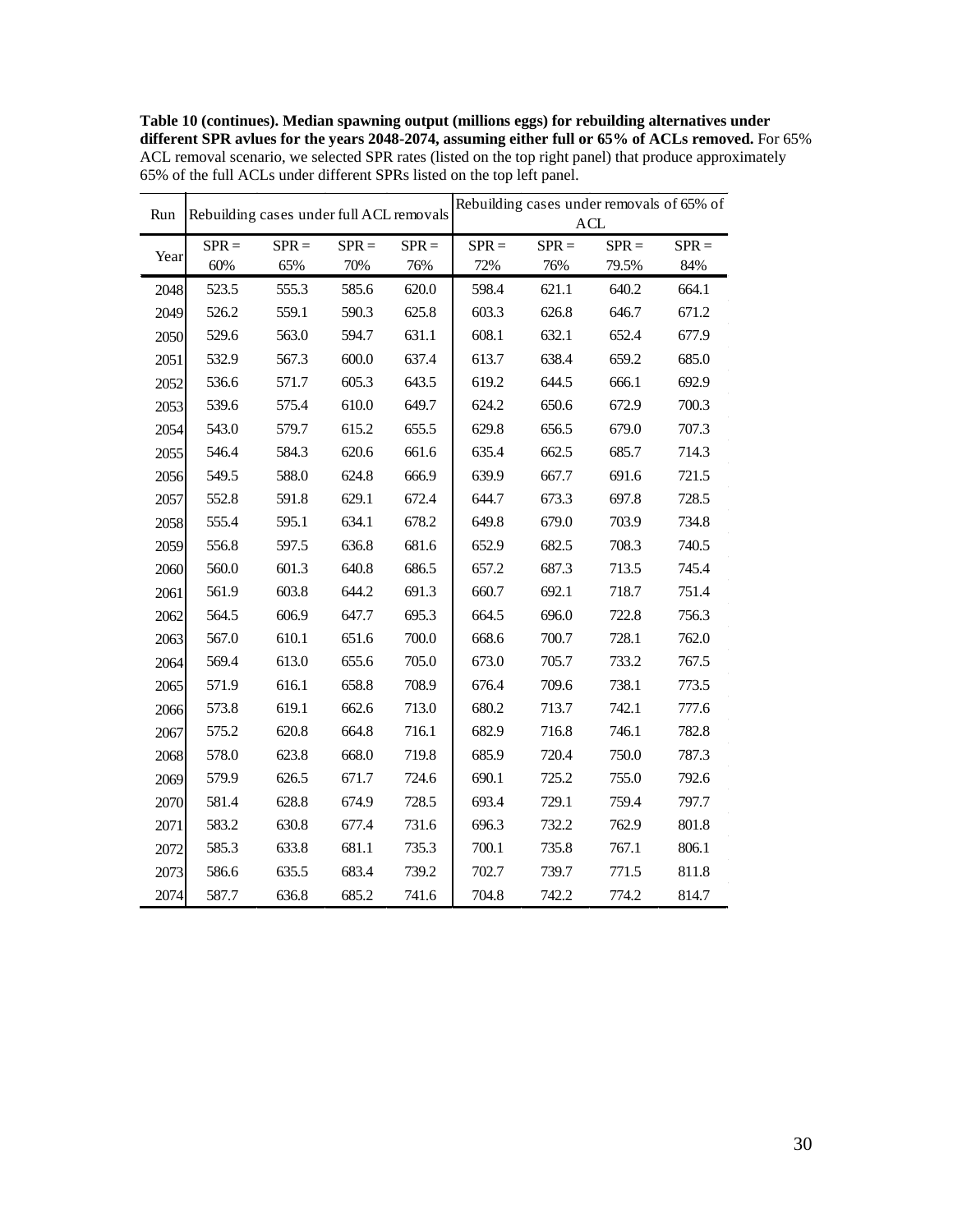**Table 11. OFLs for rebuilding alternatives under different SPR values for the years 2017-2047, assuming either full or 65% of ACLs removed.** For 65% ACL removal scenario, we selected SPR rates (listed on the top right panel) that produce approximately 65% of the full ACLs under different SPRs listed on the top left panel.

| Run  | Rebuilding cases under full ACL removals |         |         |         | Rebuilding cases under removals of 65% of<br>ACL |         |         |         |  |
|------|------------------------------------------|---------|---------|---------|--------------------------------------------------|---------|---------|---------|--|
| Year | $SPR =$                                  | $SPR =$ | $SPR =$ | $SPR =$ | $SPR =$                                          | $SPR =$ | $SPR =$ | $SPR =$ |  |
|      | 60%                                      | 65%     | 70%     | 76%     | 72%                                              | 76%     | 79.5%   | 84%     |  |
| 2017 | 75.2                                     | 75.2    | 75.2    | 75.2    | 75.2                                             | 75.2    | 75.2    | 75.2    |  |
| 2018 | 78.2                                     | 78.2    | 78.2    | 78.2    | 78.4                                             | 78.4    | 78.4    | 78.4    |  |
| 2019 | 81.2                                     | 81.2    | 81.2    | 81.2    | 81.5                                             | 81.5    | 81.5    | 81.5    |  |
| 2020 | 83.3                                     | 83.5    | 83.7    | 83.9    | 84.1                                             | 84.2    | 84.3    | 84.5    |  |
| 2021 | 85.2                                     | 85.7    | 86.1    | 86.5    | 86.5                                             | 86.8    | 87.1    | 87.3    |  |
| 2022 | 87.0                                     | 87.7    | 88.3    | 89.0    | 88.8                                             | 89.3    | 89.6    | 90.0    |  |
| 2023 | 88.6                                     | 89.6    | 90.4    | 91.3    | 91.0                                             | 91.6    | 92.0    | 92.6    |  |
| 2024 | 90.1                                     | 91.2    | 92.3    | 93.4    | 93.0                                             | 93.7    | 94.3    | 95.0    |  |
| 2025 | 91.4                                     | 92.8    | 94.1    | 95.4    | 94.8                                             | 95.7    | 96.5    | 97.4    |  |
| 2026 | 92.6                                     | 94.3    | 95.7    | 97.3    | 96.6                                             | 97.6    | 98.5    | 99.6    |  |
| 2027 | 93.8                                     | 95.6    | 97.3    | 99.2    | 98.3                                             | 99.5    | 100.5   | 101.7   |  |
| 2028 | 94.8                                     | 96.9    | 98.8    | 100.9   | 99.9                                             | 101.2   | 102.4   | 103.7   |  |
| 2029 | 95.8                                     | 98.2    | 100.3   | 102.6   | 101.4                                            | 102.9   | 104.2   | 105.7   |  |
| 2030 | 96.8                                     | 99.4    | 101.7   | 104.3   | 102.9                                            | 104.6   | 106.0   | 107.7   |  |
| 2031 | 97.7                                     | 100.5   | 103.1   | 105.9   | 104.3                                            | 106.2   | 107.7   | 109.6   |  |
| 2032 | 98.6                                     | 101.6   | 104.4   | 107.4   | 105.7                                            | 107.7   | 109.4   | 111.4   |  |
| 2033 | 99.4                                     | 102.6   | 105.6   | 108.9   | 107.0                                            | 109.2   | 111.0   | 113.2   |  |
| 2034 | 100.3                                    | 103.7   | 106.9   | 110.4   | 108.4                                            | 110.7   | 112.6   | 114.9   |  |
| 2035 | 101.1                                    | 104.7   | 108.1   | 111.8   | 109.6                                            | 112.1   | 114.1   | 116.6   |  |
| 2036 | 101.9                                    | 105.7   | 109.3   | 113.2   | 110.9                                            | 113.5   | 115.7   | 118.3   |  |
| 2037 | 102.7                                    | 106.8   | 110.6   | 114.7   | 112.3                                            | 115.0   | 117.3   | 120.1   |  |
| 2038 | 103.6                                    | 107.8   | 111.7   | 116.1   | 113.5                                            | 116.4   | 118.8   | 121.8   |  |
| 2039 | 104.3                                    | 108.7   | 112.8   | 117.5   | 114.7                                            | 117.7   | 120.3   | 123.4   |  |
| 2040 | 105.0                                    | 109.7   | 114.0   | 118.8   | 115.9                                            | 119.1   | 121.7   | 125.0   |  |
| 2041 | 105.7                                    | 110.5   | 115.0   | 120.0   | 116.9                                            | 120.3   | 123.0   | 126.5   |  |
| 2042 | 106.4                                    | 111.4   | 116.1   | 121.4   | 118.1                                            | 121.6   | 124.5   | 128.0   |  |
| 2043 | 107.1                                    | 112.3   | 117.1   | 122.6   | 119.2                                            | 122.8   | 125.8   | 129.5   |  |
| 2044 | 107.8                                    | 113.1   | 118.2   | 123.8   | 120.3                                            | 124.0   | 127.2   | 131.0   |  |
| 2045 | 108.4                                    | 113.9   | 119.1   | 125.0   | 121.3                                            | 125.2   | 128.5   | 132.5   |  |
| 2046 | 109.1                                    | 114.7   | 120.0   | 126.0   | 122.3                                            | 126.2   | 129.6   | 133.8   |  |
| 2047 | 109.8                                    | 115.6   | 121.1   | 127.3   | 123.4                                            | 127.5   | 130.9   | 135.1   |  |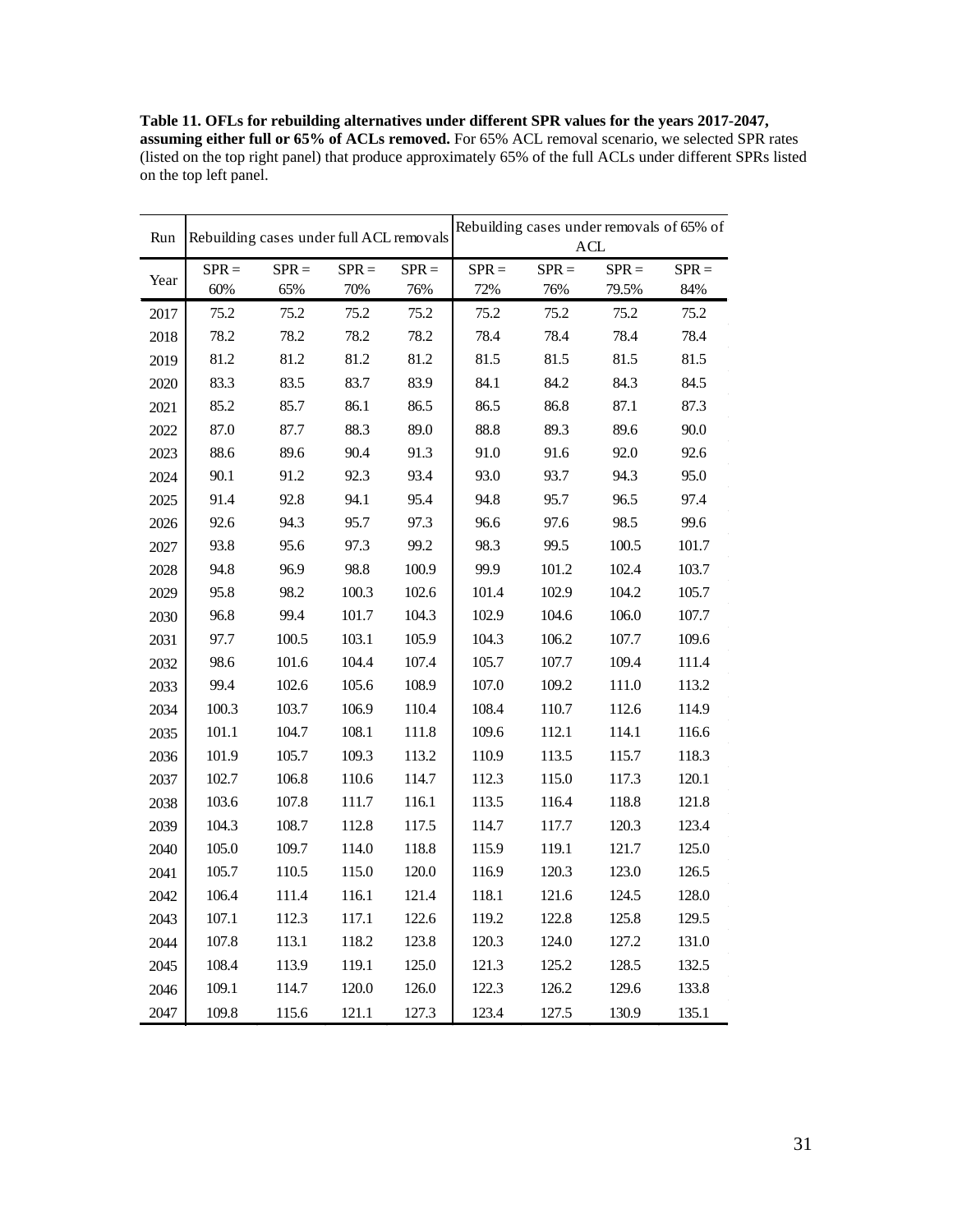**Table 11 (continues). OFLs for rebuilding alternatives under different SPR values for the years 2048- 2074, assuming either full or 65% of ACLs removed.** For 65% ACL removal scenario, we selected SPR rates (listed on the top right panel) that produce approximately 65% of the full ACLs under different SPRs listed on the top left panel.

| Run  |                | Rebuilding cases under full ACL removals |                |                | Rebuilding cases under removals of 65% of<br>ACL |                |                  |                |  |  |
|------|----------------|------------------------------------------|----------------|----------------|--------------------------------------------------|----------------|------------------|----------------|--|--|
|      |                |                                          |                |                |                                                  |                |                  |                |  |  |
| Year | $SPR =$<br>60% | $SPR =$<br>65%                           | $SPR =$<br>70% | $SPR =$<br>76% | $SPR =$<br>72%                                   | $SPR =$<br>76% | $SPR =$<br>79.5% | $SPR =$<br>84% |  |  |
| 2048 | 110.5          | 116.5                                    | 122.1          | 128.5          | 124.5                                            | 128.7          | 132.3            | 136.7          |  |  |
| 2049 | 111.2          | 117.3                                    | 123.1          | 129.8          | 125.6                                            | 130.0          | 133.7            | 138.2          |  |  |
| 2050 | 111.8          | 118.1                                    | 124.2          | 130.9          | 126.6                                            | 131.1          | 134.9            | 139.6          |  |  |
| 2051 | 112.6          | 119.1                                    | 125.2          | 132.1          | 127.7                                            | 132.3          | 136.2            | 141.0          |  |  |
|      | 113.2          | 119.8                                    | 126.0          | 133.2          | 128.6                                            | 133.4          | 137.4            | 142.4          |  |  |
| 2052 |                |                                          |                |                |                                                  |                |                  |                |  |  |
| 2053 | 113.9          | 120.6                                    | 127.0          | 134.4          | 129.6                                            | 134.5          | 138.7            | 143.8          |  |  |
| 2054 | 114.4          | 121.3                                    | 128.0          | 135.5          | 130.7                                            | 135.6          | 139.8            | 145.0          |  |  |
| 2055 | 114.7          | 121.8                                    | 128.5          | 136.2          | 131.3                                            | 136.4          | 140.8            | 146.2          |  |  |
| 2056 | 115.4          | 122.5                                    | 129.4          | 137.2          | 132.2                                            | 137.3          | 141.7            | 147.2          |  |  |
| 2057 | 115.8          | 123.1                                    | 130.0          | 138.1          | 133.0                                            | 138.3          | 142.7            | 148.3          |  |  |
| 2058 | 116.3          | 123.7                                    | 130.8          | 138.9          | 133.7                                            | 139.0          | 143.6            | 149.3          |  |  |
| 2059 | 116.8          | 124.3                                    | 131.5          | 139.9          | 134.5                                            | 140.0          | 144.7            | 150.4          |  |  |
| 2060 | 117.3          | 125.0                                    | 132.4          | 140.8          | 135.4                                            | 141.0          | 145.7            | 151.4          |  |  |
| 2061 | 117.8          | 125.6                                    | 133.1          | 141.7          | 136.1                                            | 141.8          | 146.7            | 152.7          |  |  |
| 2062 | 118.2          | 126.1                                    | 133.7          | 142.5          | 136.8                                            | 142.6          | 147.4            | 153.5          |  |  |
| 2063 | 118.5          | 126.6                                    | 134.2          | 143.1          | 137.4                                            | 143.3          | 148.3            | 154.5          |  |  |
| 2064 | 119.0          | 127.1                                    | 134.8          | 143.9          | 138.0                                            | 144.0          | 149.0            | 155.4          |  |  |
| 2065 | 119.5          | 127.7                                    | 135.6          | 144.8          | 138.8                                            | 144.9          | 150.0            | 156.5          |  |  |
| 2066 | 119.8          | 128.2                                    | 136.3          | 145.6          | 139.5                                            | 145.7          | 150.9            | 157.6          |  |  |
| 2067 | 120.2          | 128.6                                    | 136.8          | 146.2          | 140.1                                            | 146.3          | 151.6            | 158.3          |  |  |
| 2068 | 120.7          | 129.2                                    | 137.5          | 147.0          | 140.8                                            | 147.1          | 152.4            | 159.2          |  |  |
| 2069 | 120.9          | 129.6                                    | 138.0          | 147.8          | 141.5                                            | 147.9          | 153.4            | 160.2          |  |  |
| 2070 | 121.1          | 129.9                                    | 138.4          | 148.2          | 141.8                                            | 148.3          | 153.9            | 160.9          |  |  |
| 2071 | 121.3          | 130.1                                    | 138.7          | 148.6          | 142.2                                            | 148.7          | 154.4            | 161.5          |  |  |
| 2072 | 121.4          | 130.3                                    | 139.0          | 149.0          | 142.5                                            | 149.1          | 154.8            | 162.1          |  |  |
| 2073 | 121.6          | 130.6                                    | 139.4          | 149.5          | 142.9                                            | 149.6          | 155.4            | 162.7          |  |  |
| 2074 | 121.9          | 131.0                                    | 139.7          | 149.9          | 143.3                                            | 150.0          | 155.9            | 163.2          |  |  |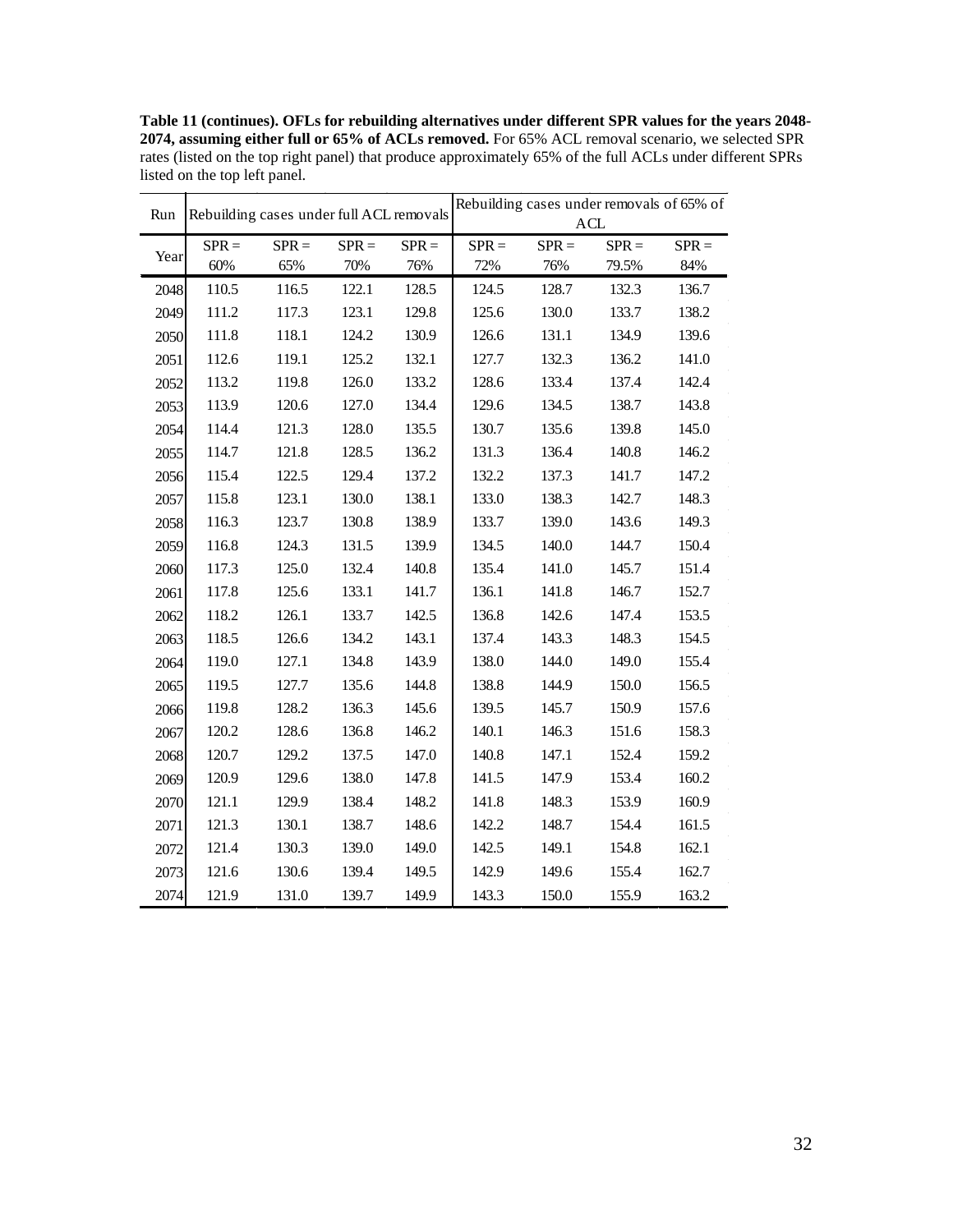|      |                                                                                                                                                          | assessment model, $h=0.718$   |               | $h=0.509$ |                               |               | $h=0.4$ |                               |               |       |
|------|----------------------------------------------------------------------------------------------------------------------------------------------------------|-------------------------------|---------------|-----------|-------------------------------|---------------|---------|-------------------------------|---------------|-------|
| Year | Catch (mt) set to ACL in<br>2017 and 2018. Catches<br>for 2019 forward<br>calculated using current<br>rebuilding SPR of 76%<br>applied to the base model | Probability<br>of<br>recovery | Depletion OFL |           | Probability<br>of<br>recovery | Depletion OFL |         | Probability<br>of<br>recovery | Depletion OFL |       |
| 2017 | 20                                                                                                                                                       | 0.0%                          | 28.4%         | 75        | 0%                            | 19.3%         | 49.36   | 0%                            | 14.4%         | 36.73 |
| 2018 | 20                                                                                                                                                       | 0.0%                          | 29.6%         | 78        | $0\%$                         | 20.0%         | 50.79   | 0%                            | 14.8%         | 37.46 |
| 2019 | 29                                                                                                                                                       | 0.0%                          | 30.9%         | 81        | 0%                            | 20.6%         | 52.15   | $0\%$                         | 15.2%         | 38.14 |
| 2020 | 30                                                                                                                                                       | 0.0%                          | 32.1%         | 84        | 0%                            | 21.2%         | 53.22   | 0%                            | 15.5%         | 38.54 |
| 2021 | 31                                                                                                                                                       | 0.0%                          | 33.3%         | 87        | 0%                            | 21.8%         | 54.16   | 0%                            | 15.7%         | 38.84 |
| 2022 | 32                                                                                                                                                       | 0.0%                          | 34.6%         | 89        | 0%                            | 22.3%         | 54.98   | 0%                            | 15.9%         | 39.05 |
| 2023 | 33                                                                                                                                                       | 0.0%                          | 35.8%         | 91        | 0%                            | 22.8%         | 55.72   | 0%                            | 16.1%         | 39.16 |
| 2024 | 33                                                                                                                                                       | 0.0%                          | 37.0%         | 93        | 0%                            | 23.3%         | 56.40   | 0%                            | 16.3%         | 39.21 |
| 2025 | 34                                                                                                                                                       | 0.0%                          | 38.1%         | 95        | 0%                            | 23.7%         | 57.03   | 0%                            | 16.4%         | 39.21 |
| 2026 | 35                                                                                                                                                       | 0.0%                          | 39.2%         | 97        | 0%                            | 24.1%         | 57.64   | 0%                            | 16.4%         | 39.17 |
| 2027 | 36                                                                                                                                                       | 100.0%                        | 40.2%         | 99        | 0%                            | 24.5%         | 58.23   | 0%                            | 16.5%         | 39.12 |
| 2028 | 36                                                                                                                                                       | 100.0%                        | 41.2%         | 101       | 0%                            | 24.8%         | 58.82   | $0\%$                         | 16.4%         | 39.06 |
| 2029 | 37                                                                                                                                                       | 100.0%                        | 42.1%         | 103       | 0%                            | 25.0%         | 59.40   | 0%                            | 16.4%         | 39.00 |
| 2030 | 37                                                                                                                                                       | 100.0%                        | 42.9%         | 104       | 0%                            | 25.3%         | 59.98   | 0%                            | 16.4%         | 38.94 |
| 2031 | 38                                                                                                                                                       | 100.0%                        | 43.7%         | 106       | 0%                            | 25.5%         | 60.57   | $0\%$                         | 16.3%         | 38.90 |
| 2032 | 38                                                                                                                                                       | 100.0%                        | 44.5%         | 107       | 0%                            | 25.7%         | 61.11   | $0\%$                         | 16.3%         | 38.84 |
| 2033 | 39                                                                                                                                                       | 100.0%                        | 45.2%         | 109       | 0%                            | 26.0%         | 61.72   | $0\%$                         | 16.2%         | 38.77 |
| 2034 | 40                                                                                                                                                       | 100.0%                        | 45.9%         | 110       | 0%                            | 26.2%         | 62.31   | $0\%$                         | 16.2%         | 38.75 |
| 2035 | 40                                                                                                                                                       | 100.0%                        | 46.6%         | 112       | 0%                            | 26.4%         | 62.90   | $0\%$                         | 16.1%         | 38.71 |
| 2036 | 41                                                                                                                                                       | 100.0%                        | 47.3%         | 113       | 0%                            | 26.7%         | 63.51   | 0%                            | 16.1%         | 38.68 |
| 2037 | 41                                                                                                                                                       | 100.0%                        | 47.9%         | 115       | 0%                            | 26.9%         | 64.19   | 0%                            | 16.0%         | 38.68 |
| 2038 | 42                                                                                                                                                       | 100.0%                        | 48.6%         | 116       | 0%                            | 27.2%         | 64.78   | 0%                            | 16.0%         | 38.67 |
| 2039 | 42                                                                                                                                                       | 100.0%                        | 49.2%         | 117       | 0%                            | 27.4%         | 65.40   | 0%                            | 16.0%         | 38.62 |
| 2040 | 43                                                                                                                                                       | 100.0%                        | 49.8%         | 119       | 0%                            | 27.7%         | 66.01   | 0%                            | 15.9%         | 38.61 |
| 2041 | 43                                                                                                                                                       | 100.0%                        | 50.5%         | 120       | 0%                            | 28.0%         | 66.64   | 0%                            | 15.9%         | 38.55 |
| 2042 | 43                                                                                                                                                       | 100.0%                        | 51.1%         | 121       | 0%                            | 28.2%         | 67.28   | 0%                            | 15.9%         | 38.52 |
| 2043 | 44                                                                                                                                                       | 100.0%                        | 51.7%         | 123       | 0%                            | 28.5%         | 67.94   | 0%                            | 15.8%         | 38.48 |
| 2044 | 44                                                                                                                                                       | 100.0%                        | 52.2%         | 124       | 0%                            | 28.8%         | 68.56   | 0%                            | 15.8%         | 38.43 |
| 2045 | 45                                                                                                                                                       | 100.0%                        | 52.8%         | 125       | 0%                            | 29.0%         | 69.14   | 0%                            | 15.8%         | 38.36 |
| 2046 | 45                                                                                                                                                       | 100.0%                        | 53.4%         | 126       | 0%                            | 29.3%         | 69.81   | 0%                            | 15.7%         | 38.30 |
| 2047 | 46                                                                                                                                                       | 100.0%                        | 53.9%         | 127       | 0%                            | 29.6%         | 70.45   | 0%                            | 15.7%         | 38.20 |

**Table 12. Probablity of recovery, depletion and OFLs for rebuilding alternatives under different values of stock-recruit steepness (h) for the years 2017-2047, assuming that full ACLs from the assessment model (with h=0,718) removed.**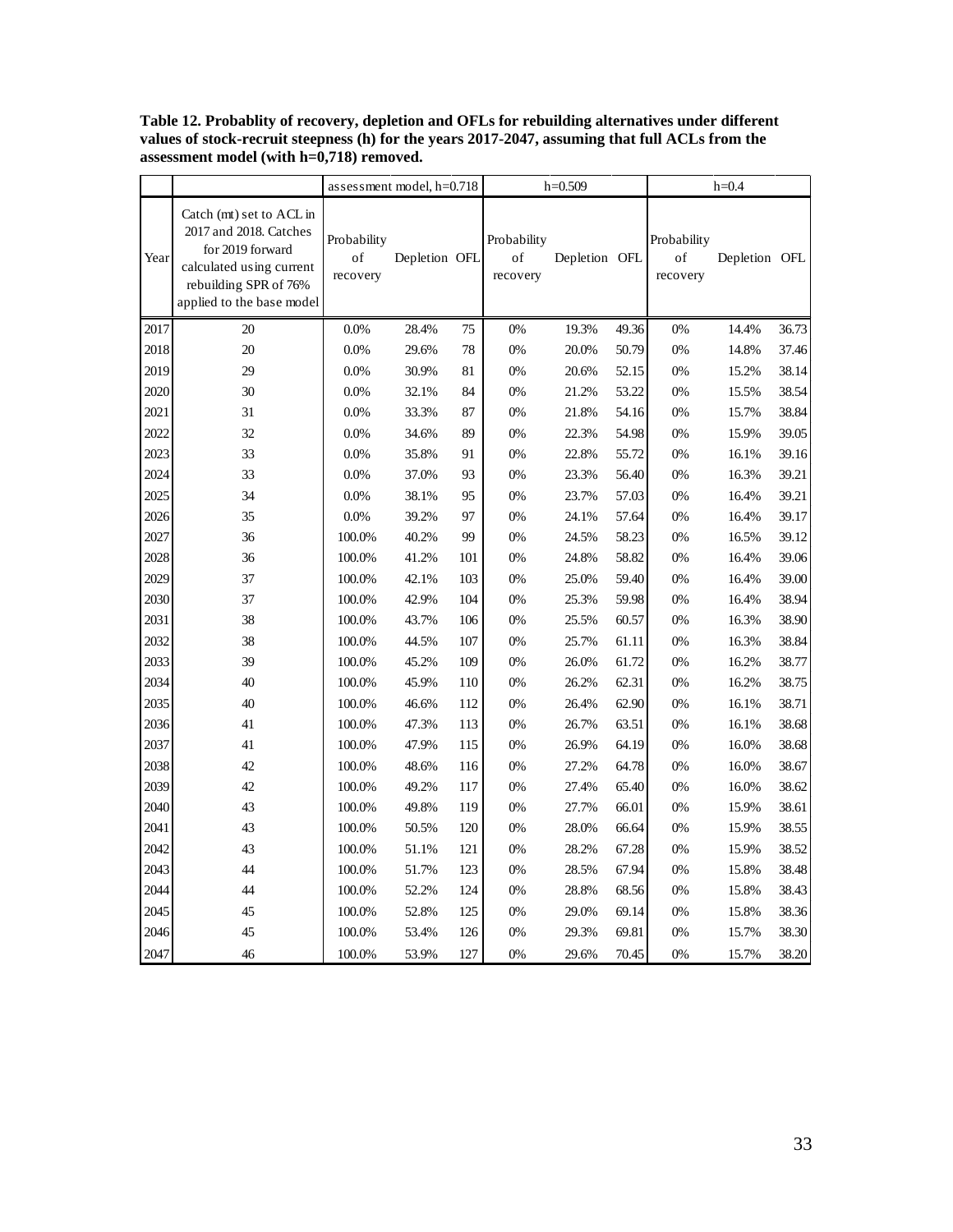|      |                                                                                                                                                          | assessment model, h=0.718     |               |     | $h=0.509$                     |               |       | $h=0.4$                       |               |       |
|------|----------------------------------------------------------------------------------------------------------------------------------------------------------|-------------------------------|---------------|-----|-------------------------------|---------------|-------|-------------------------------|---------------|-------|
| Year | Catch (mt) set to ACL in<br>2017 and 2018. Catches<br>for 2019 forward<br>calculated using current<br>rebuilding SPR of 76%<br>applied to the base model | Probability<br>of<br>recovery | Depletion OFL |     | Probability<br>of<br>recovery | Depletion OFL |       | Probability<br>of<br>recovery | Depletion OFL |       |
| 2048 | 46                                                                                                                                                       | 100.0%                        | 54.4%         | 128 | 0%                            | 29.9%         | 71.16 | 0%                            | 15.7%         | 38.17 |
| 2049 | 46                                                                                                                                                       | 100.0%                        | 54.9%         | 130 | $0\%$                         | 30.1%         | 71.86 | $0\%$                         | 15.6%         | 38.13 |
| 2050 | 47                                                                                                                                                       | 100.0%                        | 55.4%         | 131 | 0%                            | 30.4%         | 72.53 | $0\%$                         | 15.6%         | 38.09 |
| 2051 | 47                                                                                                                                                       | 100.0%                        | 56.0%         | 132 | 0%                            | 30.7%         | 73.28 | $0\%$                         | 15.5%         | 38.03 |
| 2052 | 48                                                                                                                                                       | 100.0%                        | 56.5%         | 133 | $0\%$                         | 31.0%         | 73.94 | $0\%$                         | 15.5%         | 37.93 |
| 2053 | 48                                                                                                                                                       | 100.0%                        | 57.0%         | 134 | $0\%$                         | 31.3%         | 74.57 | $0\%$                         | 15.5%         | 37.83 |
| 2054 | 49                                                                                                                                                       | 100.0%                        | 57.6%         | 135 | 0%                            | 31.6%         | 75.26 | 0%                            | 15.4%         | 37.74 |
| 2055 | 49                                                                                                                                                       | 100.0%                        | 58.1%         | 136 | 0%                            | 31.9%         | 75.77 | $0\%$                         | 15.4%         | 37.61 |
| 2056 | 49                                                                                                                                                       | 100.0%                        | 58.5%         | 137 | 1%                            | 32.2%         | 76.33 | 0%                            | 15.3%         | 37.39 |
| 2057 | 49                                                                                                                                                       | 100.0%                        | 59.0%         | 138 | 1%                            | 32.5%         | 76.84 | 0%                            | 15.3%         | 37.22 |
| 2058 | 50                                                                                                                                                       | 100.0%                        | 59.5%         | 139 | $2\%$                         | 32.8%         | 77.44 | $0\%$                         | 15.2%         | 37.00 |
| 2059 | 50                                                                                                                                                       | 100.0%                        | 59.8%         | 140 | 2%                            | 33.1%         | 77.96 | $0\%$                         | 15.1%         | 36.81 |
| 2060 | 50                                                                                                                                                       | 100.0%                        | 60.3%         | 141 | 2%                            | 33.3%         | 78.61 | 0%                            | 15.0%         | 36.65 |
| 2061 | 51                                                                                                                                                       | 100.0%                        | 60.7%         | 142 | 3%                            | 33.5%         | 79.23 | 0%                            | 14.9%         | 36.49 |
| 2062 | 51                                                                                                                                                       | 100.0%                        | 61.0%         | 142 | 4%                            | 33.8%         | 79.82 | 0%                            | 14.8%         | 36.34 |
| 2063 | 51                                                                                                                                                       | 100.0%                        | 61.5%         | 143 | 5%                            | 34.0%         | 80.38 | $0\%$                         | 14.7%         | 36.10 |
| 2064 | 52                                                                                                                                                       | 100.0%                        | 61.9%         | 144 | 5%                            | 34.3%         | 81.03 | $0\%$                         | 14.6%         | 35.88 |
| 2065 | 52                                                                                                                                                       | 100.0%                        | 62.2%         | 145 | 7%                            | 34.6%         | 81.58 | 0%                            | 14.6%         | 35.65 |
| 2066 | 52                                                                                                                                                       | 100.0%                        | 62.6%         | 146 | $8\%$                         | 34.8%         | 82.13 | 0%                            | 14.5%         | 35.40 |
| 2067 | 52                                                                                                                                                       | 100.0%                        | 62.9%         | 146 | 10%                           | 35.1%         | 82.61 | 0%                            | 14.4%         | 35.22 |
| 2068 | 53                                                                                                                                                       | 100.0%                        | 63.2%         | 147 | 11%                           | 35.3%         | 83.14 | 0%                            | 14.3%         | 34.96 |
| 2069 | 53                                                                                                                                                       | 100.0%                        | 63.6%         | 148 | 13%                           | 35.6%         | 83.86 | $0\%$                         | 14.1%         | 34.64 |
| 2070 | 53                                                                                                                                                       | 100.0%                        | 64.0%         | 148 | 15%                           | 35.8%         | 84.31 | $0\%$                         | 14.0%         | 34.38 |
| 2071 | 53                                                                                                                                                       | 100.0%                        | 64.2%         | 149 | 17%                           | 36.1%         | 84.94 | 0%                            | 13.9%         | 34.04 |
| 2072 | 53                                                                                                                                                       | 100.0%                        | 64.5%         | 149 | 18%                           | 36.3%         | 85.45 | $0\%$                         | 13.8%         | 33.76 |
| 2073 | 54                                                                                                                                                       | 100.0%                        | 64.9%         | 150 | 20%                           | 36.6%         | 85.92 | $0\%$                         | 13.7%         | 33.51 |
| 2074 | 54                                                                                                                                                       | 100.0%                        | 65.1%         | 150 | 22%                           | 36.8%         | 86.44 | 0%                            | 13.5%         | 33.24 |

**Table 12 (continues). Probablity of recovery, depletion and OFLs for rebuilding alternatives under**  different values of stock-recruit steepness (h) for the years 2048-2074, assuming that full ACLs from **the assessment model (with h=0,718) removed.**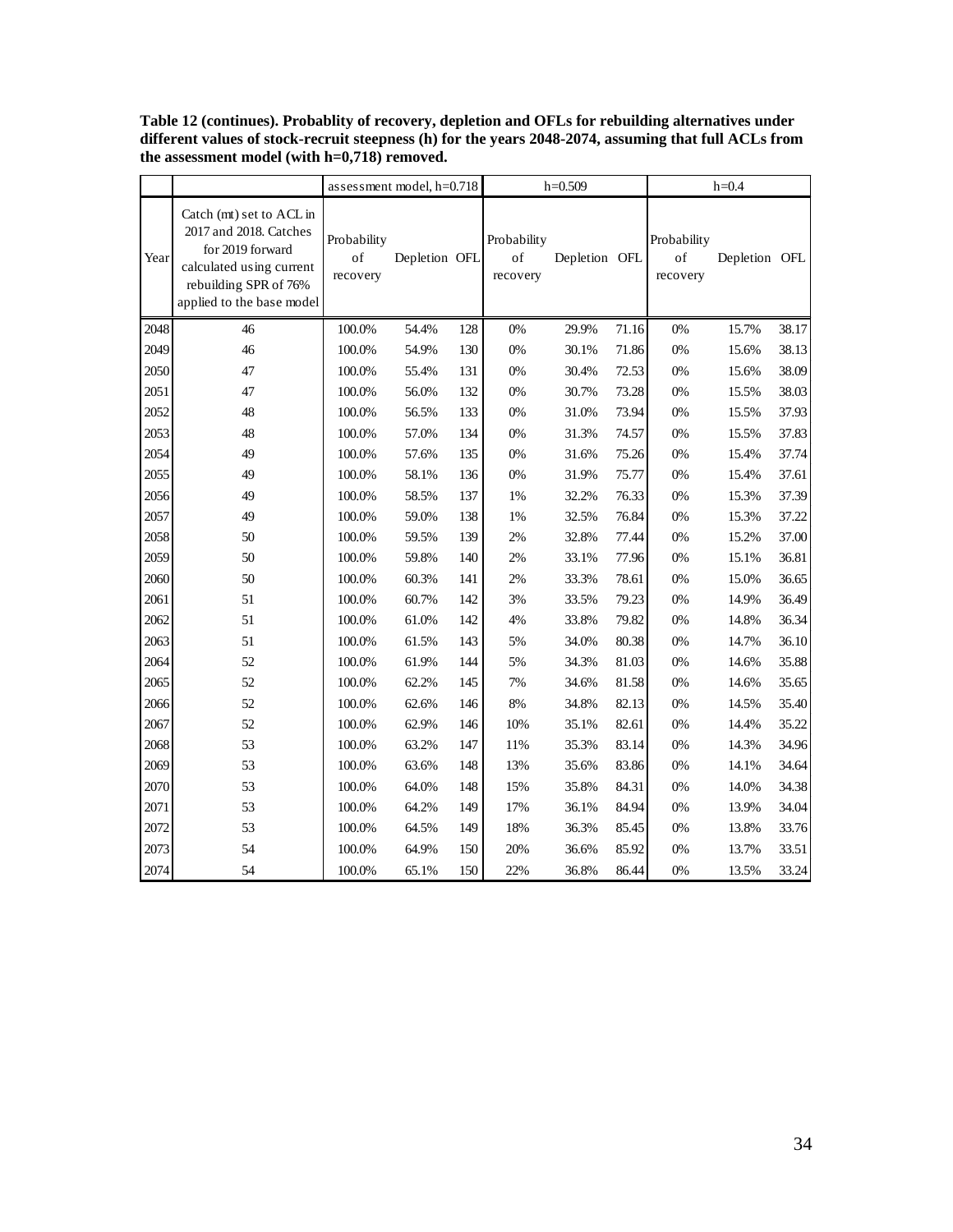| Run  | Rebuilding cases under full ACL   | removals  |         | Rebuilding cases under<br>removals of 65% ACLs |           |         |  |  |
|------|-----------------------------------|-----------|---------|------------------------------------------------|-----------|---------|--|--|
| Year | assessment<br>model,<br>$h=0.718$ | $h=0.509$ | $h=0.4$ | assessment<br>model,<br>$h=0.718$              | $h=0.509$ | $h=0.4$ |  |  |
| 2017 | 0.0%                              | 0%        | 0.0%    | 0.0%                                           | 0.0%      | 0.0%    |  |  |
| 2018 | 0.0%                              | 0%        | 0.0%    | 0.0%                                           | 0.0%      | 0.0%    |  |  |
| 2019 | 0.0%                              | 0%        | 0.0%    | 0.0%                                           | 0.0%      | 0.0%    |  |  |
| 2020 | 0.0%                              | 0%        | 0.0%    | 0.0%                                           | 0.0%      | 0.0%    |  |  |
| 2021 | 0.0%                              | 0%        | 0.0%    | 0.0%                                           | 0.0%      | 0.0%    |  |  |
| 2022 | 0.0%                              | 0%        | 0.0%    | 0.0%                                           | 0.0%      | 0.0%    |  |  |
| 2023 | 0.0%                              | 0%        | 0.0%    | 0.0%                                           | 0.0%      | 0.0%    |  |  |
| 2024 | 0.0%                              | 0%        | 0.0%    | 0.0%                                           | 0.0%      | 0.0%    |  |  |
| 2025 | 0.0%                              | 0%        | 0.0%    | 0.0%                                           | 0.0%      | 0.0%    |  |  |
| 2026 | 0.0%                              | 0%        | 0.0%    | 100.0%                                         | 0.0%      | 0.0%    |  |  |
| 2027 | 100.0%                            | 0%        | 0.0%    | 100.0%                                         | 0.0%      | 0.0%    |  |  |
| 2028 | 100.0%                            | 0%        | 0.0%    | 100.0%                                         | 0.0%      | 0.0%    |  |  |
| 2029 | 100.0%                            | 0%        | 0.0%    | 100.0%                                         | 0.0%      | 0.0%    |  |  |
| 2030 | 100.0%                            | 0%        | 0.0%    | 100.0%                                         | 0.0%      | 0.0%    |  |  |
| 2031 | 100.0%                            | 0%        | 0.0%    | 100.0%                                         | 0.0%      | 0.0%    |  |  |
| 2032 | 100.0%                            | 0%        | 0.0%    | 100.0%                                         | 0.0%      | 0.0%    |  |  |
| 2033 | 100.0%                            | 0%        | 0.0%    | 100.0%                                         | 0.0%      | 0.0%    |  |  |
| 2034 | 100.0%                            | 0%        | 0.0%    | 100.0%                                         | 0.0%      | 0.0%    |  |  |
| 2035 | 100.0%                            | 0%        | 0.0%    | 100.0%                                         | 0.0%      | 0.0%    |  |  |
| 2036 | 100.0%                            | 0%        | 0.0%    | 100.0%                                         | 0.0%      | 0.0%    |  |  |
| 2037 | 100.0%                            | 0%        | 0.0%    | 100.0%                                         | 0.0%      | 0.0%    |  |  |
| 2038 | 100.0%                            | 0%        | 0.0%    | 100.0%                                         | 0.0%      | 0.0%    |  |  |
| 2039 | 100.0%                            | 0%        | 0.0%    | 100.0%                                         | 0.0%      | 0.0%    |  |  |
| 2040 | 100.0%                            | 0%        | 0.0%    | 100.0%                                         | 0.0%      | 0.0%    |  |  |
| 2041 | 100.0%                            | 0%        | 0.0%    | 100.0%                                         | 0.0%      | 0.0%    |  |  |
| 2042 | 100.0%                            | 0%        | 0.0%    | 100.0%                                         | 0.0%      | 0.0%    |  |  |
| 2043 | 100.0%                            | 0%        | 0.0%    | 100.0%                                         | 0.1%      | 0.0%    |  |  |
| 2044 | 100.0%                            | 0%        | 0.0%    | 100.0%                                         | 0.4%      | 0.0%    |  |  |
| 2045 | 100.0%                            | 0%        | 0.0%    | 100.0%                                         | 1.1%      | 0.0%    |  |  |
| 2046 | 100.0%                            | 0%        | 0.0%    | 100.0%                                         | 2.0%      | 0.0%    |  |  |
| 2047 | 100.0%                            | 0%        | 0.0%    | 100.0%                                         | 5.1%      | 0.0%    |  |  |

**Table 13. Probability of recovery for rebuilding alternatives under different values of stock-recruit steepness (h) for the years 2048-2074, assuming either full or 65% of ACLs removed.**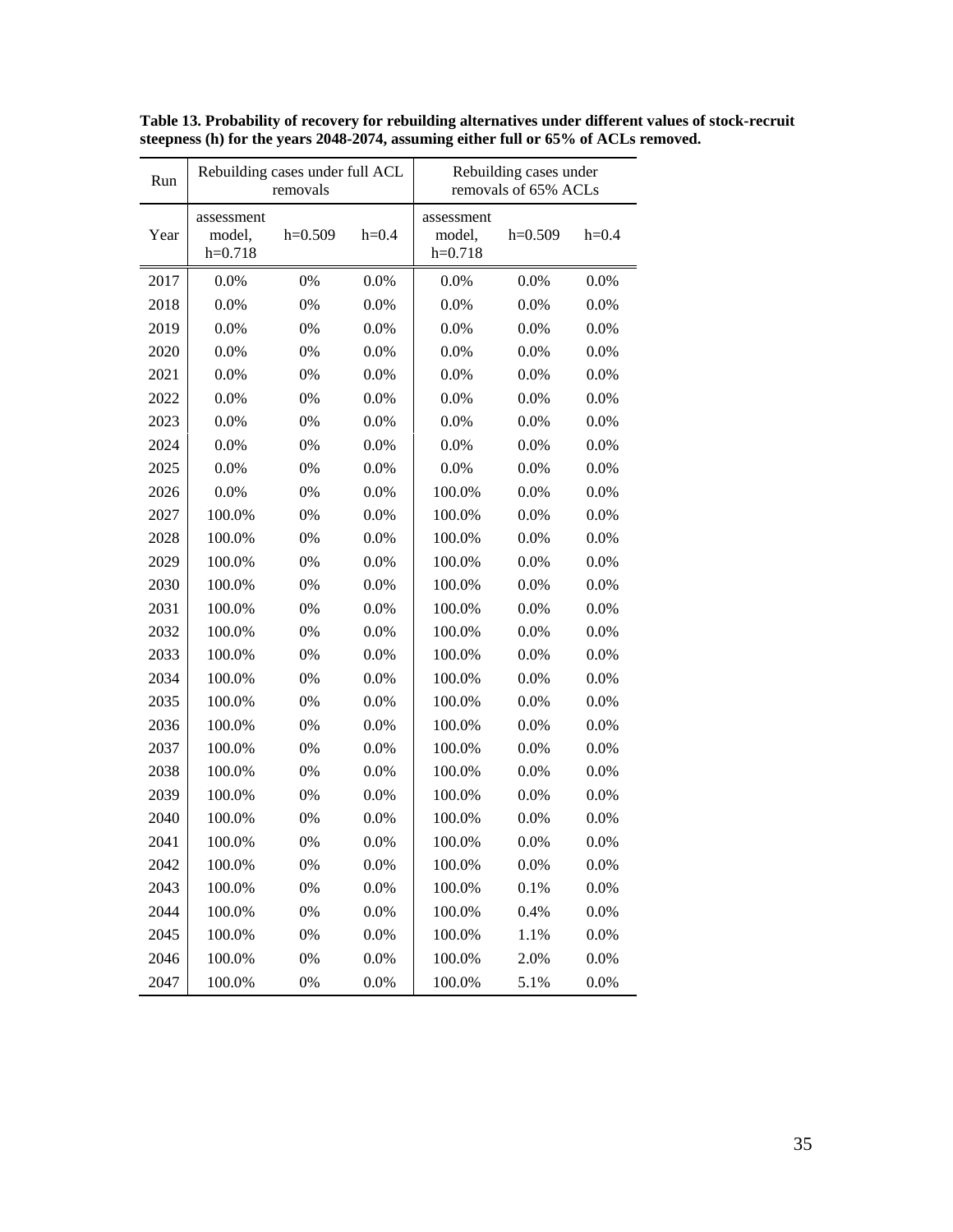**Table 13 (continues). Probability of recovery for rebuilding alternatives under different values of stock-recruit steepness (h) for the years 2048-2074, assuming either full or 65% of ACLs removed.** 

| Run  | Rebuilding cases under full ACL<br>removals |           |         | Rebuilding cases under<br>removals of 65% ACLs |           |         |
|------|---------------------------------------------|-----------|---------|------------------------------------------------|-----------|---------|
| Year | assessment<br>model,<br>$h=0.718$           | $h=0.509$ | $h=0.4$ | assessment<br>model,<br>$h=0.718$              | $h=0.509$ | $h=0.4$ |
| 2048 | 100.0%                                      | 1%        | 0%      | 100.0%                                         | 9.4%      | 0.0%    |
| 2049 | 100.0%                                      | 1%        | 0%      | 100.0%                                         | 13.5%     | 0.0%    |
| 2050 | 100.0%                                      | 2%        | 0%      | 100.0%                                         | 19.9%     | 0.0%    |
| 2051 | 100.0%                                      | 4%        | 0%      | 100.0%                                         | 27.1%     | 0.0%    |
| 2052 | 100.0%                                      | 6%        | 0%      | 100.0%                                         | 34.4%     | 0.0%    |
| 2053 | 100.0%                                      | 9%        | 0%      | 100.0%                                         | 42.5%     | 0.0%    |
| 2054 | 100.0%                                      | 13%       | 0%      | 100.0%                                         | 50.5%     | 0.0%    |
| 2055 | 100.0%                                      | 17%       | 0%      | 100.0%                                         | 57.8%     | 0.0%    |
| 2056 | 100.0%                                      | 22%       | 0%      | 100.0%                                         | 65.9%     | 0.0%    |
| 2057 | 100.0%                                      | 27%       | 0%      | 100.0%                                         | 72.1%     | 0.0%    |
| 2058 | 100.0%                                      | 32%       | 0%      | 100.0%                                         | 77.5%     | 0.0%    |
| 2059 | 100.0%                                      | 39%       | 0%      | 100.0%                                         | 83.1%     | 0.0%    |
| 2060 | 100.0%                                      | 45%       | 0%      | 100.0%                                         | 87.4%     | 0.0%    |
| 2061 | 100.0%                                      | 50%       | 0%      | 100.0%                                         | 90.5%     | 0.0%    |
| 2062 | 100.0%                                      | 55%       | 0%      | 100.0%                                         | 92.9%     | 0.0%    |
| 2063 | 100.0%                                      | 61%       | 0%      | 100.0%                                         | 94.7%     | 0.0%    |
| 2064 | 100.0%                                      | 66%       | 0%      | 100.0%                                         | 96.2%     | $0.0\%$ |
| 2065 | 100.0%                                      | 71%       | 0%      | 100.0%                                         | 97.1%     | 0.0%    |
| 2066 | 100.0%                                      | 76%       | 0%      | 100.0%                                         | 97.9%     | 0.0%    |
| 2067 | 100.0%                                      | 79%       | 0%      | 100.0%                                         | 98.3%     | 0.0%    |
| 2068 | 100.0%                                      | 82%       | 0%      | 100.0%                                         | 99.0%     | 0.0%    |
| 2069 | 100.0%                                      | 85%       | 0%      | 100.0%                                         | 99.4%     | 0.1%    |
| 2070 | 100.0%                                      | 87%       | 0%      | 100.0%                                         | 99.5%     | 0.2%    |
| 2071 | 100.0%                                      | 89%       | 0%      | 100.0%                                         | 99.5%     | 0.4%    |
| 2072 | 100.0%                                      | 90%       | 0%      | 100.0%                                         | 99.6%     | 0.4%    |
| 2073 | 100.0%                                      | 92%       | 0%      | 100.0%                                         | 99.9%     | 0.4%    |
| 2074 | 100.0%                                      | 94%       | 0%      | 100.0%                                         | 99.9%     | 0.8%    |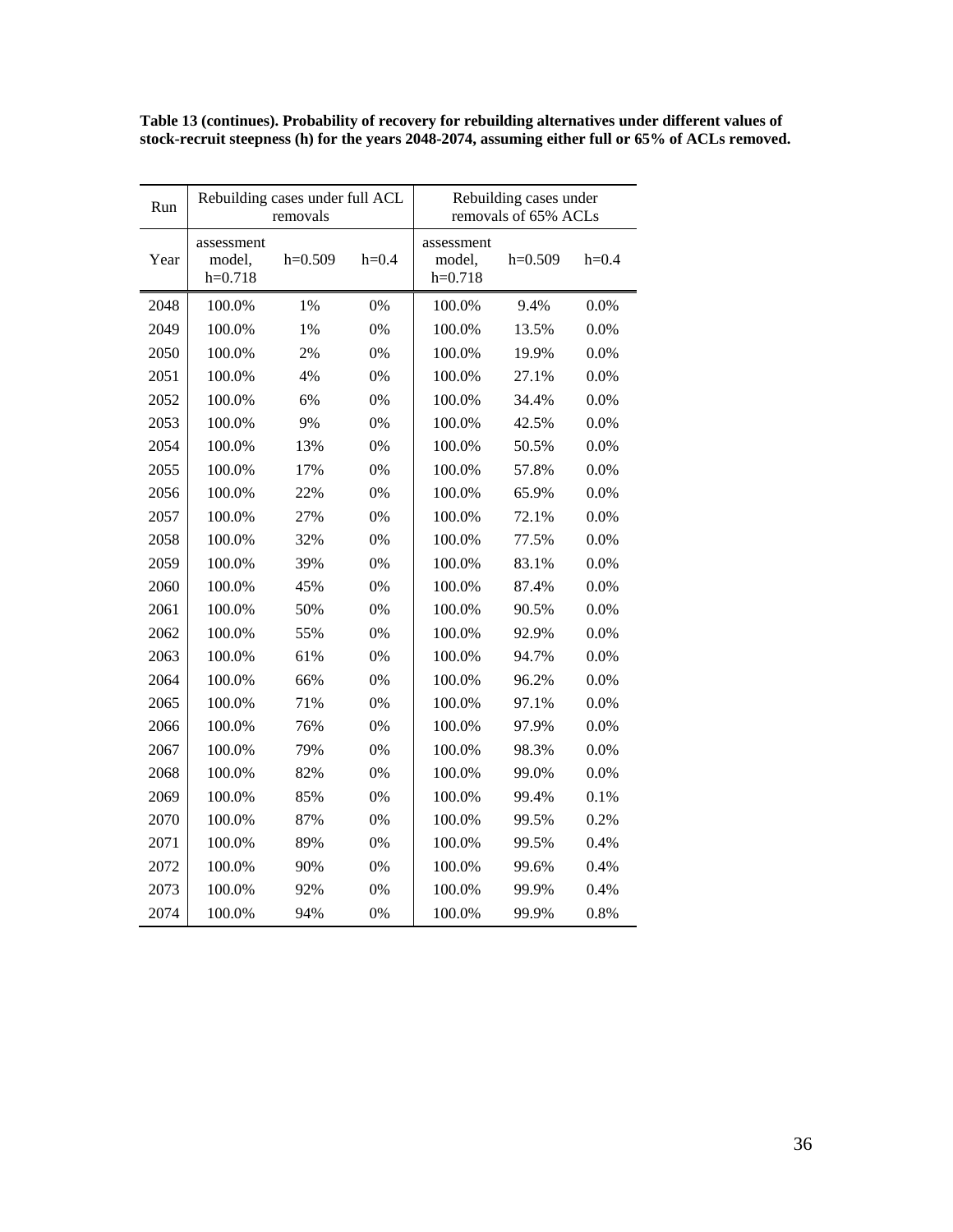| Run  | Rebuilding cases under full ACL<br>removals |           |         | Rebuilding cases under<br>removals of 65% ACLs |           |         |
|------|---------------------------------------------|-----------|---------|------------------------------------------------|-----------|---------|
| Year | assessment<br>model,<br>$h=0.718$           | $h=0.509$ | $h=0.4$ | assessment<br>model,<br>$h=0.718$              | $h=0.509$ | $h=0.4$ |
| 2017 | 20.0                                        | 20.0      | 20.0    | 13.0                                           | 13.0      | 13.0    |
| 2018 | 20.0                                        | 20.0      | 20.0    | 13.0                                           | 13.0      | 13.0    |
| 2019 | 29.1                                        | 18.8      | 13.7    | 18.1                                           | 11.7      | 8.6     |
| 2020 | 30.1                                        | 19.3      | 14.0    | 18.8                                           | 12.1      | 8.8     |
| 2021 | 31.0                                        | 19.7      | 14.2    | 19.4                                           | 12.4      | 8.9     |
| 2022 | 31.9                                        | 20.1      | 14.4    | 20.0                                           | 12.6      | 9.1     |
| 2023 | 32.7                                        | 20.4      | 14.6    | 20.6                                           | 12.9      | 9.2     |
| 2024 | 33.5                                        | 20.8      | 14.8    | 21.1                                           | 13.2      | 9.4     |
| 2025 | 34.2                                        | 21.1      | 14.9    | 21.6                                           | 13.4      | 9.5     |
| 2026 | 34.9                                        | 21.4      | 15.0    | 22.1                                           | 13.6      | 9.6     |
| 2027 | 35.5                                        | 21.8      | 15.2    | 22.6                                           | 13.9      | 9.7     |
| 2028 | 36.2                                        | 22.1      | 15.3    | 23.0                                           | 14.1      | 9.8     |
| 2029 | 36.8                                        | 22.4      | 15.5    | 23.5                                           | 14.4      | 9.9     |
| 2030 | 37.4                                        | 22.7      | 15.6    | 23.9                                           | 14.6      | 10.0    |
| 2031 | 37.9                                        | 23.0      | 15.8    | 24.3                                           | 14.8      | 10.2    |
| 2032 | 38.5                                        | 23.4      | 15.9    | 24.7                                           | 15.1      | 10.3    |
| 2033 | 39.0                                        | 23.7      | 16.0    | 25.1                                           | 15.3      | 10.4    |
| 2034 | 39.6                                        | 24.0      | 16.2    | 25.5                                           | 15.6      | 10.5    |
| 2035 | 40.1                                        | 24.3      | 16.4    | 25.9                                           | 15.8      | 10.7    |
| 2036 | 40.6                                        | 24.7      | 16.6    | 26.3                                           | 16.1      | 10.8    |
| 2037 | 41.1                                        | 25.1      | 16.7    | 26.7                                           | 16.3      | 10.9    |
| 2038 | 41.6                                        | 25.4      | 16.9    | 27.1                                           | 16.6      | 11.1    |
| 2039 | 42.1                                        | 25.8      | 17.1    | 27.4                                           | 16.8      | 11.2    |
| 2040 | 42.6                                        | 26.1      | 17.3    | 27.8                                           | 17.1      | 11.4    |
| 2041 | 43.0                                        | 26.4      | 17.5    | 28.1                                           | 17.3      | 11.5    |
| 2042 | 43.5                                        | 26.8      | 17.7    | 28.4                                           | 17.6      | 11.6    |
| 2043 | 43.9                                        | 27.2      | 17.9    | 28.8                                           | 17.9      | 11.8    |
| 2044 | 44.4                                        | 27.5      | 18.1    | 29.1                                           | 18.1      | 12.0    |
| 2045 | 44.8                                        | 27.8      | 18.2    | 29.4                                           | 18.4      | 12.1    |
| 2046 | 45.2                                        | 28.2      | 18.4    | 29.7                                           | 18.7      | 12.3    |
| 2047 | 45.6                                        | 28.6      | 18.6    | 30.0                                           | 18.9      | 12.4    |

**Table 14. Median catches (mt) for rebuilding alternatives under different values of stock-recruit steepness (h) for the years 2048-2074, assuming either full or 65% of ACLs removed.**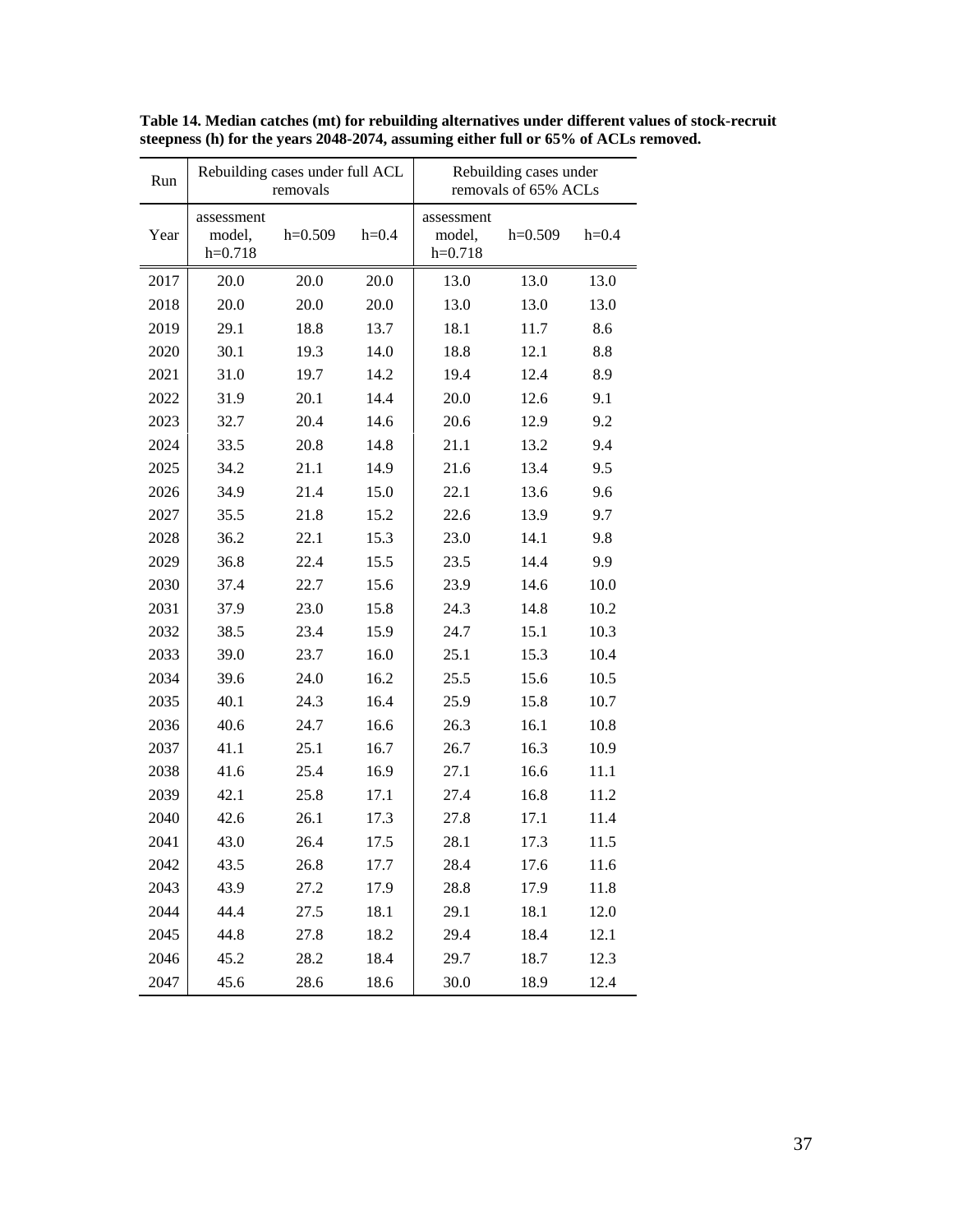| Run  | Rebuilding cases under full ACL<br>removals |           |         | Rebuilding cases under<br>removals of 65% ACLs |           |         |
|------|---------------------------------------------|-----------|---------|------------------------------------------------|-----------|---------|
| Year | assessment<br>model,<br>$h=0.718$           | $h=0.509$ | $h=0.4$ | assessment<br>model,<br>$h=0.718$              | $h=0.509$ | $h=0.4$ |
| 2048 | 46.0                                        | 29.0      | 18.9    | 30.4                                           | 19.2      | 12.6    |
| 2049 | 46.5                                        | 29.3      | 19.1    | 30.7                                           | 19.5      | 12.8    |
| 2050 | 46.9                                        | 29.7      | 19.3    | 31.0                                           | 19.8      | 12.9    |
| 2051 | 47.3                                        | 30.1      | 19.5    | 31.3                                           | 20.1      | 13.1    |
| 2052 | 47.7                                        | 30.5      | 19.7    | 31.6                                           | 20.4      | 13.3    |
| 2053 | 48.1                                        | 30.9      | 20.0    | 31.9                                           | 20.6      | 13.4    |
| 2054 | 48.5                                        | 31.2      | 20.2    | 32.2                                           | 20.9      | 13.6    |
| 2055 | 48.8                                        | 31.5      | 20.4    | 32.5                                           | 21.1      | 13.8    |
| 2056 | 49.1                                        | 31.9      | 20.6    | 32.7                                           | 21.4      | 13.9    |
| 2057 | 49.5                                        | 32.2      | 20.8    | 33.0                                           | 21.7      | 14.1    |
| 2058 | 49.8                                        | 32.5      | 21.0    | 33.2                                           | 21.9      | 14.2    |
| 2059 | 50.1                                        | 32.9      | 21.2    | 33.4                                           | 22.2      | 14.4    |
| 2060 | 50.5                                        | 33.3      | 21.4    | 33.7                                           | 22.4      | 14.6    |
| 2061 | 50.8                                        | 33.6      | 21.6    | 33.9                                           | 22.7      | 14.7    |
| 2062 | 51.0                                        | 33.9      | 21.8    | 34.1                                           | 22.9      | 14.9    |
| 2063 | 51.3                                        | 34.3      | 22.0    | 34.3                                           | 23.2      | 15.1    |
| 2064 | 51.5                                        | 34.6      | 22.2    | 34.5                                           | 23.5      | 15.3    |
| 2065 | 51.9                                        | 35.0      | 22.4    | 34.8                                           | 23.7      | 15.4    |
| 2066 | 52.2                                        | 35.3      | 22.6    | 35.0                                           | 24.0      | 15.6    |
| 2067 | 52.4                                        | 35.6      | 22.9    | 35.2                                           | 24.2      | 15.8    |
| 2068 | 52.6                                        | 35.9      | 23.1    | 35.4                                           | 24.5      | 16.0    |
| 2069 | 52.9                                        | 36.3      | 23.3    | 35.6                                           | 24.7      | 16.1    |
| 2070 | 53.1                                        | 36.6      | 23.5    | 35.7                                           | 25.0      | 16.3    |
| 2071 | 53.2                                        | 36.8      | 23.7    | 35.9                                           | 25.2      | 16.5    |
| 2072 | 53.4                                        | 37.1      | 23.9    | 36.0                                           | 25.4      | 16.6    |
| 2073 | 53.6                                        | 37.4      | 24.1    | 36.1                                           | 25.6      | 16.8    |
| 2074 | 53.7                                        | 37.7      | 24.3    | 36.3                                           | 25.8      | 16.9    |

**Table 14 (continues). Median catches (mt) for rebuilding alternatives under different values of stockrecruit steepness (h) for the years 2048-2074, assuming either full or 65% of ACLs removed.**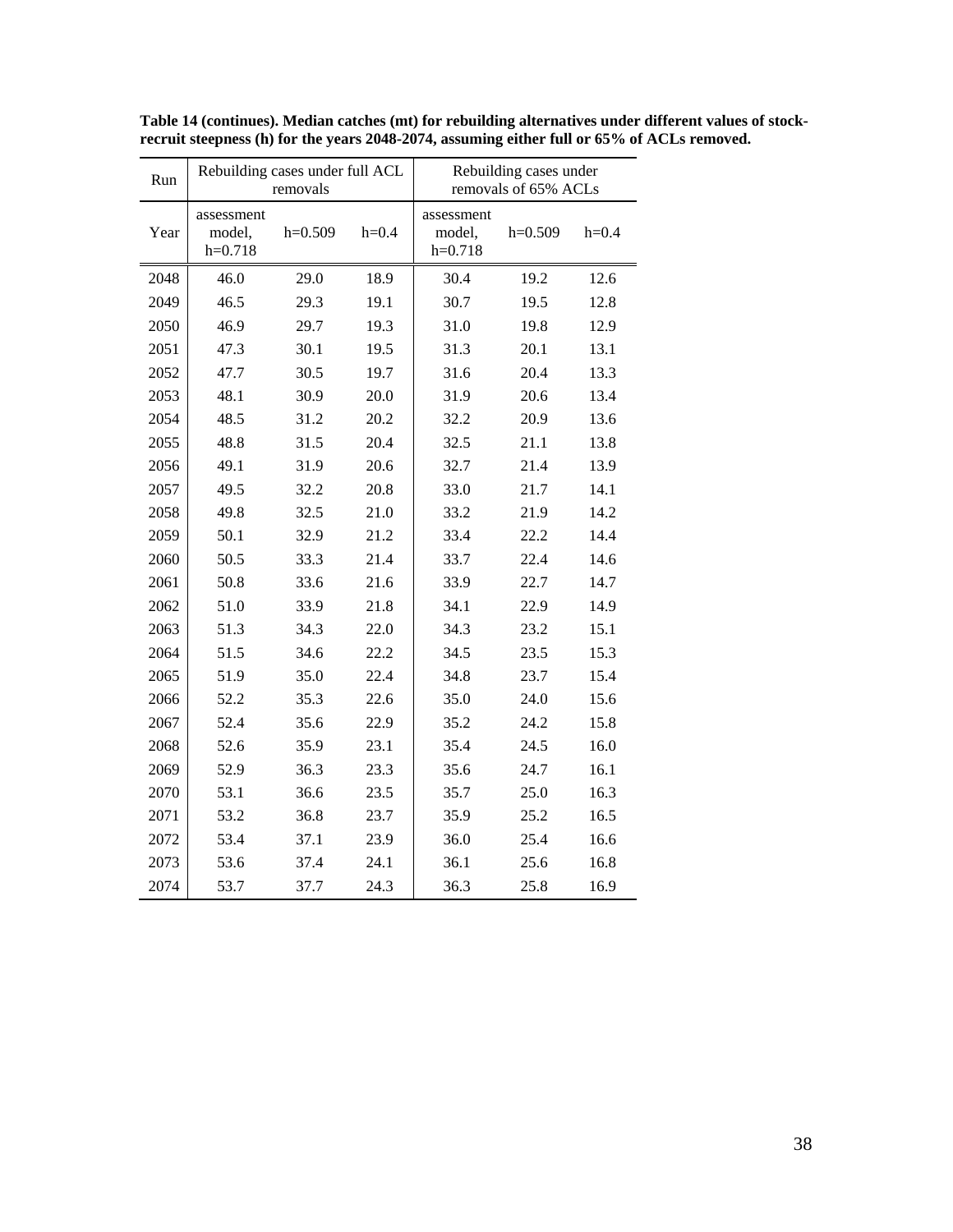| Run  |                                   | Rebuilding cases under full ACL<br>removals |         | Rebuilding cases under<br>removals of 65% ACLs |           |         |
|------|-----------------------------------|---------------------------------------------|---------|------------------------------------------------|-----------|---------|
| Year | assessment<br>model,<br>$h=0.718$ | $h=0.509$                                   | $h=0.4$ | assessment<br>model,<br>$h=0.718$              | $h=0.509$ | $h=0.4$ |
| 2017 | 323.1                             | 219.9                                       | 165.5   | 323.1                                          | 219.9     | 165.5   |
| 2018 | 337.1                             | 227.3                                       | 169.8   | 337.8                                          | 228.0     | 170.6   |
| 2019 | 351.5                             | 234.8                                       | 174.1   | 352.9                                          | 236.3     | 175.6   |
| 2020 | 365.4                             | 242.5                                       | 179.0   | 368.0                                          | 244.7     | 181.0   |
| 2021 | 379.5                             | 250.1                                       | 183.6   | 383.3                                          | 253.2     | 186.3   |
| 2022 | 393.7                             | 257.6                                       | 188.1   | 398.8                                          | 261.5     | 191.4   |
| 2023 | 407.7                             | 264.9                                       | 192.3   | 414.2                                          | 269.7     | 196.2   |
| 2024 | 421.3                             | 271.8                                       | 196.1   | 429.3                                          | 277.4     | 200.7   |
| 2025 | 434.3                             | 278.2                                       | 199.5   | 443.8                                          | 284.8     | 204.7   |
| 2026 | 446.6                             | 284.1                                       | 202.5   | 457.6                                          | 291.6     | 208.4   |
| 2027 | 458.1                             | 289.5                                       | 205.1   | 470.7                                          | 298.0     | 211.6   |
| 2028 | 468.9                             | 294.6                                       | 207.4   | 483.0                                          | 304.1     | 214.6   |
| 2029 | 479.0                             | 299.3                                       | 209.5   | 494.7                                          | 309.7     | 217.4   |
| 2030 | 488.5                             | 303.9                                       | 211.5   | 505.8                                          | 315.2     | 220.0   |
| 2031 | 497.6                             | 308.3                                       | 213.4   | 516.4                                          | 320.6     | 222.5   |
| 2032 | 506.3                             | 312.7                                       | 215.3   | 526.8                                          | 325.9     | 225.0   |
| 2033 | 514.7                             | 317.1                                       | 217.2   | 536.7                                          | 331.3     | 227.5   |
| 2034 | 522.9                             | 321.4                                       | 219.1   | 546.5                                          | 336.6     | 230.1   |
| 2035 | 530.9                             | 325.9                                       | 221.1   | 556.0                                          | 342.0     | 232.7   |
| 2036 | 538.5                             | 330.3                                       | 223.2   | 565.1                                          | 347.4     | 235.4   |
| 2037 | 545.8                             | 334.7                                       | 225.2   | 574.0                                          | 352.7     | 238.1   |
| 2038 | 553.2                             | 339.4                                       | 227.5   | 582.9                                          | 358.4     | 241.0   |
| 2039 | 560.3                             | 344.1                                       | 229.8   | 591.5                                          | 364.0     | 243.9   |
| 2040 | 567.4                             | 348.9                                       | 232.2   | 600.1                                          | 369.8     | 247.0   |
| 2041 | 574.7                             | 353.9                                       | 234.7   | 608.9                                          | 375.8     | 250.2   |
| 2042 | 581.8                             | 358.9                                       | 237.3   | 617.4                                          | 381.8     | 253.4   |
| 2043 | 588.4                             | 363.8                                       | 239.9   | 625.5                                          | 387.7     | 256.7   |
| 2044 | 595.1                             | 368.8                                       | 242.5   | 633.5                                          | 393.8     | 260.0   |
| 2045 | 601.2                             | 373.5                                       | 245.0   | 641.3                                          | 399.5     | 263.1   |
| 2046 | 607.7                             | 378.5                                       | 247.7   | 648.9                                          | 405.6     | 266.6   |
| 2047 | 613.7                             | 383.8                                       | 250.5   | 656.4                                          | 411.7     | 270.0   |

**Table 15. Median spawning output (millions eggs) for rebuilding alternatives under different values of stock-recruit steepness (h) for the years 2017-2047, assuming either full or 65% of ACLs removed**.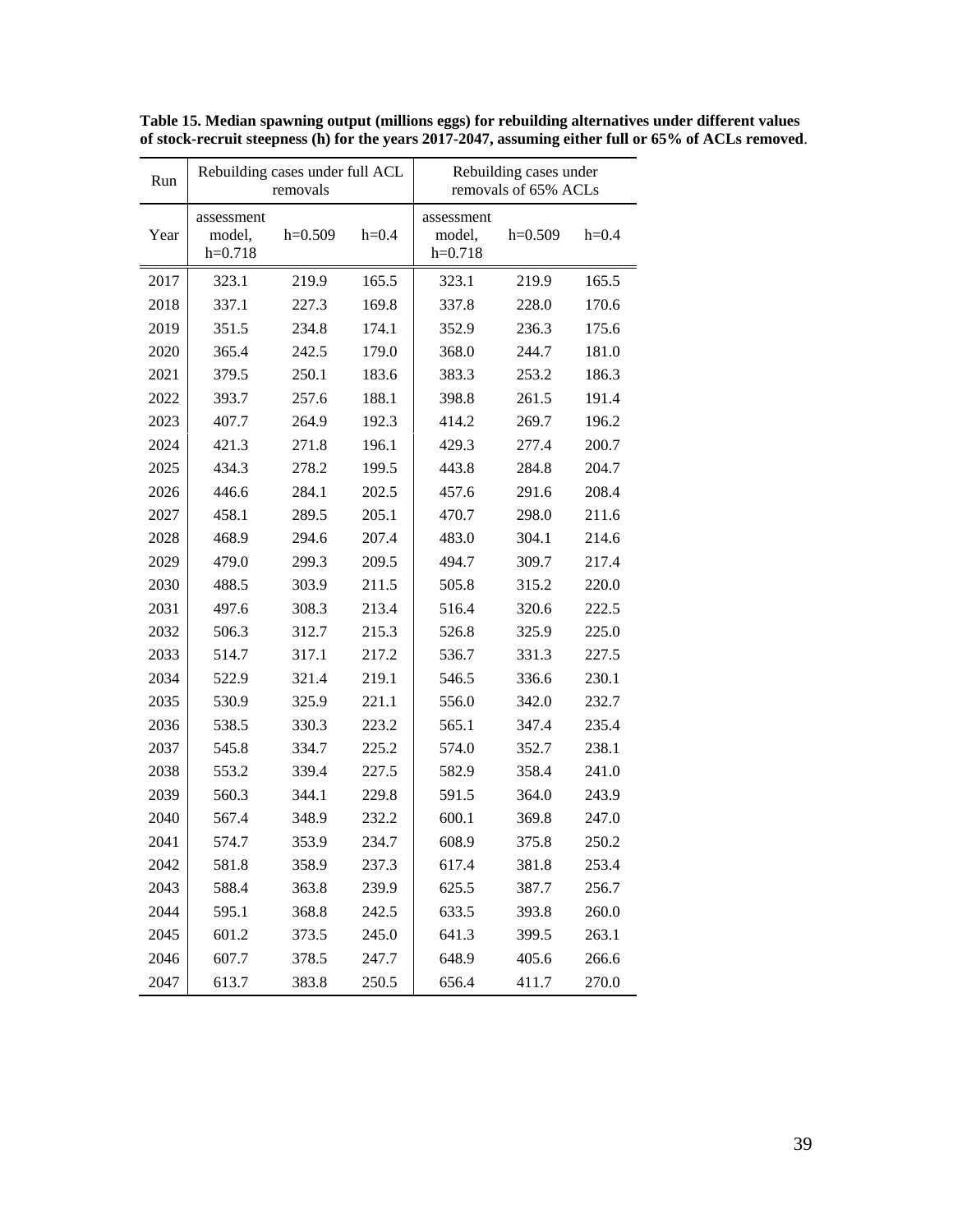| Run  | Rebuilding cases under full ACL<br>removals |           |         | Rebuilding cases under<br>removals of 65% ACLs |           |         |
|------|---------------------------------------------|-----------|---------|------------------------------------------------|-----------|---------|
| Year | assessment<br>model,<br>$h=0.718$           | $h=0.509$ | $h=0.4$ | assessment<br>model,<br>$h=0.718$              | $h=0.509$ | $h=0.4$ |
| 2048 | 620.0                                       | 389.0     | 253.3   | 664.1                                          | 418.0     | 273.7   |
| 2049 | 625.8                                       | 393.7     | 255.9   | 671.2                                          | 423.9     | 277.0   |
| 2050 | 631.1                                       | 398.7     | 258.7   | 677.9                                          | 430.0     | 280.5   |
| 2051 | 637.4                                       | 404.1     | 261.7   | 685.0                                          | 436.5     | 284.2   |
| 2052 | 643.5                                       | 409.6     | 264.8   | 692.9                                          | 443.1     | 288.2   |
| 2053 | 649.7                                       | 414.7     | 267.6   | 700.3                                          | 449.3     | 291.9   |
| 2054 | 655.5                                       | 420.4     | 270.8   | 707.3                                          | 456.3     | 295.9   |
| 2055 | 661.6                                       | 426.1     | 274.0   | 714.3                                          | 463.0     | 299.9   |
| 2056 | 666.9                                       | 431.0     | 277.1   | 721.5                                          | 469.1     | 303.8   |
| 2057 | 672.4                                       | 436.5     | 280.0   | 728.5                                          | 475.7     | 307.7   |
| 2058 | 678.2                                       | 441.7     | 283.3   | 734.8                                          | 482.4     | 311.8   |
| 2059 | 681.6                                       | 446.1     | 285.9   | 740.5                                          | 487.7     | 315.2   |
| 2060 | 686.5                                       | 451.2     | 288.7   | 745.4                                          | 493.8     | 318.8   |
| 2061 | 691.3                                       | 455.8     | 291.6   | 751.4                                          | 499.7     | 322.6   |
| 2062 | 695.3                                       | 460.6     | 294.4   | 756.3                                          | 505.6     | 326.4   |
| 2063 | 700.0                                       | 465.9     | 297.2   | 762.0                                          | 511.8     | 330.0   |
| 2064 | 705.0                                       | 470.9     | 300.4   | 767.5                                          | 518.1     | 334.1   |
| 2065 | 708.9                                       | 475.1     | 302.9   | 773.5                                          | 523.7     | 337.6   |
| 2066 | 713.0                                       | 480.1     | 306.1   | 777.6                                          | 529.7     | 341.7   |
| 2067 | 716.1                                       | 485.1     | 308.8   | 782.8                                          | 535.5     | 345.1   |
| 2068 | 719.8                                       | 489.3     | 311.8   | 787.3                                          | 540.9     | 349.2   |
| 2069 | 724.6                                       | 495.0     | 314.7   | 792.6                                          | 547.7     | 353.1   |
| 2070 | 728.5                                       | 499.0     | 317.7   | 797.7                                          | 553.1     | 356.8   |
| 2071 | 731.6                                       | 503.5     | 320.6   | 801.8                                          | 558.9     | 360.6   |
| 2072 | 735.3                                       | 508.2     | 324.4   | 806.1                                          | 564.2     | 365.3   |
| 2073 | 739.2                                       | 513.3     | 327.3   | 811.8                                          | 570.5     | 369.3   |
| 2074 | 741.6                                       | 517.8     | 330.0   | 814.7                                          | 576.1     | 373.0   |

**Table 15 (continues). Median spawning output (millions eggs) for rebuilding alternatives under different values of stock-recruit steepness (h) for the years 2048-2074, assuming either full or 65% of ACLs removed**.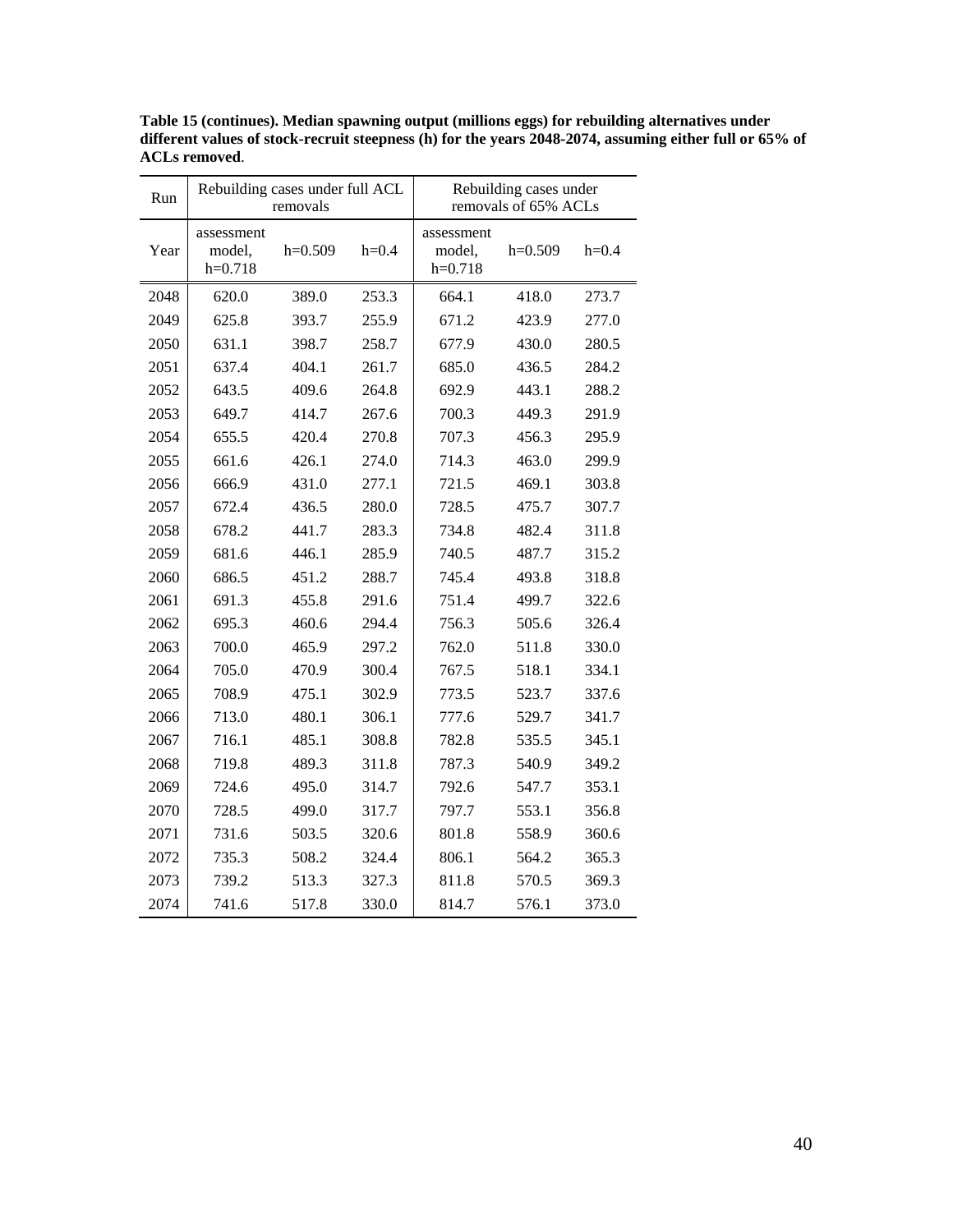| Run  | Rebuilding cases under full ACL<br>removals |           |         |                                   | Rebuilding cases under<br>removals of 65% ACLs |         |
|------|---------------------------------------------|-----------|---------|-----------------------------------|------------------------------------------------|---------|
| Year | assessment<br>model,<br>$h=0.718$           | $h=0.509$ | $h=0.4$ | assessment<br>model,<br>$h=0.718$ | $h=0.509$                                      | $h=0.4$ |
| 2017 | 75.2                                        | 49.4      | 36.7    | 75.2                              | 49.4                                           | 36.7    |
| 2018 | 78.2                                        | 50.8      | 37.5    | 78.4                              | 50.9                                           | 37.6    |
| 2019 | 81.2                                        | 52.2      | 38.1    | 81.5                              | 52.5                                           | 38.4    |
| 2020 | 83.9                                        | 53.4      | 38.9    | 84.5                              | 53.9                                           | 39.3    |
| 2021 | 86.5                                        | 54.6      | 39.5    | 87.3                              | 55.2                                           | 40.1    |
| 2022 | 89.0                                        | 55.7      | 40.1    | 90.0                              | 56.5                                           | 40.8    |
| 2023 | 91.3                                        | 56.7      | 40.6    | 92.6                              | 57.7                                           | 41.4    |
| 2024 | 93.4                                        | 57.7      | 41.1    | 95.0                              | 58.8                                           | 42.0    |
| 2025 | 95.4                                        | 58.6      | 41.5    | 97.4                              | 59.9                                           | 42.5    |
| 2026 | 97.3                                        | 59.5      | 41.9    | 99.6                              | 60.9                                           | 43.0    |
| 2027 | 99.2                                        | 60.4      | 42.3    | 101.7                             | 62.0                                           | 43.6    |
| 2028 | 100.9                                       | 61.2      | 42.7    | 103.7                             | 63.1                                           | 44.1    |
| 2029 | 102.6                                       | 62.1      | 43.1    | 105.7                             | 64.1                                           | 44.6    |
| 2030 | 104.3                                       | 63.0      | 43.5    | 107.7                             | 65.2                                           | 45.1    |
| 2031 | 105.9                                       | 63.9      | 43.9    | 109.6                             | 66.3                                           | 45.6    |
| 2032 | 107.4                                       | 64.8      | 44.3    | 111.4                             | 67.3                                           | 46.1    |
| 2033 | 108.9                                       | 65.7      | 44.7    | 113.2                             | 68.4                                           | 46.7    |
| 2034 | 110.4                                       | 66.6      | 45.2    | 114.9                             | 69.5                                           | 47.2    |
| 2035 | 111.8                                       | 67.6      | 45.6    | 116.6                             | 70.6                                           | 47.8    |
| 2036 | 113.2                                       | 68.5      | 46.1    | 118.3                             | 71.7                                           | 48.4    |
| 2037 | 114.7                                       | 69.5      | 46.6    | 120.1                             | 72.9                                           | 49.1    |
| 2038 | 116.1                                       | 70.4      | 47.1    | 121.8                             | 74.0                                           | 49.7    |
| 2039 | 117.5                                       | 71.4      | 47.6    | 123.4                             | 75.2                                           | 50.3    |
| 2040 | 118.8                                       | 72.3      | 48.1    | 125.0                             | 76.3                                           | 51.0    |
| 2041 | 120.0                                       | 73.4      | 48.6    | 126.5                             | 77.5                                           | 51.6    |
| 2042 | 121.4                                       | 74.4      | 49.2    | 128.0                             | 78.7                                           | 52.3    |
| 2043 | 122.6                                       | 75.3      | 49.7    | 129.5                             | 79.8                                           | 53.0    |
| 2044 | 123.8                                       | 76.3      | 50.3    | 131.0                             | 81.0                                           | 53.7    |
| 2045 | 125.0                                       | 77.3      | 50.8    | 132.5                             | 82.2                                           | 54.3    |
| 2046 | 126.0                                       | 78.3      | 51.3    | 133.8                             | 83.4                                           | 55.0    |
| 2047 | 127.3                                       | 79.3      | 51.9    | 135.1                             | 84.6                                           | 55.7    |

**Table 16. OFLs for rebuilding alternatives under different values of stock-recruit steepness (h) for the years 2017-2047, assuming either full or 65% of ACLs removed.**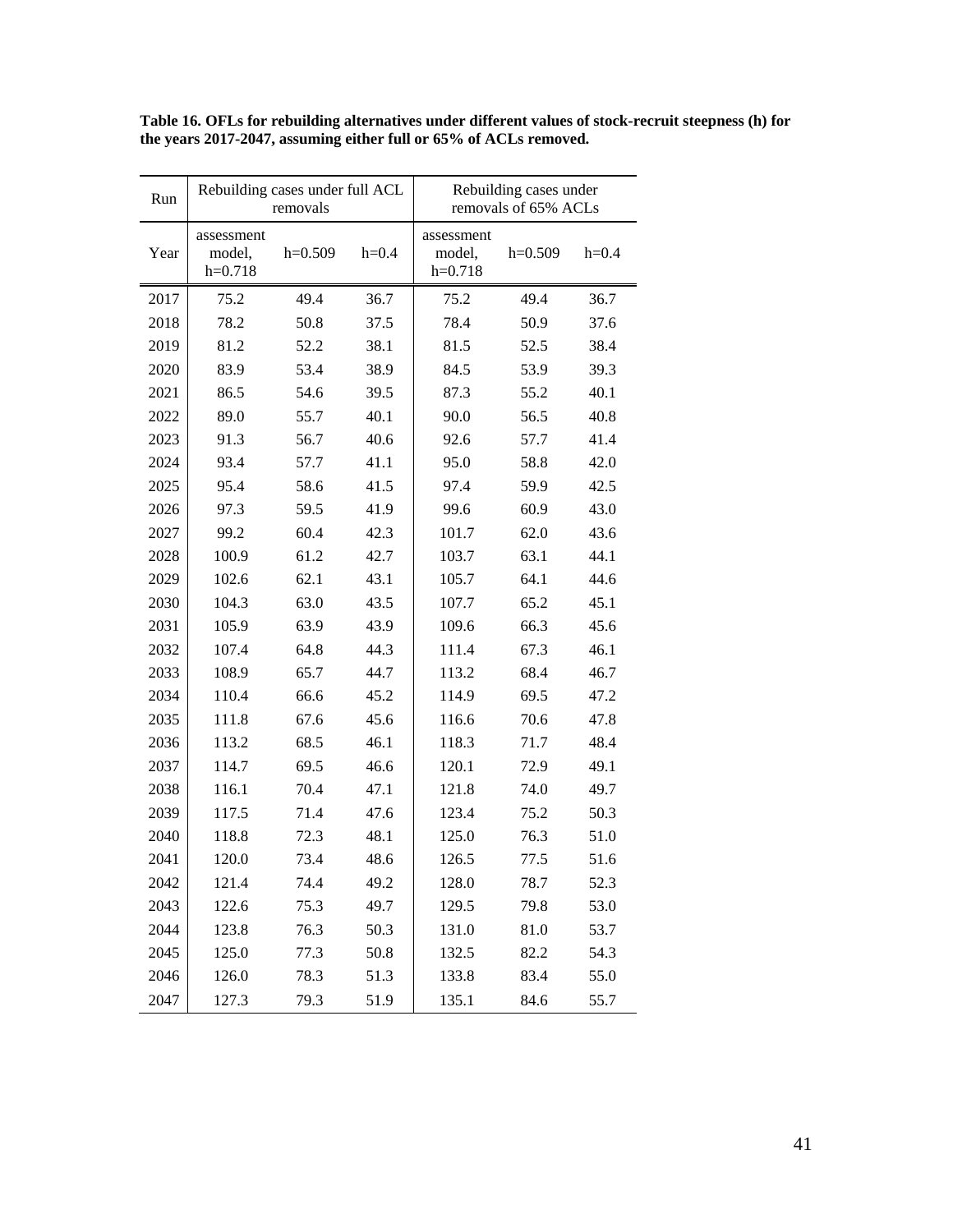| Run  | Rebuilding cases under full ACL<br>removals |           |         | Rebuilding cases under<br>removals of 65% ACLs |           |         |
|------|---------------------------------------------|-----------|---------|------------------------------------------------|-----------|---------|
| Year | assessment<br>model,<br>$h=0.718$           | $h=0.509$ | $h=0.4$ | assessment<br>model,<br>$h=0.718$              | $h=0.509$ | $h=0.4$ |
| 2048 | 128.5                                       | 38.4      | 52.6    | 136.7                                          | 85.9      | 56.5    |
| 2049 | 129.8                                       | 38.9      | 53.1    | 138.2                                          | 87.1      | 57.2    |
| 2050 | 130.9                                       | 39.4      | 53.8    | 139.6                                          | 88.4      | 58.0    |
| 2051 | 132.1                                       | 39.9      | 54.4    | 141.0                                          | 89.7      | 58.8    |
| 2052 | 133.2                                       | 40.4      | 55.0    | 142.4                                          | 90.9      | 59.6    |
| 2053 | 134.4                                       | 40.9      | 55.6    | 143.8                                          | 92.2      | 60.3    |
| 2054 | 135.5                                       | 41.4      | 56.2    | 145.0                                          | 93.4      | 61.1    |
| 2055 | 136.2                                       | 41.8      | 56.7    | 146.2                                          | 94.4      | 61.8    |
| 2056 | 137.2                                       | 42.3      | 57.3    | 147.2                                          | 95.6      | 62.5    |
| 2057 | 138.1                                       | 42.7      | 57.9    | 148.3                                          | 96.8      | 63.2    |
| 2058 | 138.9                                       | 43.2      | 58.4    | 149.3                                          | 97.9      | 63.9    |
| 2059 | 139.9                                       | 43.6      | 59.0    | 150.4                                          | 99.1      | 64.7    |
| 2060 | 140.8                                       | 44.1      | 59.6    | 151.4                                          | 100.3     | 65.5    |
| 2061 | 141.7                                       | 44.6      | 60.1    | 152.7                                          | 101.4     | 66.2    |
| 2062 | 142.5                                       | 45.0      | 60.7    | 153.5                                          | 102.5     | 67.0    |
| 2063 | 143.1                                       | 45.4      | 61.3    | 154.5                                          | 103.7     | 67.7    |
| 2064 | 143.9                                       | 45.9      | 61.9    | 155.4                                          | 104.9     | 68.5    |
| 2065 | 144.8                                       | 46.4      | 62.5    | 156.5                                          | 106.0     | 69.2    |
| 2066 | 145.6                                       | 46.8      | 63.1    | 157.6                                          | 107.0     | 69.9    |
| 2067 | 146.2                                       | 47.2      | 63.7    | 158.3                                          | 108.2     | 70.7    |
| 2068 | 147.0                                       | 47.6      | 64.3    | 159.2                                          | 109.3     | 71.6    |
| 2069 | 147.8                                       | 48.1      | 64.9    | 160.2                                          | 110.4     | 72.3    |
| 2070 | 148.2                                       | 48.5      | 65.5    | 160.9                                          | 111.5     | 73.1    |
| 2071 | 148.6                                       | 48.8      | 66.0    | 161.5                                          | 112.5     | 73.8    |
| 2072 | 149.0                                       | 49.2      | 66.7    | 162.1                                          | 113.4     | 74.6    |
| 2073 | 149.5                                       | 49.5      | 67.2    | 162.7                                          | 114.3     | 75.3    |
| 2074 | 149.9                                       | 49.9      | 67.7    | 163.2                                          | 115.2     | 76.0    |

**Table 16 (continues). OFLs for rebuilding alternatives under different values of stock-recruit steepness (h) for the years 2048-2074, assuming either full or 65% of ACLs removed**.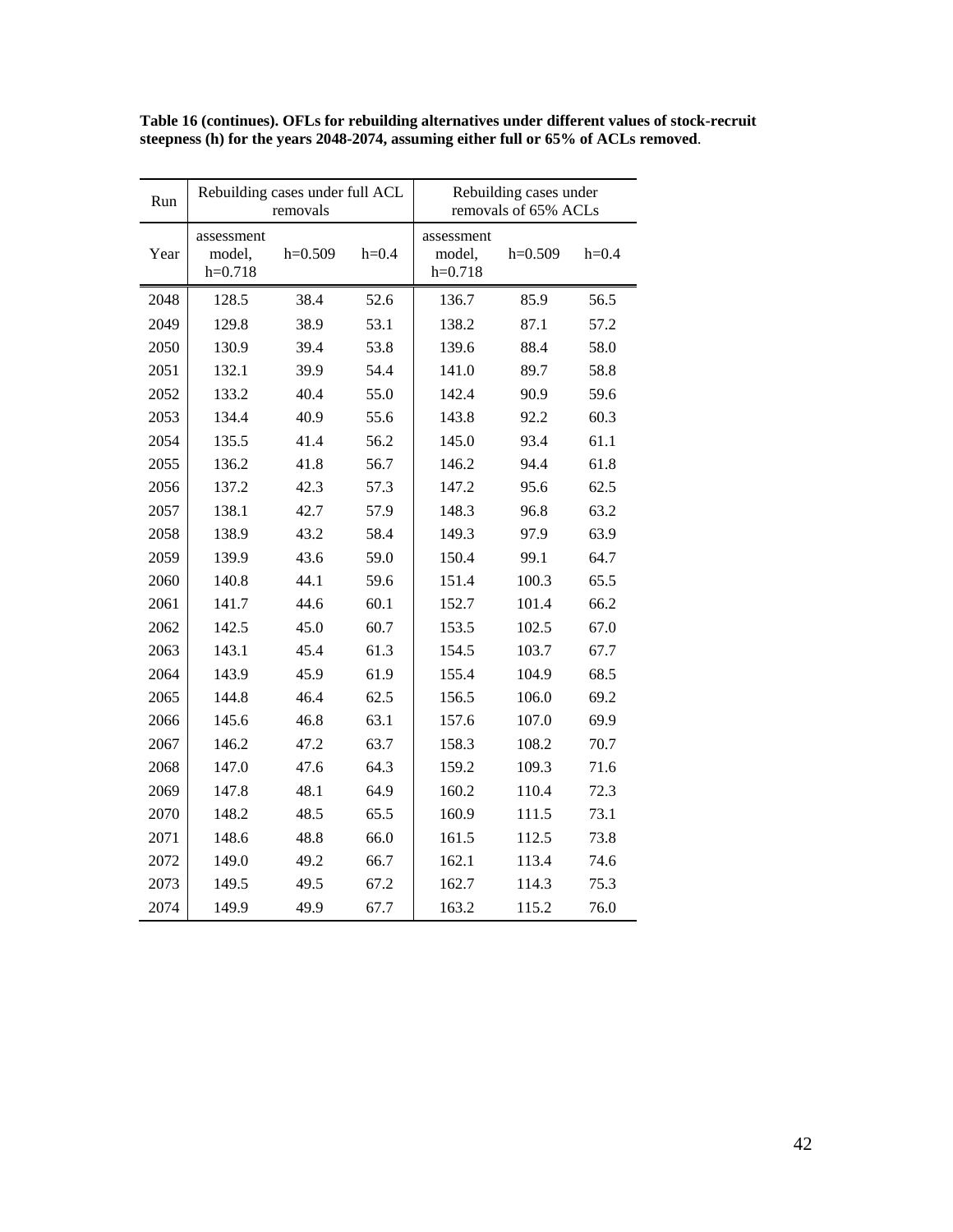# <span id="page-42-0"></span>**Figures**



<span id="page-42-1"></span>**Figure 1. Probability of recovery for all rebuilding alternatives (SPR-based and year-based alternatives combined).**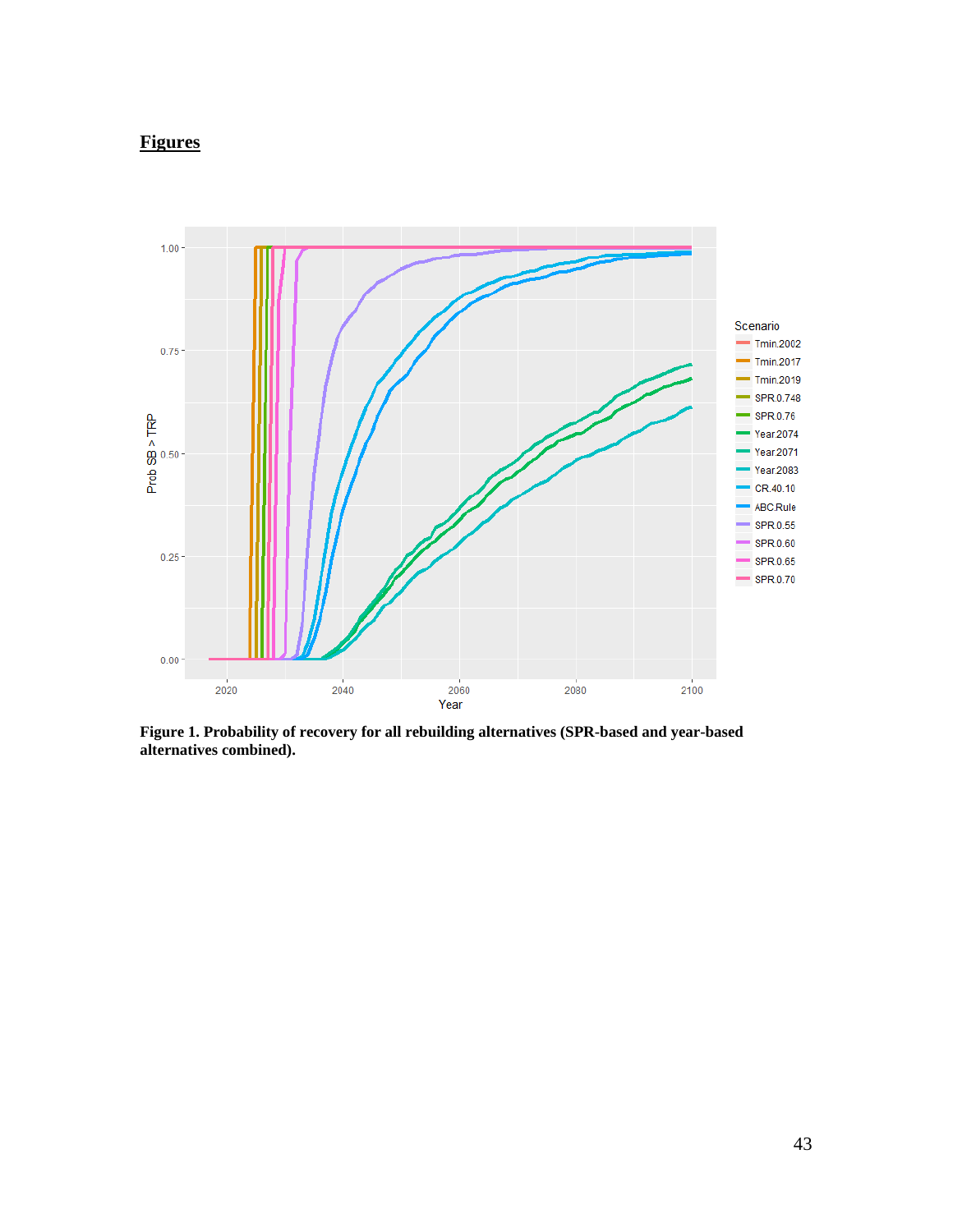

**Figure 2. Projected median catch (mt) for rebuilding alternatives (SPR-based and year-based alternatives combined).**